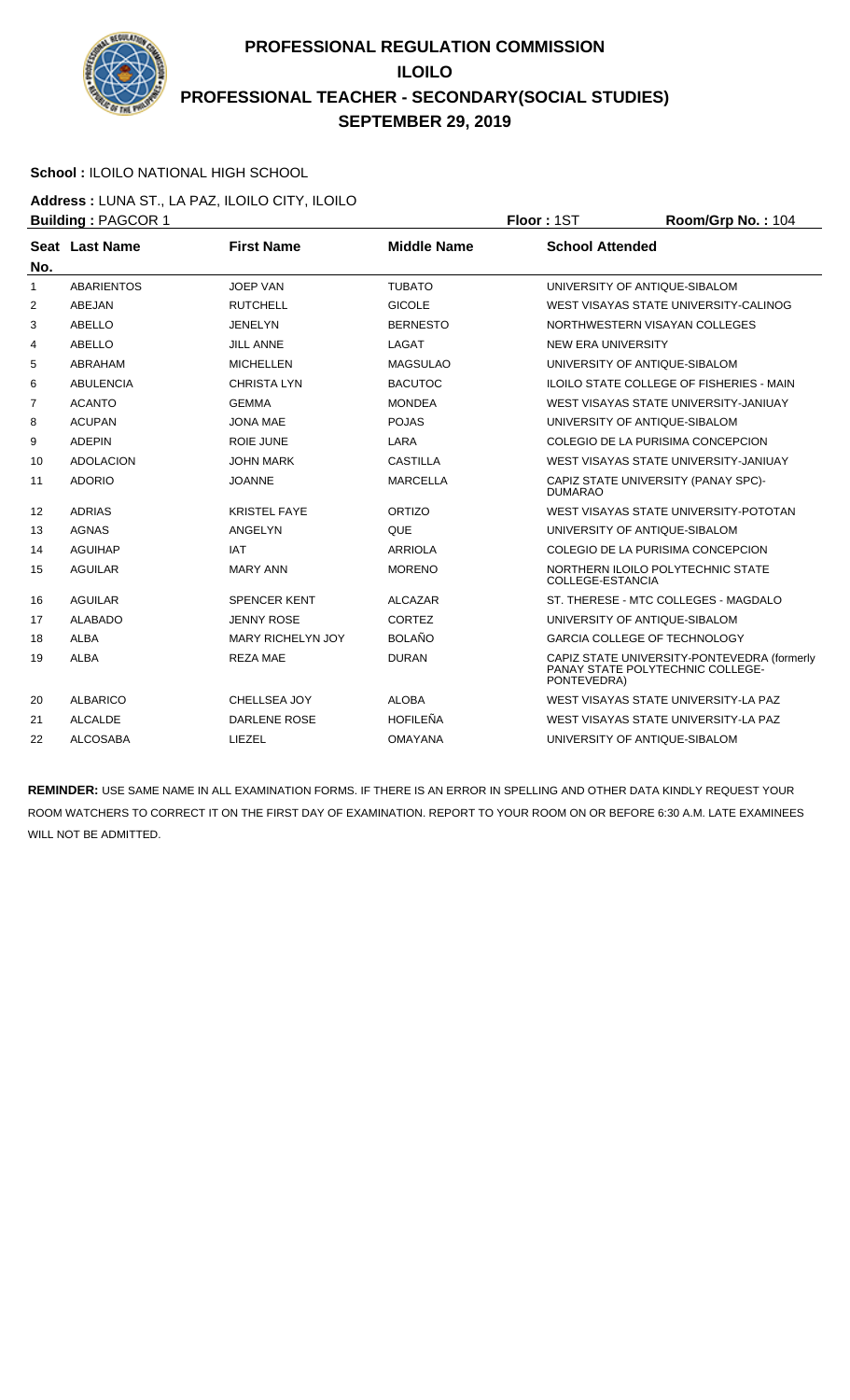

### **School :** ILOILO NATIONAL HIGH SCHOOL

**Address :** LUNA ST., LA PAZ, ILOILO CITY, ILOILO **Building : PAGCOR 1 Floor : 1ST Room/Grp No. : 105** 

|                | Seat Last Name    | <b>First Name</b>    | <b>Middle Name</b> | <b>School Attended</b>                                                                         |
|----------------|-------------------|----------------------|--------------------|------------------------------------------------------------------------------------------------|
| No.<br>1       | <b>ALCUDIA</b>    | <b>ANNIE</b>         | <b>BAÑAS</b>       | CAPIZ STATE UNIVERSITY-PONTEVEDRA (formerly<br>PANAY STATE POLYTECHNIC COLLEGE-<br>PONTEVEDRA) |
| 2              | <b>ALDAMAR</b>    | <b>VICKY</b>         | LAGUNDAY           | WEST VISAYAS STATE UNIVERSITY-JANIUAY                                                          |
| 3              | <b>ALEJO</b>      | <b>ALEJO</b>         | <b>CORNELIO</b>    | UNIVERSITY OF ANTIQUE-SIBALOM                                                                  |
| 4              | <b>ALIAN</b>      | <b>RAYMART</b>       | <b>ESTREMERA</b>   | SAINT ANTHONY'S COLLEGE-ANTIQUE                                                                |
| 5              | <b>ALIBUSA</b>    | <b>LEONOR</b>        | <b>LOCHIANG</b>    | UNIVERSITY OF SAN AGUSTIN                                                                      |
| 6              | <b>ALIP</b>       | <b>ROEL</b>          | <b>GALVAN</b>      | CENTRAL PHILIPPINE UNIVERSITY                                                                  |
| $\overline{7}$ | <b>ALLOSO</b>     | <b>KRISTELYN</b>     | <b>PRIETO</b>      | WESTERN INSTITUTE OF TECHNOLOGY                                                                |
| 8              | <b>ALMASOL</b>    | <b>SUNSHINE</b>      | RAMOS              | <b>GARCIA COLLEGE OF TECHNOLOGY</b>                                                            |
| 9              | <b>ALMIRANTE</b>  | <b>NESTOR JR</b>     | <b>UBANAN</b>      | WEST VISAYAS STATE UNIVERSITY-JANIUAY                                                          |
| 10             | <b>ALMONGUERA</b> | <b>ROWENA</b>        | <b>ARROBANG</b>    | COLEGIO DE LA PURISIMA CONCEPCION                                                              |
| 11             | <b>ALONTAGA</b>   | ANGELA               | DALANGBAYAN        | WEST VISAYAS STATE UNIVERSITY-CALINOG                                                          |
| 12             | <b>ALVAREZ</b>    | <b>CHRISTINE JOY</b> | <b>LUCENIO</b>     | <b>CENTRAL PHILIPPINE UNIVERSITY</b>                                                           |
| 13             | AMBALONG          | <b>FLORA HOPE</b>    | <b>VENCER</b>      | UNIVERSITY OF ILOILO                                                                           |
| 14             | <b>AMBITO</b>     | <b>MA FERNANDA</b>   | <b>BESORIO</b>     | NORTHERN ILOILO POLYTECHNIC STATE<br><b>COLLEGE-ESTANCIA</b>                                   |
| 15             | AMBUBUYOG         | <b>CHRISTINE JOY</b> | <b>FABELA</b>      | UNIVERSITY OF THE PHILIPPINES-VISAYAS-<br><b>ILOILO CITY</b>                                   |
| 16             | AMEN-AMEN         | <b>CHARITO</b>       | <b>FERMEZA</b>     | COLEGIO DE LA PURISIMA CONCEPCION                                                              |
| 17             | <b>AMOROSO</b>    | <b>MELVIN</b>        | <b>DACLES</b>      | CAPIZ STATE UNIVERSITY-PONTEVEDRA (formerly<br>PANAY STATE POLYTECHNIC COLLEGE-<br>PONTEVEDRA) |
| 18             | <b>ANACAN</b>     | <b>JEFF</b>          | <b>PADILLA</b>     | WEST VISAYAS STATE UNIVERSITY-LA PAZ                                                           |
| 19             | <b>ANDONG</b>     | NIKKI MAE            | <b>GALLARDO</b>    | COLEGIO DE LA PURISIMA CONCEPCION                                                              |
| 20             | <b>ANDRES</b>     | <b>LLARENCE</b>      | DE JUAN            | NORTHWESTERN VISAYAN COLLEGES                                                                  |
| 21             | <b>APINAN</b>     | <b>DARA</b>          | <b>ELENO</b>       | CAPIZ STATE UNIVERSITY-PONTEVEDRA (formerly<br>PANAY STATE POLYTECHNIC COLLEGE-<br>PONTEVEDRA) |
| 22             | <b>APURA</b>      | <b>CHRIZ LOUIE</b>   | <b>SUMAYO</b>      | WEST VISAYAS STATE UNIVERSITY-LA PAZ                                                           |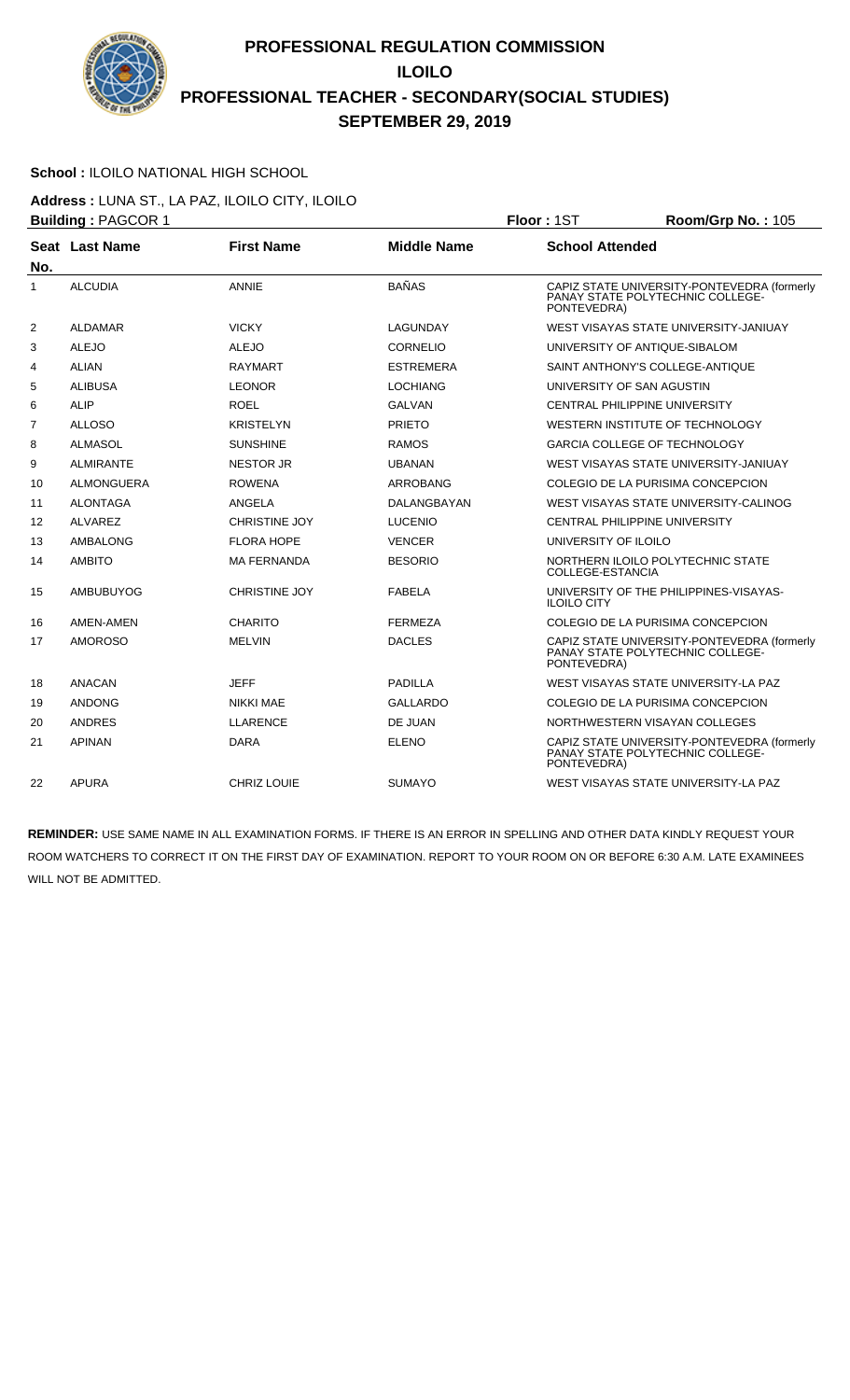

### **School :** ILOILO NATIONAL HIGH SCHOOL

**Address :** LUNA ST., LA PAZ, ILOILO CITY, ILOILO **Building :** PAGCOR 1 **Floor :** 2ND **Room/Grp No. :** 201

| No. | Seat Last Name  | <b>First Name</b>   | <b>Middle Name</b> | <b>School Attended</b>                                                                         |
|-----|-----------------|---------------------|--------------------|------------------------------------------------------------------------------------------------|
| 1   | <b>AQUINO</b>   | <b>EARL SIGMUND</b> | <b>LOQUINARIO</b>  | UNIVERSITY OF ANTIQUE-SIBALOM                                                                  |
| 2   | <b>ARANDELA</b> | <b>ARGEL</b>        | VALDEPEÑA          | WEST VISAYAS STATE UNIVERSITY-JANIUAY                                                          |
| 3   | <b>ARCO</b>     | <b>JERICO</b>       |                    | WEST VISAYAS STATE UNIVERSITY-LA PAZ                                                           |
| 4   | <b>ARDON</b>    | <b>JANINE KAE</b>   | <b>SORIMA</b>      | UNIVERSITY OF ANTIQUE-SIBALOM                                                                  |
| 5   | ARELLADO        | <b>REVECA</b>       | <b>DOMINGO</b>     | WEST VISAYAS STATE UNIVERSITY-LA PAZ                                                           |
| 6   | AREVALO         | <b>LESLIE</b>       | <b>CATUIRAN</b>    | UNIVERSITY OF ANTIQUE-SIBALOM                                                                  |
| 7   | <b>ARIAN</b>    | <b>LEO</b>          | <b>SAMORANOS</b>   | <b>BAGO CITY COLLEGE</b>                                                                       |
| 8   | ARMADA          | <b>ALVIN</b>        | AMIGABLE           | WEST VISAYAS STATE UNIVERSITY-JANIUAY                                                          |
| 9   | <b>ARTIEDA</b>  | <b>ANNE NARIELE</b> | LAGUNA             | UNIVERSITY OF SAN AGUSTIN                                                                      |
| 10  | <b>ARTUS</b>    | <b>JONA MAE</b>     | <b>PASAN</b>       | UNIVERSITY OF ILOILO                                                                           |
| 11  | <b>ASIONG</b>   | <b>ERNIELYN</b>     | <b>ADOC</b>        | AKLAN STATE UNIVERSITY (AKLAN S.C.A.)-BANGA                                                    |
| 12  | <b>ASONG</b>    | <b>RIMSON</b>       | <b>BASCO</b>       | CAPIZ STATE UNIVERSITY-PONTEVEDRA (formerly<br>PANAY STATE POLYTECHNIC COLLEGE-<br>PONTEVEDRA) |
| 13  | <b>ASPA</b>     | <b>SUE ANGELA</b>   | <b>TELARMA</b>     | WESTERN INSTITUTE OF TECHNOLOGY                                                                |
| 14  | <b>ASPERA</b>   | <b>HELEN</b>        | <b>TANOY</b>       | EULOGIO (AMANG) RODRIGUEZ INSTITUTE OF<br>SCIENCE & TECHNOLOGY                                 |
| 15  | <b>ATES</b>     | <b>CARYL</b>        | <b>PALMES</b>      | <b>CENTRAL PHILIPPINE UNIVERSITY</b>                                                           |
| 16  | <b>AYING</b>    | <b>JUNEVIE</b>      | <b>RIVERA</b>      | SURIGAO DEL SUR STATE UNIVERSITY - MAIN<br><b>CAMPUS</b>                                       |
| 17  | <b>BABAS</b>    | <b>IZL</b>          | <b>BURGOS</b>      | NORTHERN ILOILO POLYTECHNIC STATE<br>COLLEGE-ESTANCIA                                          |
| 18  | <b>BABELA</b>   | <b>GERALDEN</b>     | <b>BORNALES</b>    | CAPIZ STATE UNIVERSITY-PONTEVEDRA (formerly<br>PANAY STATE POLYTECHNIC COLLEGE-<br>PONTEVEDRA) |
| 19  | <b>BACANTO</b>  | <b>CONADEL</b>      | <b>SERVANO</b>     | NORTHERN ILOILO POLYTECHNIC STATE<br>COLLEGE-ESTANCIA                                          |
| 20  | <b>BADOLES</b>  | <b>FLORVEN</b>      | <b>SALVADOR</b>    | CAPIZ STATE UNIVERSITY-PONTEVEDRA (formerly<br>PANAY STATE POLYTECHNIC COLLEGE-<br>PONTEVEDRA) |
| 21  | <b>BAGOTSAY</b> | SHERRY ANN          | <b>QUIDET</b>      | CAPIZ STATE UNIVERSITY (PANAY SPC)-<br><b>DUMARAO</b>                                          |
| 22  | <b>BAITAN</b>   | <b>GEMMA</b>        | <b>OMES</b>        | UNIVERSITY OF ILOILO                                                                           |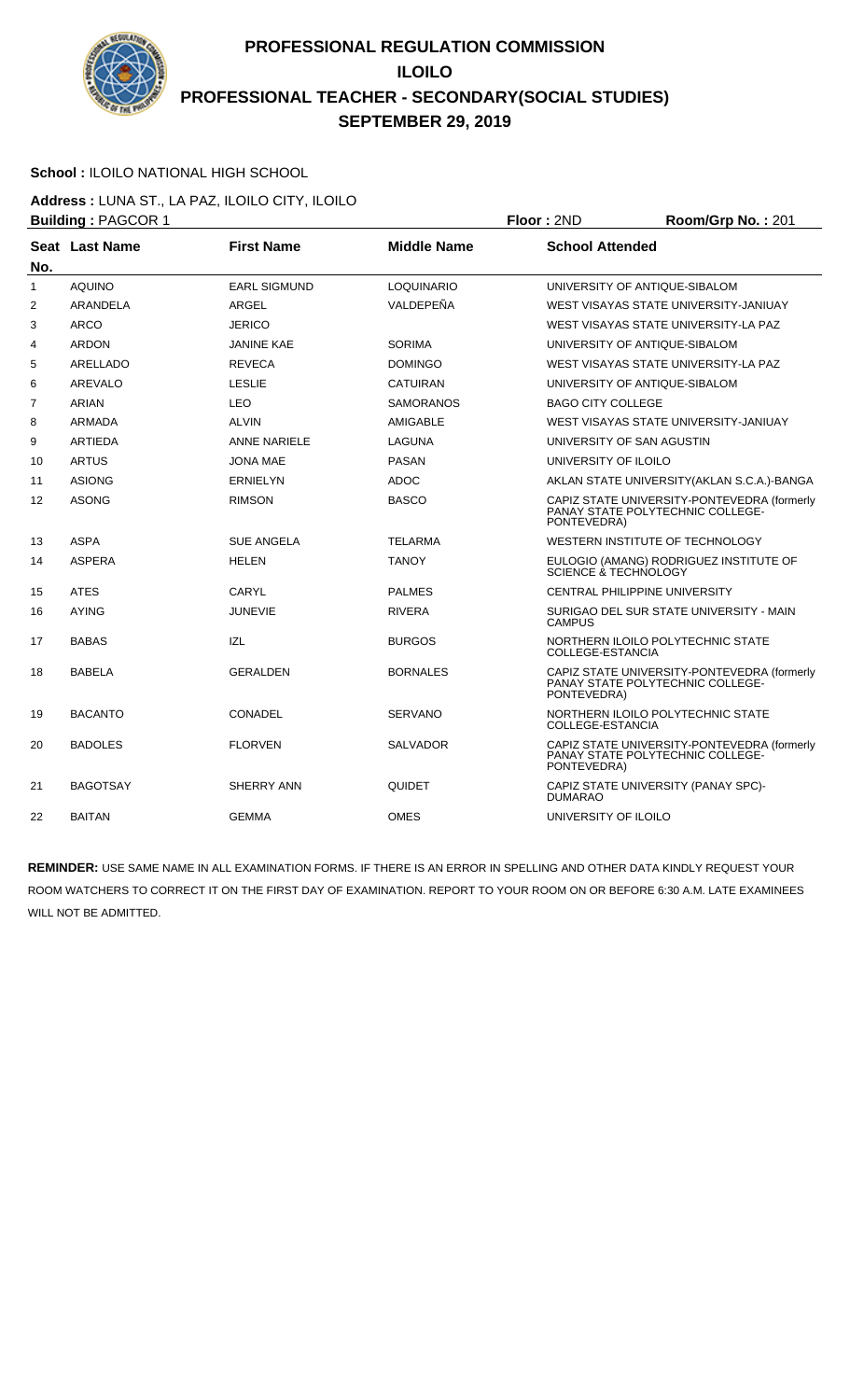

#### **School :** ILOILO NATIONAL HIGH SCHOOL

**Address :** LUNA ST., LA PAZ, ILOILO CITY, ILOILO **Building :** PAGCOR 1 **Floor :** 2ND **Room/Grp No. :** 202

|                |                    |                        |                    | .                                                                                              |
|----------------|--------------------|------------------------|--------------------|------------------------------------------------------------------------------------------------|
| No.            | Seat Last Name     | <b>First Name</b>      | <b>Middle Name</b> | <b>School Attended</b>                                                                         |
| 1              | <b>BAJAR</b>       | <b>JAYSON TROY</b>     | <b>FERRO</b>       | CENTRAL PHILIPPINE UNIVERSITY                                                                  |
| 2              | <b>BALAJEDIONG</b> | <b>ESMIE</b>           | <b>SAMORILLO</b>   | UNIVERSITY OF ANTIQUE-SIBALOM                                                                  |
| 3              | <b>BALANA</b>      | JURICH ELLA            | <b>ANTONIO</b>     | CAPIZ STATE UNIVERSITY-PONTEVEDRA (formerly<br>PANAY STATE POLYTECHNIC COLLEGE-<br>PONTEVEDRA) |
| 4              | <b>BALASOTE</b>    | ROTHER JOY             | SY                 | UNIVERSITY OF SAN AGUSTIN                                                                      |
| 5              | <b>BALBIN</b>      | <b>PATRICIA NICOLE</b> |                    | WEST VISAYAS STATE UNIVERSITY-LA PAZ                                                           |
| 6              | <b>BALBINO</b>     | <b>EDCEL REY</b>       | <b>DUERO</b>       | CAPIZ STATE UNIVERSITY (PANAY SPC)-<br><b>DUMARAO</b>                                          |
| $\overline{7}$ | <b>BALBOA</b>      | <b>JOSSA PEARL</b>     | <b>SORIASO</b>     | CAPIZ STATE UNIVERSITY (PANAY SPC)-<br><b>DUMARAO</b>                                          |
| 8              | <b>BALDEA</b>      | RACCINE GALE           | <b>BELDIA</b>      | <b>FILAMER CHRISTIAN COLLEGE</b>                                                               |
| 9              | <b>BALDERAS</b>    | DAN MAR                | ALINGALAN          | WESTERN INSTITUTE OF TECHNOLOGY                                                                |
| 10             | <b>BALGOS</b>      | LUCKY JOY              | <b>GAMAYAO</b>     | FILAMER CHRISTIAN COLLEGE                                                                      |
| 11             | <b>BALLON</b>      | JENNY                  | <b>ESTE</b>        | CAPIZ STATE UNIVERSITY-PONTEVEDRA (formerly<br>PANAY STATE POLYTECHNIC COLLEGE-<br>PONTEVEDRA) |
| 12             | <b>BALUCAN</b>     | <b>IRENE</b>           | LAPSO              | CAPIZ STATE UNIVERSITY-BURIAS                                                                  |
| 13             | <b>BARANA</b>      | <b>YVONNE</b>          | <b>DELOS REYES</b> | NORTHERN ILOILO POLYTECHNIC STATE<br>COLLEGE-ESTANCIA                                          |
| 14             | <b>BARBECHO</b>    | <b>NOLI</b>            | <b>ARLAO</b>       | WEST VISAYAS STATE UNIVERSITY-LA PAZ                                                           |
| 15             | <b>BARIA</b>       | <b>WYETH</b>           | CATALAN            | COLEGIO DE LA PURISIMA CONCEPCION                                                              |
| 16             | <b>BARIL</b>       | <b>PAMELA</b>          | <b>BARROGO</b>     | CAPIZ STATE UNIVERSITY-PONTEVEDRA (formerly<br>PANAY STATE POLYTECHNIC COLLEGE-<br>PONTEVEDRA) |
| 17             | <b>BARNES</b>      | <b>ALLEN JUDE</b>      | LASCUÑA            | <b>HERCOR COLLEGE</b>                                                                          |
| 18             | <b>BARREDO</b>     | <b>ODEZA MAE</b>       | <b>GARCIA</b>      | UNIVERSITY OF ANTIQUE-SIBALOM                                                                  |
| 19             | <b>BARRETTA</b>    | <b>MARLOU JAY</b>      | CARO               | WEST VISAYAS STATE UNIVERSITY-LA PAZ                                                           |
| 20             | <b>BARTOLO</b>     | <b>JENNIFER</b>        | <b>APOSTOL</b>     | UNIVERSITY OF ANTIQUE-SIBALOM                                                                  |
| 21             | <b>BASCO</b>       | <b>CHRISTIAN</b>       | <b>FUNTILON</b>    | CAPIZ STATE UNIVERSITY (PANAY SPC)-<br><b>DUMARAO</b>                                          |
| 22             | <b>BASILONIA</b>   | <b>CATHERINE</b>       | <b>GORRICETA</b>   | UNIVERSITY OF ANTIQUE-SIBALOM                                                                  |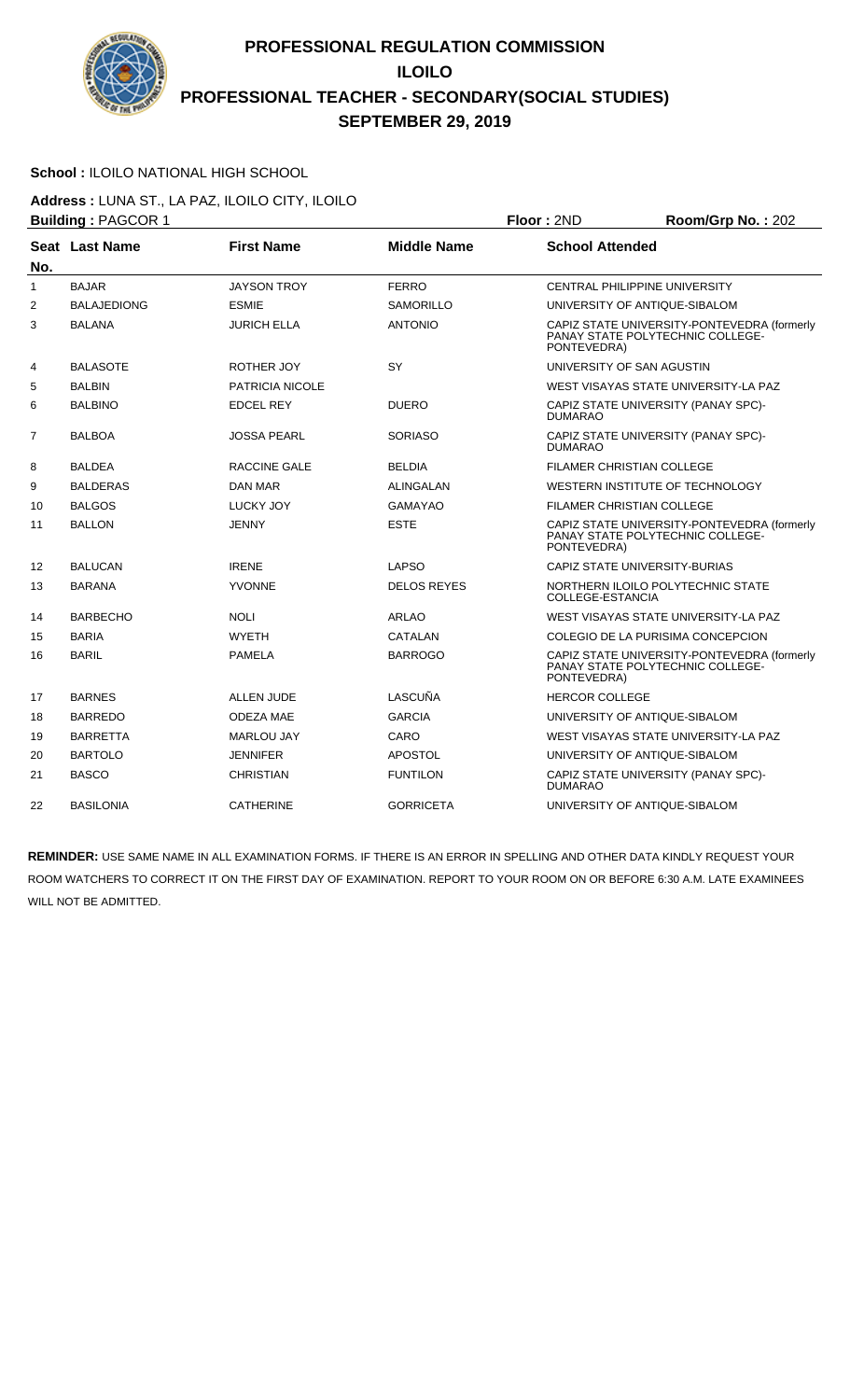

### **School :** ILOILO NATIONAL HIGH SCHOOL

**Address :** LUNA ST., LA PAZ, ILOILO CITY, ILOILO **Building :** PAGCOR 1 **Floor :** 2ND **Room/Grp No. :** 203

| No.            | Seat Last Name    | <b>First Name</b>      | <b>Middle Name</b> | <b>School Attended</b>                                                                         |
|----------------|-------------------|------------------------|--------------------|------------------------------------------------------------------------------------------------|
| 1              | <b>BAUTISTA</b>   | <b>GRACECHELLE ANN</b> | <b>DE BLAS</b>     | AKLAN STATE UNIVERSITY-KALIBO                                                                  |
| $\overline{2}$ | <b>BAUTISTA</b>   | <b>KAYCEE GRACE</b>    | <b>SITJAR</b>      | CENTRAL PHILIPPINE UNIVERSITY                                                                  |
| 3              | <b>BEGASO</b>     | ANGELA CLARISSE        | <b>MALUMAY</b>     | AKLAN STATE UNIVERSITY (AKLAN S.C.A.)-BANGA                                                    |
| 4              | <b>BELAÑO</b>     | ARLEN                  | PEÑAFIEL           | WEST VISAYAS STATE UNIVERSITY-JANIUAY                                                          |
| 5              | <b>BELAÑO</b>     | <b>JOVEN</b>           | <b>RAPISTA</b>     | WEST VISAYAS STATE UNIVERSITY-JANIUAY                                                          |
| 6              | <b>BELGICA</b>    | <b>JEJIEN</b>          | <b>BASA</b>        | NORTHERN ILOILO POLYTECHNIC COLLEGE-<br><b>SARA</b>                                            |
| $\overline{7}$ | <b>BELORIA</b>    | <b>ASSET</b>           | <b>MALBAS</b>      | AKLAN POLYTECHNIC INSTITUTE                                                                    |
| 8              | <b>BELTRAN</b>    | <b>GERALD</b>          | <b>ZAPATOS</b>     | AKLAN STATE UNIVERSITY (AKLAN S.C.A.)-BANGA                                                    |
| 9              | <b>BELVIS</b>     | <b>CRISTINE MAE</b>    | <b>NICODEMUS</b>   | <b>CENTRAL PHILIPPINE UNIVERSITY</b>                                                           |
| 10             | <b>BENEDICTO</b>  | <b>ENELYN</b>          | <b>AMBROCIO</b>    | <b>GARCIA COLLEGE OF TECHNOLOGY</b>                                                            |
| 11             | <b>BENITEZ</b>    | <b>JEANETTE</b>        | <b>ANSUYON</b>     | NORTHERN ILOILO POLYTECHNIC STATE<br>COLLEGE-AJUY                                              |
| 12             | <b>BERDUGO</b>    | ALGINALYN              | <b>DIAZ</b>        | <b>HERCOR COLLEGE</b>                                                                          |
| 13             | <b>BEREBER</b>    | <b>LEIMOR</b>          | <b>DUGA</b>        | CAPIZ STATE UNIVERSITY-PONTEVEDRA (formerly<br>PANAY STATE POLYTECHNIC COLLEGE-<br>PONTEVEDRA) |
| 14             | <b>BERJIDA</b>    | <b>CHRISELDA</b>       | <b>LICONO</b>      | CAPIZ STATE UNIVERSITY-SIGMA (formerly PANAY<br>STATE POLYTECHNIC COLLEGE-SIGMA)               |
| 15             | <b>BERNALDEZ</b>  | <b>BERNADITH</b>       | <b>LIBETA</b>      | <b>FILAMER CHRISTIAN COLLEGE</b>                                                               |
| 16             | <b>BESTAVILLA</b> | <b>GENEVIE</b>         | <b>CASQUETE</b>    | WEST VISAYAS STATE UNIVERSITY-JANIUAY                                                          |
| 17             | <b>BETALAS</b>    | <b>MAT RAMESES</b>     | <b>ORILLANEDA</b>  | ICCT COLLEGES FOUNDATION, INC(INST.OF<br><b>CREATIVE COMP TECH INC)</b>                        |
| 18             | <b>BIALEN</b>     | <b>EVARISH</b>         | <b>DIONIO</b>      | <b>FILAMER CHRISTIAN COLLEGE</b>                                                               |
| 19             | <b>BIANSON</b>    | <b>JENNEBETH</b>       | <b>ALISTE</b>      | UNIVERSITY OF ANTIQUE-SIBALOM                                                                  |
| 20             | <b>BILBAO</b>     | <b>ROSARY</b>          | <b>DONGOR</b>      | ILOILO SCIENCE & TECHNOLOGY<br>UNIVERSITY(FOR W.V.C.S.T.-MAIN CAMPUS)                          |
| 21             | <b>BILLONES</b>   | <b>HANS LOUIE</b>      | <b>PANGANIBAN</b>  | CAPIZ STATE UNIVERSITY-PONTEVEDRA (formerly<br>PANAY STATE POLYTECHNIC COLLEGE-<br>PONTEVEDRA) |
| 22             | <b>BILLONES</b>   | JOE-ANNE               | <b>DIESTRO</b>     | CAPIZ STATE UNIVERSITY-PONTEVEDRA (formerly<br>PANAY STATE POLYTECHNIC COLLEGE-<br>PONTEVEDRA) |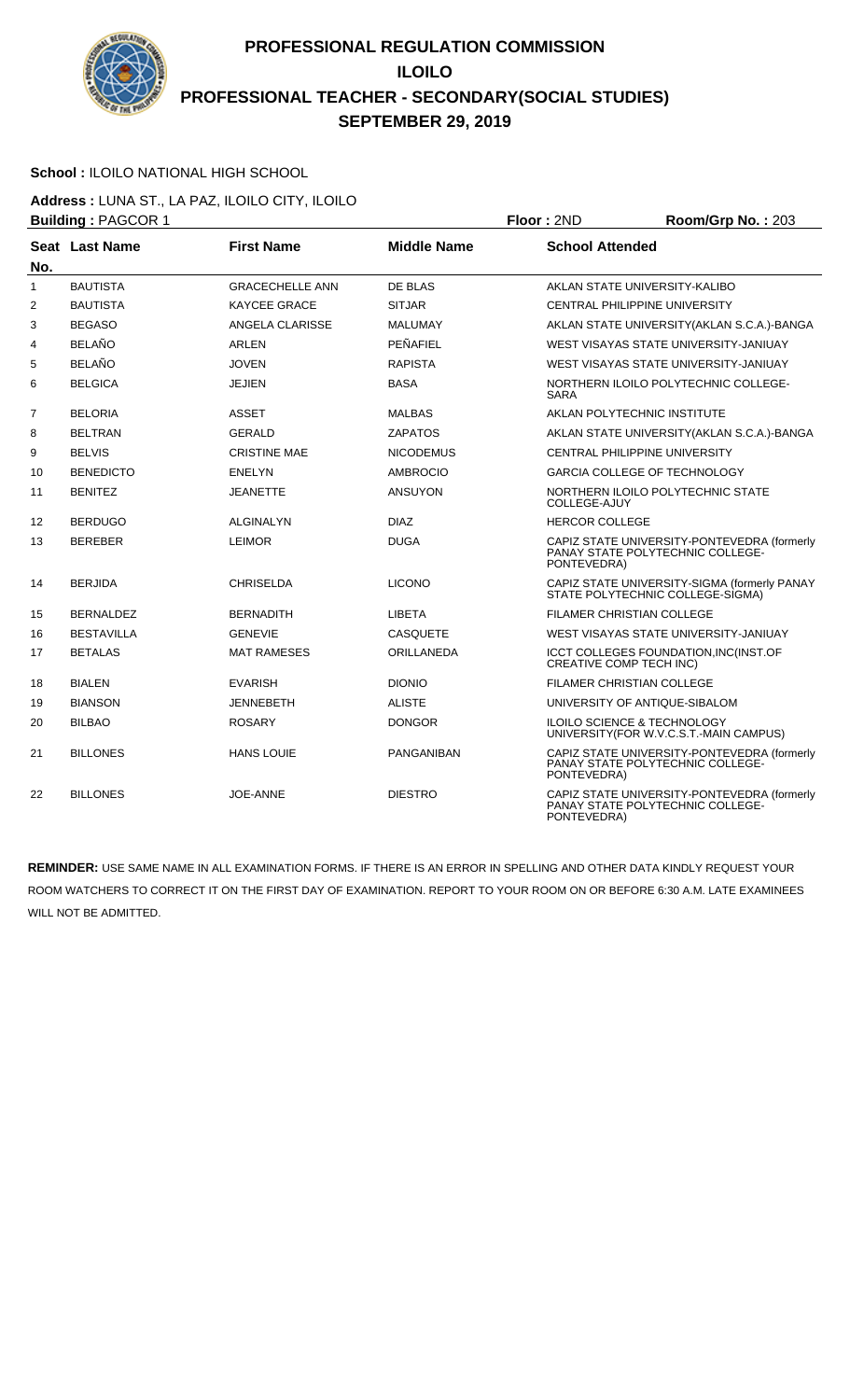

### **School :** ILOILO NATIONAL HIGH SCHOOL

**Address :** LUNA ST., LA PAZ, ILOILO CITY, ILOILO **Building : PAGCOR 1 Floor : 2ND Room/Grp No. : 204** 

|                |                   |                        |                        | . <i>.</i>                                                                                     |
|----------------|-------------------|------------------------|------------------------|------------------------------------------------------------------------------------------------|
|                | Seat Last Name    | <b>First Name</b>      | <b>Middle Name</b>     | <b>School Attended</b>                                                                         |
| No.            |                   |                        |                        |                                                                                                |
| 1              | <b>BILLONID</b>   | <b>ANTHONY</b>         | <b>VILLA</b>           | JOHN B. LACSON FOUNDATION MARITIME<br>UNIVERSITY-MOLO                                          |
| 2              | <b>BISMANOS</b>   | ANJELIE                | CAASI                  | CAPIZ STATE UNIVERSITY-PONTEVEDRA (formerly<br>PANAY STATE POLYTECHNIC COLLEGE-<br>PONTEVEDRA) |
| 3              | <b>BITOON</b>     | <b>DAINE KERSTEIN</b>  | <b>DEL CASTILLO</b>    | CENTRAL PHILIPPINE UNIVERSITY                                                                  |
| 4              | <b>BLANCAVER</b>  | <b>WENROSE</b>         | CATALAN                | COLEGIO DE LA PURISIMA CONCEPCION                                                              |
| 5              | <b>BLESARIO</b>   | <b>SHEENA MARIE</b>    | <b>MANDATE</b>         | ILOILO SCIENCE & TECHNOLOGY<br>UNIVERSITY (FOR W.V.C.S.T.-MAIN CAMPUS)                         |
| 6              | <b>BOLIVAR</b>    | <b>JOSE JOEL II</b>    | <b>TOLENTINO</b>       | UNIVERSITY OF SAN AGUSTIN                                                                      |
| $\overline{7}$ | <b>BOÑALES</b>    | <b>APRIL JOY</b>       | <b>SOBERANO</b>        | CAPIZ STATE UNIVERSITY-PONTEVEDRA (formerly<br>PANAY STATE POLYTECHNIC COLLEGE-<br>PONTEVEDRA) |
| 8              | <b>BONIFACIO</b>  | <b>JEANY</b>           | <b>NEPOMUCENO</b>      | AKLAN STATE UNIVERSITY (AKLAN S.C.A.)-BANGA                                                    |
| 9              | <b>BONIFACIO</b>  | <b>REJAM SHYN</b>      | <b>RODAS</b>           | GARCIA COLLEGE OF TECHNOLOGY                                                                   |
| 10             | <b>BONTOGON</b>   | JAY ANN                | <b>LOPEZ</b>           | AKLAN STATE UNIVERSITY (AKLAN S.C.A.)-BANGA                                                    |
| 11             | <b>BORNALES</b>   | <b>ISRAEL JAY</b>      | <b>TOLENTINO</b>       | <b>FILAMER CHRISTIAN COLLEGE</b>                                                               |
| 12             | <b>BRILLO</b>     | <b>FAMILA</b>          | <b>ANTONIO</b>         | CAPIZ STATE UNIVERSITY-PONTEVEDRA (formerly<br>PANAY STATE POLYTECHNIC COLLEGE-<br>PONTEVEDRA) |
| 13             | <b>BUEN</b>       | <b>RICHELL</b>         | <b>CABAILO</b>         | CAPIZ STATE UNIVERSITY-PONTEVEDRA (formerly<br>PANAY STATE POLYTECHNIC COLLEGE-<br>PONTEVEDRA) |
| 14             | <b>BUENAVIDES</b> | <b>REMJEFF</b>         | <b>DELDACAN</b>        | CAPIZ STATE UNIVERSITY-PONTEVEDRA (formerly<br>PANAY STATE POLYTECHNIC COLLEGE-<br>PONTEVEDRA) |
| 15             | <b>BUENAVISTA</b> | <b>MARY JANE</b>       | <b>MUZONES</b>         | COLEGIO DEL SAGRADO CORAZON DE JESUS                                                           |
| 16             | <b>BUENDIA</b>    | <b>JOICE</b>           | <b>FRANCISCO</b>       | CAPIZ STATE UNIVERSITY-PONTEVEDRA (formerly<br>PANAY STATE POLYTECHNIC COLLEGE-<br>PONTEVEDRA) |
| 17             | <b>BUG-OS</b>     | <b>EDNA JOJETTE</b>    | TAGAYTAYAN             | CENTRAL PHILIPPINE UNIVERSITY                                                                  |
| 18             | <b>BUHAYAN</b>    | <b>VANESSA</b>         | <b>DELOS SANTOS</b>    | COLEGIO DE LA PURISIMA CONCEPCION                                                              |
| 19             | <b>BULAHAN</b>    | <b>HAZEL</b>           | <b>DELAMIDE</b>        | CAPIZ STATE UNIVERSITY-PONTEVEDRA (formerly<br>PANAY STATE POLYTECHNIC COLLEGE-<br>PONTEVEDRA) |
| 20             | <b>BULAHAN</b>    | <b>VIVIAN</b>          | <b>DELA CONCEPCION</b> | CAPIZ STATE UNIVERSITY-PONTEVEDRA (formerly<br>PANAY STATE POLYTECHNIC COLLEGE-<br>PONTEVEDRA) |
| 21             | <b>BUNCALAN</b>   | <b>HANNAH FAYE</b>     | <b>ESTRELLA</b>        | <b>FILAMER CHRISTIAN COLLEGE</b>                                                               |
| 22             | <b>CABINO</b>     | <b>RAINER RICO JAY</b> | <b>MADEJA</b>          | UNIVERSITY OF SAN AGUSTIN                                                                      |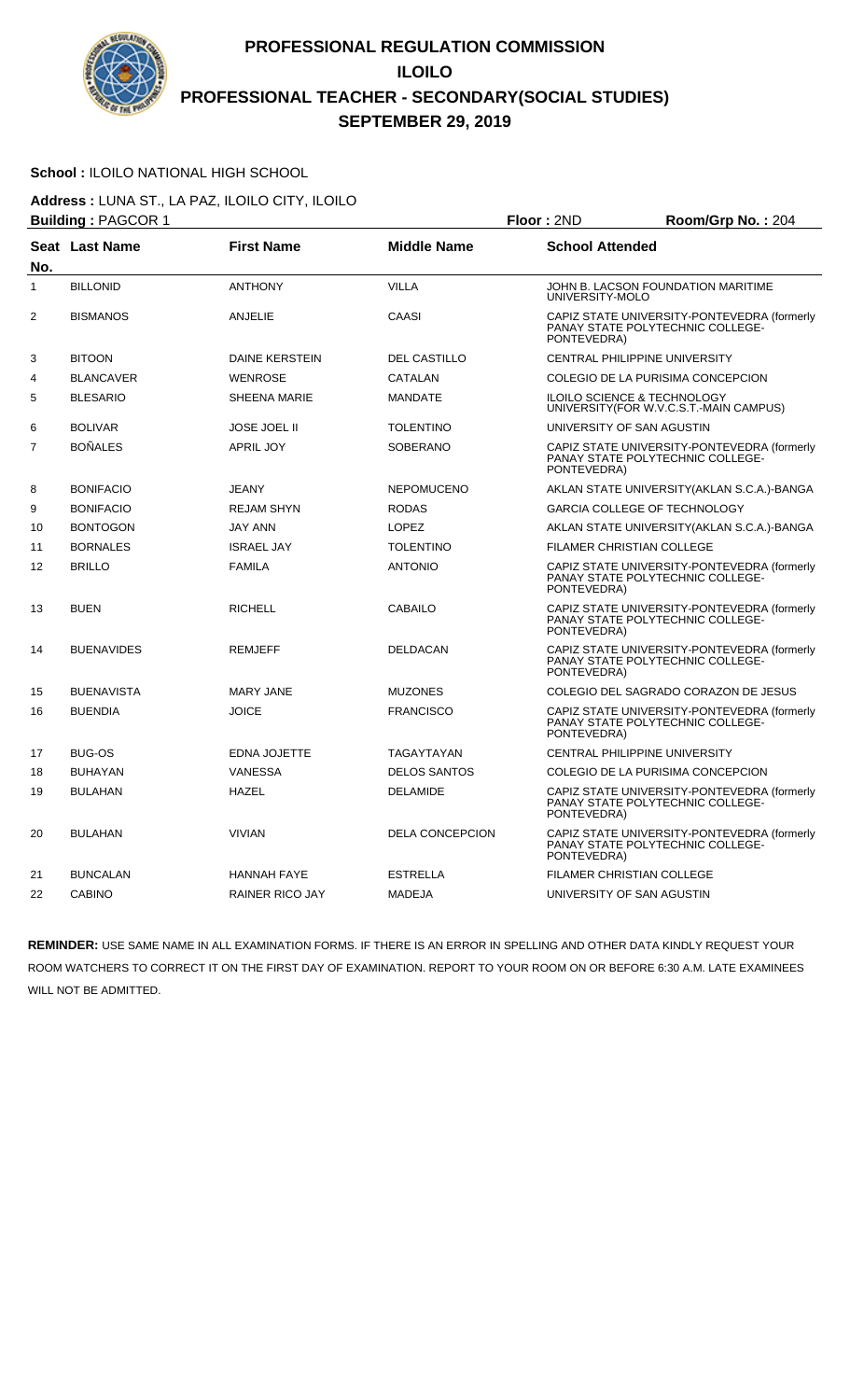

### **School :** ILOILO NATIONAL HIGH SCHOOL

**Address :** LUNA ST., LA PAZ, ILOILO CITY, ILOILO **Building :** PAGCOR 1 **Floor :** 2ND **Room/Grp No. :** 205

| No.            | Seat Last Name   | <b>First Name</b>    | <b>Middle Name</b> | <b>School Attended</b>                                                            |
|----------------|------------------|----------------------|--------------------|-----------------------------------------------------------------------------------|
| 1              | <b>CABIOS</b>    | MARIA JEMMALYN       | LEE                | ADVANCE CENTRAL COLLEGE                                                           |
| 2              | <b>CABUGAWAN</b> | <b>ARNEL PAUL</b>    | <b>BACANTO</b>     | COLEGIO DE LA PURISIMA CONCEPCION                                                 |
| 3              | <b>CABURNAY</b>  | ANGELICA             | <b>ABENDAN</b>     | <b>ILOILO SCIENCE &amp; TECHNOLOGY</b><br>UNIVERSITY (FOR WVCST)-MIAGAO CAMPUS    |
| 4              | <b>CACHUELA</b>  | <b>MARLIN</b>        | <b>GARCIA</b>      | WEST VISAYAS STATE UNIVERSITY-CALINOG                                             |
| 5              | <b>CADIENTE</b>  | <b>ROGER PAUL</b>    | <b>APOLONIO</b>    | <b>GARCIA COLLEGE OF TECHNOLOGY</b>                                               |
| 6              | CAGUILLO         | <b>LODELYN</b>       | <b>BATIC-BATIC</b> | WEST VISAYAS STATE UNIVERSITY-JANIUAY                                             |
| $\overline{7}$ | <b>CAGURIN</b>   | <b>SHANTHI DAYLE</b> | <b>ILAO</b>        | CENTRAL PHILIPPINE UNIVERSITY                                                     |
| 8              | CAHILIG          | <b>NELFE</b>         | <b>REGALADO</b>    | AKLAN STATE UNIVERSITY (AKLAN S.C.A.)-BANGA                                       |
| 9              | CAJELO           | LILIBETH             | <b>LEONADOR</b>    | CAGAYAN STATE UNIVERSITY-TUGUEGARAO                                               |
| 10             | CALDEO           | <b>GEMLEN</b>        | <b>OLIVEROS</b>    | AKLAN CATHOLIC COLLEGE (formerly AKLAN<br>COLLEGE)                                |
| 11             | CALIBARA         | <b>MA THERESA</b>    | <b>TEVES</b>       | WEST VISAYAS STATE UNIVERSITY-JANIUAY                                             |
| 12             | <b>CALIMPONG</b> | MARYJYL              | DE LA CRUZ         | CAPIZ STATE UNIVERSITY (PANAY SPC)-<br><b>DUMARAO</b>                             |
| 13             | CALINOG          | DONNA DAWN           | <b>BALESTRAMON</b> | UNIVERSITY OF ANTIQUE-SIBALOM                                                     |
| 14             | CALINOG          | <b>HAZEL JOY</b>     | <b>BALESTRAMON</b> | SAINT ANTHONY'S COLLEGE-ANTIQUE                                                   |
| 15             | <b>CALOPEZ</b>   | <b>CHRISTOPHER</b>   | <b>GALILEA</b>     | ST. THERESE - MTC COLLEGES - LA FIESTA                                            |
| 16             | CALUGDAN         | MAEBEL               | <b>BARRIDO</b>     | WEST VISAYAS STATE UNIVERSITY-LA PAZ                                              |
| 17             | CALVO            | <b>SHARON</b>        | <b>SUAREZ</b>      | <b>ILOILO SCIENCE &amp; TECHNOLOGY</b><br>UNIVERSITY (FOR W.V.C.S.T.-MAIN CAMPUS) |
| 18             | CAMPOSANO        | <b>KEN</b>           | <b>GEVELA</b>      | CAPIZ STATE UNIVERSITY (PANAY SPC)-<br><b>DUMARAO</b>                             |
| 19             | CANCAN           | ANGEL GRACE          | <b>MONDEJAR</b>    | UNIVERSITY OF ANTIQUE-SIBALOM                                                     |
| 20             | CANDIDO          | <b>ROXAN</b>         | <b>MARTINEZ</b>    | CAPIZ STATE UNIVERSITY (CIT)(PSPC)-MAIN<br><b>CAMPUS</b>                          |
| 21             | <b>CAÑETE</b>    | ANGELA               | <b>PADASAS</b>     | <b>ALTAVAS COLLEGE</b>                                                            |
| 22             | CANTO            | <b>RICHELLE</b>      | <b>PAGDATO</b>     | WESTERN INSTITUTE OF TECHNOLOGY                                                   |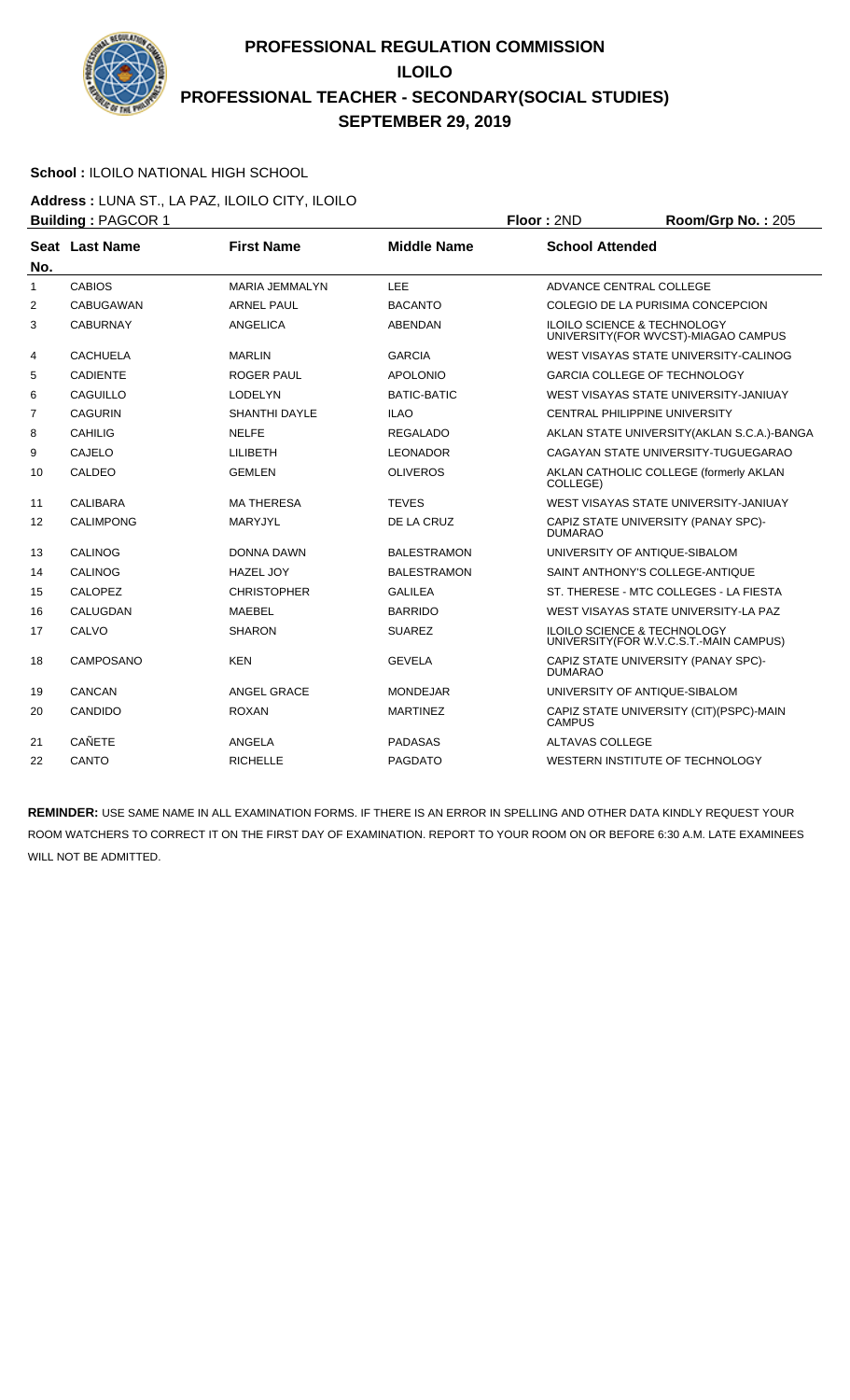

### **School :** ILOILO NATIONAL HIGH SCHOOL

**Address :** LUNA ST., LA PAZ, ILOILO CITY, ILOILO **Building : PAGCOR 1 Floor : 3RD Room/Grp No. : 301** 

|                |                       |                       |                    | .                                                     |
|----------------|-----------------------|-----------------------|--------------------|-------------------------------------------------------|
| No.            | <b>Seat Last Name</b> | <b>First Name</b>     | <b>Middle Name</b> | <b>School Attended</b>                                |
| $\mathbf{1}$   | CAPALLA               | <b>ELAINE GRACE</b>   | LAMERA             | CENTRAL PHILIPPINE UNIVERSITY                         |
| 2              | <b>CAPANAS</b>        | <b>JERYLL</b>         | <b>TOBIAS</b>      | UNIVERSITY OF ILOILO                                  |
| 3              | CAPILEÑO              | <b>HELEN</b>          | <b>HAYAG</b>       | ATENEO DE NAGA UNIVERSITY                             |
| 4              | <b>CAPIO</b>          | <b>ZANDRA</b>         | <b>MOSCOSO</b>     | SAINT ANTHONY'S COLLEGE-ANTIQUE                       |
| 5              | <b>CAPULSO</b>        | LYNETTE NATHALIE      | <b>MABASA</b>      | <b>ADAMSON UNIVERSITY</b>                             |
| 6              | CARADO                | <b>NANCY</b>          | <b>PEDROSO</b>     | CABALUM WESTERN COLLEGE                               |
| $\overline{7}$ | <b>CARLETE</b>        | <b>JOANN GRACE</b>    | <b>BERRY</b>       | CAPIZ STATE UNIVERSITY (PANAY SPC)-<br><b>DUMARAO</b> |
| 8              | <b>CARNASA</b>        | <b>CHARIE MAE</b>     | <b>RUBRICO</b>     | CAPIZ STATE UNIVERSITY (PANAY SPC)-<br><b>DUMARAO</b> |
| 9              | CARO                  | <b>ANDREW</b>         | <b>CARITATIVO</b>  | WEST VISAYAS STATE UNIVERSITY-CALINOG                 |
| 10             | <b>CASAQUITE</b>      | <b>GINA GRACE</b>     | <b>SUMAHIT</b>     | WEST VISAYAS STATE UNIVERSITY-LA PAZ                  |
| 11             | <b>CASIPLE</b>        | <b>MA KRIS RHOCEL</b> | <b>ALCUBILLA</b>   | AMA COMPUTER COLLEGE-ILOILO CITY                      |
| 12             | <b>CASPE</b>          | <b>WILMA</b>          | <b>AGARRADO</b>    | WEST VISAYAS STATE UNIVERSITY-LA PAZ                  |
| 13             | <b>CASQUETE</b>       | <b>JESEBEL</b>        | <b>RAPISTA</b>     | WEST VISAYAS STATE UNIVERSITY-JANIUAY                 |
| 14             | <b>CASQUITE</b>       | <b>MAHALALEL</b>      | <b>BANGELES</b>    | WEST VISAYAS STATE UNIVERSITY-JANIUAY                 |
| 15             | CASTAÑO               | <b>JESSA</b>          | <b>ALMORADIE</b>   | <b>CENTRAL PHILIPPINE UNIVERSITY</b>                  |
| 16             | CASTILLON             | <b>XILLIZA</b>        | <b>CASIMERO</b>    | NORTHWESTERN VISAYAN COLLEGES                         |
| 17             | CASTRO                | <b>RELYN</b>          | <b>NOBLEZA</b>     | LIBACAO COLLEGE OF SCIENCE & TECHNOLOGY               |
| 18             | <b>CASTROVERDE</b>    | ANGEL CINDY MARIE     | CASPILLO           | WEST VISAYAS STATE UNIVERSITY-CALINOG                 |
| 19             | <b>CATALUÑA</b>       | <b>NONA GRACE</b>     | <b>CERBO</b>       | WEST VISAYAS STATE UNIVERSITY-CALINOG                 |
| 20             | <b>CATIPUNAN</b>      | <b>RICHELLE</b>       | <b>ENCAJONADO</b>  | WEST VISAYAS STATE UNIVERSITY-CALINOG                 |
| 21             | CAYAO                 | <b>EUSEBIO</b>        | <b>PADON</b>       | PALAWAN STATE UNIVERSITY-ROXAS                        |
| 22             | <b>CEDANA</b>         | <b>ELLA MAE</b>       | <b>CORDOVA</b>     | WEST VISAYAS STATE UNIVERSITY-JANIUAY                 |
|                |                       |                       |                    |                                                       |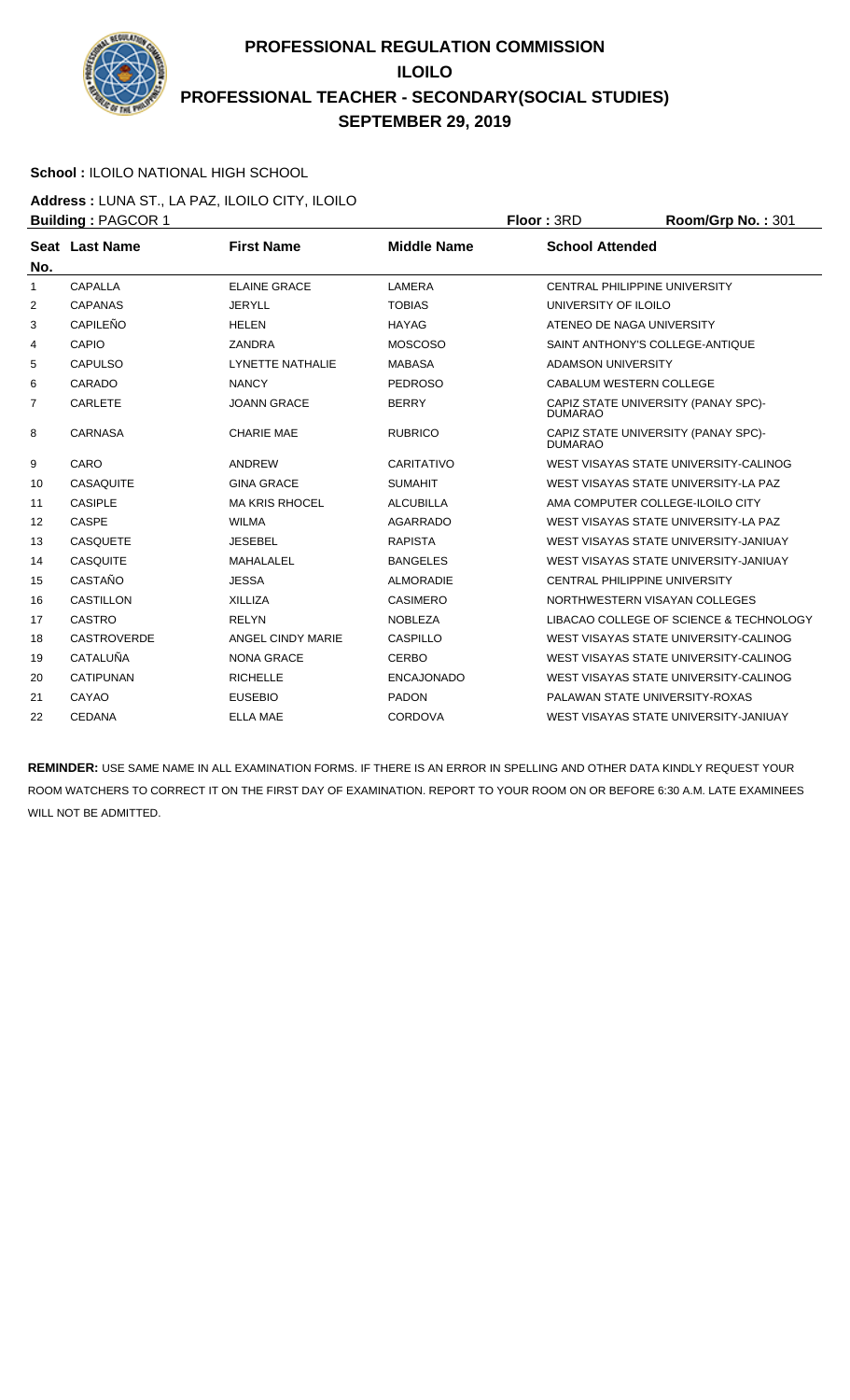

#### **School :** ILOILO NATIONAL HIGH SCHOOL

**Address :** LUNA ST., LA PAZ, ILOILO CITY, ILOILO **Building :** PAGCOR 1 **Floor :** 3RD **Room/Grp No. :** 302

|                | <b>Pananny .</b>  |                     |                    | טויי וששו<br>1100111101101101.002                                                              |
|----------------|-------------------|---------------------|--------------------|------------------------------------------------------------------------------------------------|
| No.            | Seat Last Name    | <b>First Name</b>   | <b>Middle Name</b> | <b>School Attended</b>                                                                         |
| 1              | <b>CELARBO</b>    | <b>JONA</b>         | <b>MONARES</b>     | JOHN B. LACSON FOUNDATION MARITIME<br>UNIVERSITY-MOLO                                          |
| $\overline{2}$ | CELO              | <b>KINAH</b>        | <b>SIVA</b>        | WEST VISAYAS STATE UNIVERSITY-CALINOG                                                          |
| 3              | <b>CENTINO</b>    | JOHN JOED           | <b>ACUYONG</b>     | CAPIZ STATE UNIVERSITY-PONTEVEDRA (formerly<br>PANAY STATE POLYTECHNIC COLLEGE-<br>PONTEVEDRA) |
| 4              | <b>CERBAS</b>     | <b>DOLLY</b>        | <b>CORPUZ</b>      | CAPIZ STATE UNIVERSITY (PANAY SPC)-<br><b>MAMBUSAO</b>                                         |
| 5              | <b>CERBO</b>      | <b>CLARISA</b>      | <b>PALOMO</b>      | UNIVERSITY OF THE PHILIPPINES-VISAYAS-<br><b>ILOILO CITY</b>                                   |
| 6              | <b>CERELOS</b>    | <b>EVER</b>         | <b>FALCO</b>       | <b>HERCOR COLLEGE</b>                                                                          |
| $\overline{7}$ | <b>CEZAR</b>      | <b>RENALYN</b>      |                    | AKLAN STATE UNIVERSITY (AKLAN S.C.A.)-BANGA                                                    |
| 8              | <b>CHAVEZ</b>     | <b>FERLYN</b>       | <b>GALABO</b>      | GUIMARAS STATE COLLEGE-JORDAN-MOSQUEDA<br><b>CAMPUS</b>                                        |
| 9              | <b>CHIVA</b>      | <b>JOHNWAYNE</b>    | <b>CATALUÑA</b>    | <b>CENTRAL PHILIPPINE UNIVERSITY</b>                                                           |
| 10             | <b>CIASICO</b>    | <b>EME</b>          | <b>CARCILLAR</b>   | WEST VISAYAS STATE UNIVERSITY-CALINOG                                                          |
| 11             | <b>CIPE</b>       | <b>IRIS LAUREEN</b> | <b>CELSO</b>       | WEST VISAYAS STATE UNIVERSITY-JANIUAY                                                          |
| 12             | <b>CIPRIANO</b>   | <b>TERESA</b>       | <b>MATA</b>        | SULTAN KUDARAT STATE UNIVERSITY-<br><b>TACURONG</b>                                            |
| 13             | <b>CLAMAR</b>     | <b>LORYBELLE</b>    | <b>AMBALONG</b>    | WEST VISAYAS STATE UNIVERSITY-LA PAZ                                                           |
| 14             | <b>CLAVES</b>     | <b>LORENA</b>       | <b>SOLACITO</b>    | WEST VISAYAS STATE UNIVERSITY-JANIUAY                                                          |
| 15             | <b>COBRADOR</b>   | AILYN JOY           | <b>FADERUGAO</b>   | CAPIZ STATE UNIVERSITY (PANAY SPC)-<br><b>DUMARAO</b>                                          |
| 16             | <b>COLANTRO</b>   | <b>MARIVIC</b>      | <b>COLANAG</b>     | SAINT JOSEPH ACADEMY-CANLAON                                                                   |
| 17             | <b>COLOCAR</b>    | <b>AICEL</b>        | <b>ELECIERTO</b>   | WEST VISAYAS STATE UNIVERSITY-LA PAZ                                                           |
| 18             | <b>COLOCAR</b>    | <b>KEITH</b>        | <b>ESPERA</b>      | WEST VISAYAS STATE UNIVERSITY-LA PAZ                                                           |
| 19             | <b>CONCEPCION</b> | <b>LIA</b>          | <b>GAPASINAO</b>   | CAPIZ STATE UNIVERSITY (CIT)(PSPC)-MAIN<br><b>CAMPUS</b>                                       |
| 20             | <b>CONSABO</b>    | ANGEL MAE           | <b>ACTIVA</b>      | WEST VISAYAS STATE UNIVERSITY-JANIUAY                                                          |
| 21             | <b>CONTRERAS</b>  | <b>JASPER REY</b>   | <b>FUNA</b>        | CAPIZ STATE UNIVERSITY (CIT)(PSPC)-MAIN<br><b>CAMPUS</b>                                       |
| 22             | <b>COPADA</b>     | <b>RAHNI JOY</b>    | DE LOS SANTOS      | <b>CENTRAL PHILIPPINE UNIVERSITY</b>                                                           |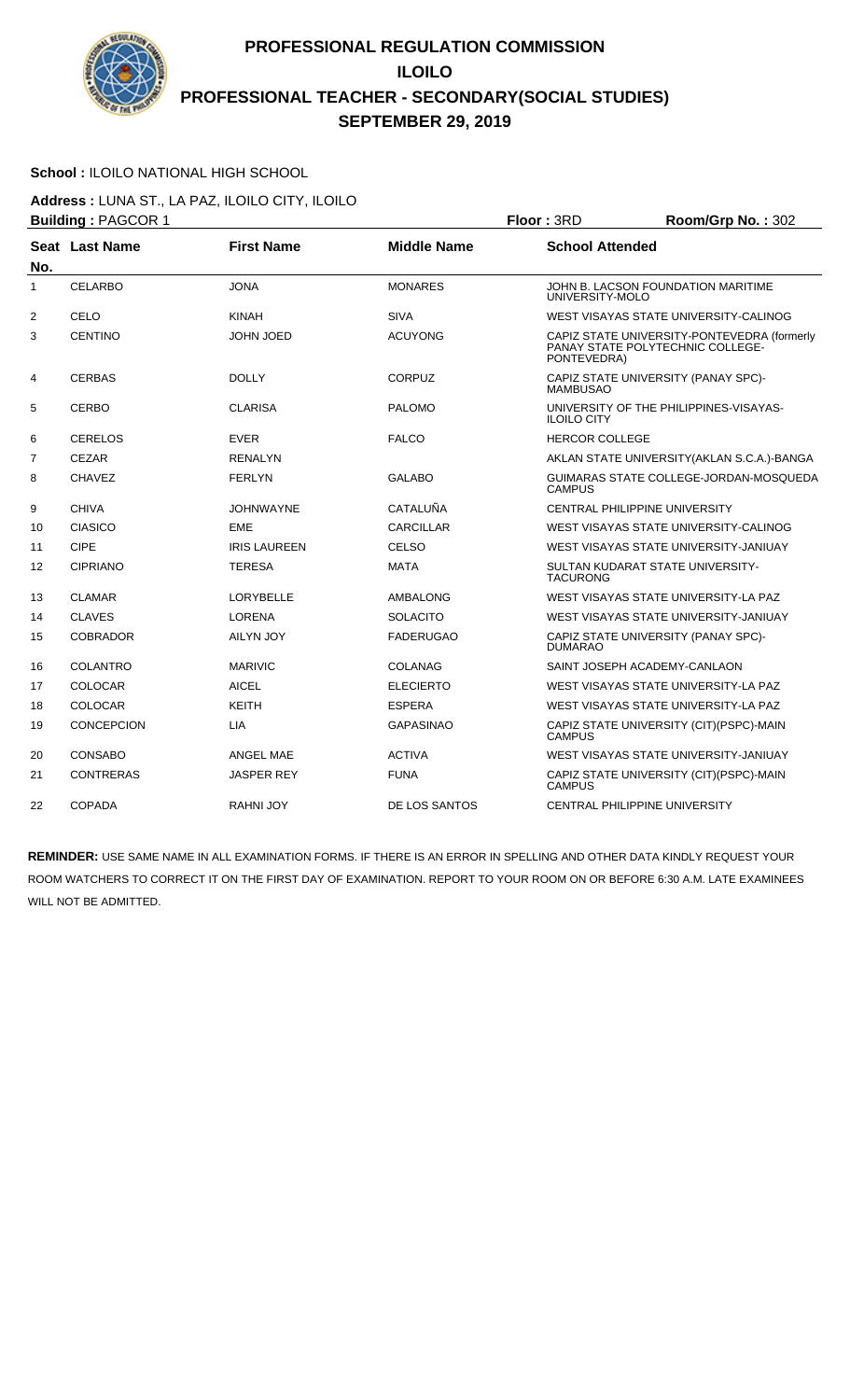

### **School :** ILOILO NATIONAL HIGH SCHOOL

**Address :** LUNA ST., LA PAZ, ILOILO CITY, ILOILO **Building : PAGCOR 1 Floor : 3RD Room/Grp No. : 303** 

|     | Punung AOOON .  |                       |                    | שיוט וייטשו<br>1100111011110111000                                                             |
|-----|-----------------|-----------------------|--------------------|------------------------------------------------------------------------------------------------|
| No. | Seat Last Name  | <b>First Name</b>     | <b>Middle Name</b> | <b>School Attended</b>                                                                         |
| 1   | <b>COPIAS</b>   | <b>ELVIN</b>          | <b>BURILA</b>      | UNIVERSITY OF THE PHILIPPINES-VISAYAS-<br><b>ILOILO CITY</b>                                   |
| 2   | <b>CORNELIO</b> | <b>DYAN ERWIN</b>     | <b>LORENZO</b>     | UNIVERSITY OF ANTIQUE-SIBALOM                                                                  |
| 3   | CORONADO        | <b>GECELLE</b>        | <b>TIANCHON</b>    | WEST VISAYAS STATE UNIVERSITY-JANIUAY                                                          |
| 4   | CORROS          | <b>JMARIE</b>         | <b>MAESTRE</b>     | WEST VISAYAS STATE UNIVERSITY-LA PAZ                                                           |
| 5   | <b>CORTES</b>   | <b>GAYLYN</b>         | <b>TORRES</b>      | AKLAN STATE UNIVERSITY (AKLAN S.C.A.)-BANGA                                                    |
| 6   | <b>CORTES</b>   | <b>JORA</b>           | <b>BUÑO</b>        | <b>HERCOR COLLEGE</b>                                                                          |
| 7   | <b>COSTAS</b>   | ANGELEN               | <b>MORGA</b>       | <b>ILOILO SCIENCE &amp; TECHNOLOGY</b><br>UNIVERSITY(FOR WVCST)-MIAGAO CAMPUS                  |
| 8   | <b>CUEVAS</b>   | <b>JV</b>             | <b>DELA FUENTE</b> | UNIVERSITY OF ANTIQUE-SIBALOM                                                                  |
| 9   | <b>CUNANAN</b>  | <b>ROSANNIE</b>       | LAGUNDAY           | UNIVERSITY OF ANTIQUE-SIBALOM                                                                  |
| 10  | <b>DACLES</b>   | <b>IGME JOHN</b>      | <b>PACLAR</b>      | <b>FILAMER CHRISTIAN COLLEGE</b>                                                               |
| 11  | <b>DADAYAN</b>  | <b>JUNAID</b>         | <b>SOLAIMAN</b>    | WESTERN INSTITUTE OF TECHNOLOGY                                                                |
| 12  | <b>DAGO</b>     | <b>CHENNY</b>         | <b>MARBEBE</b>     | WEST VISAYAS STATE UNIVERSITY-JANIUAY                                                          |
| 13  | <b>DAGO</b>     | <b>GISELL</b>         | <b>BONANCIAR</b>   | WEST VISAYAS STATE UNIVERSITY-JANIUAY                                                          |
| 14  | <b>DALA</b>     | <b>AILLEN GAY</b>     | <b>VILLORENTE</b>  | LIBACAO COLLEGE OF SCIENCE & TECHNOLOGY                                                        |
| 15  | <b>DALEN</b>    | <b>FERGIN FRANCES</b> | <b>CARONA</b>      | WEST VISAYAS STATE UNIVERSITY-CALINOG                                                          |
| 16  | <b>DALUYO</b>   | <b>JOBERT</b>         | <b>BEREBER</b>     | CAPIZ STATE UNIVERSITY-PONTEVEDRA (formerly<br>PANAY STATE POLYTECHNIC COLLEGE-<br>PONTEVEDRA) |
| 17  | <b>DAMIAN</b>   | <b>MARISTELLA</b>     |                    | AKLAN STATE UNIVERSITY (AKLAN S.C.A.)-BANGA                                                    |
| 18  | <b>DAPAT</b>    | <b>MAYCA</b>          | <b>DARONDON</b>    | CAPIZ STATE UNIVERSITY (PANAY SPC)-<br><b>DUMARAO</b>                                          |
| 19  | <b>DASAS</b>    | <b>MERASOL</b>        | <b>DAYLO</b>       | FILAMER CHRISTIAN COLLEGE                                                                      |
| 20  | <b>DAVID</b>    | <b>ALNY</b>           | <b>GONZALES</b>    | <b>GARCIA COLLEGE OF TECHNOLOGY</b>                                                            |
| 21  | <b>DAVID</b>    | <b>JASON</b>          | <b>PANOY</b>       | UNIVERSITY OF THE PHILIPPINES-VISAYAS-<br><b>ILOILO CITY</b>                                   |
| 22  | <b>DAVIDO</b>   | <b>CHRISTIAN</b>      | <b>PACULBA</b>     | UNIVERSITY OF ANTIQUE-SIBALOM                                                                  |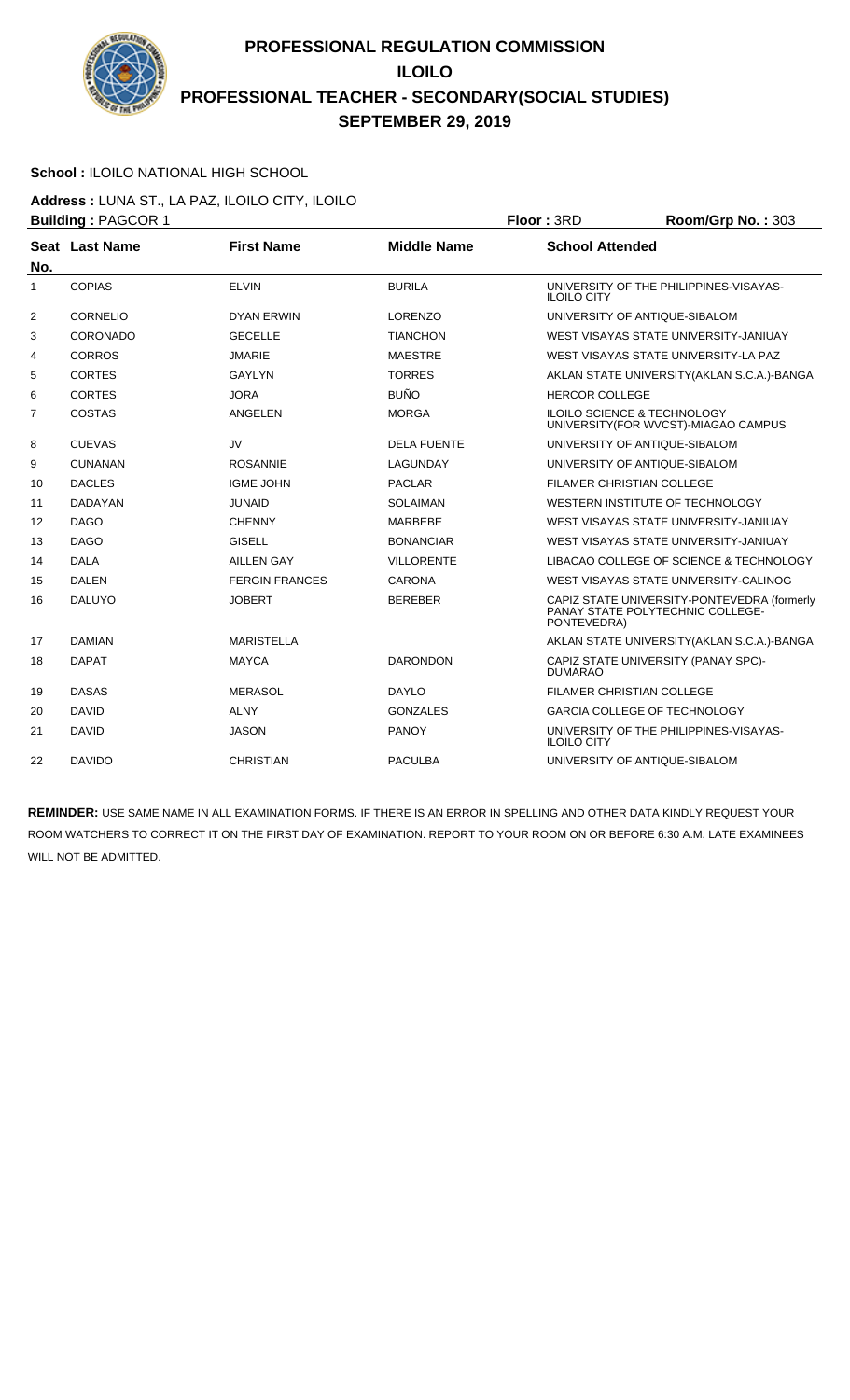

### **School :** ILOILO NATIONAL HIGH SCHOOL

**Address :** LUNA ST., LA PAZ, ILOILO CITY, ILOILO **Building : PAGCOR 1 Floor : 3RD Room/Grp No. : 304** 

| No.            | Seat Last Name     | <b>First Name</b>      | <b>Middle Name</b> | <b>School Attended</b>                                                                         |
|----------------|--------------------|------------------------|--------------------|------------------------------------------------------------------------------------------------|
| 1              | <b>DAVO</b>        | <b>GEMMA MAE</b>       | <b>FRAYCO</b>      | UNIVERSITY OF ANTIQUE-SIBALOM                                                                  |
| $\overline{2}$ | <b>DAYAO</b>       | <b>EMMANUEL</b>        | <b>NAMIT</b>       | SAINT ANTHONY'S COLLEGE-ANTIQUE                                                                |
| 3              | DE DOMINGO         | <b>JAY LEE</b>         | <b>GALICIA</b>     | NATIONAL COLLEGE OF BUSINESS & ARTS-<br><b>CUBAO</b>                                           |
| 4              | DE JUAN            | JAZZEL                 | <b>OBEDIENTE</b>   | NORTHERN ILOILO POLYTECHNIC STATE<br><b>COLLEGE-ESTANCIA</b>                                   |
| 5              | DE JUAN            | LORY HOPE              | <b>YAN</b>         | AKLAN STATE UNIVERSITY (AKLAN S.C.A.)-BANGA                                                    |
| 6              | DE LA CRUZ         | <b>GIZELLE</b>         | <b>MAGNO</b>       | WEST VISAYAS STATE UNIVERSITY-JANIUAY                                                          |
| $\overline{7}$ | DE LA CRUZ         | <b>JEZA</b>            | <b>CALIMPONG</b>   | CAPIZ STATE UNIVERSITY (PANAY SPC)-<br><b>DUMARAO</b>                                          |
| 8              | DE LEON            | <b>MA JESSICA JOY</b>  | <b>TONDO</b>       | ST. THERESE - MTC COLLEGES - MAGDALO                                                           |
| 9              | DE PEÑA            | <b>ROSELLE</b>         | <b>DEQUINO</b>     | CAPIZ STATE UNIVERSITY-PONTEVEDRA (formerly<br>PANAY STATE POLYTECHNIC COLLEGE-<br>PONTEVEDRA) |
| 10             | <b>DEBUQUE</b>     | <b>EDDANNEE</b>        | <b>SOMES</b>       | <b>CENTRAL PHILIPPINE UNIVERSITY</b>                                                           |
| 11             | <b>DEFENSOR</b>    | <b>GERAMIEH</b>        | AME                | WEST VISAYAS STATE UNIVERSITY-JANIUAY                                                          |
| 12             | <b>DEFENSOR</b>    | <b>STEPHANIE</b>       | <b>LISADA</b>      | ST. THERESE - MTC COLLEGES - LA FIESTA                                                         |
| 13             | <b>DEL SOCORRO</b> | <b>ANNIEBEE</b>        | PEÑARANDA          | UNIVERSITY OF ANTIQUE-SIBALOM                                                                  |
| 14             | <b>DELA CRUZ</b>   | <b>CHRISTINE MARIE</b> | <b>GARDOSE</b>     | WEST VISAYAS STATE UNIVERSITY-LA PAZ                                                           |
| 15             | <b>DELA CRUZ</b>   | <b>JERELYN</b>         | <b>TUBERIADEZ</b>  | AKLAN STATE UNIVERSITY (AKLAN S.C.A.)-BANGA                                                    |
| 16             | <b>DELA CRUZ</b>   | <b>RIZAL</b>           | <b>TEODOSIO</b>    | NORTHWESTERN VISAYAN COLLEGES                                                                  |
| 17             | <b>DELA CRUZ</b>   | <b>RUMYL JAMES</b>     | <b>BARTOLO</b>     | AKLAN STATE UNIVERSITY-KALIBO                                                                  |
| 18             | <b>DELA CRUZ</b>   | <b>SUNSHINE</b>        | <b>CANON</b>       | AKLAN STATE UNIVERSITY (AKLAN S.C.A.)-BANGA                                                    |
| 19             | <b>DELA VEGA</b>   | <b>MARIA LEIZYL</b>    | <b>ALOLOD</b>      | VICENTE A. JAVIER MEMORIAL COMMUNITY<br><b>COLLEGE</b>                                         |
| 20             | <b>DELANDAO</b>    | <b>GEMMA</b>           | <b>MARCELINO</b>   | CAPIZ STATE UNIVERSITY-BURIAS                                                                  |
| 21             | <b>DELFIN</b>      | <b>GIO CARLO</b>       |                    | COLEGIO DE LA PURISIMA CONCEPCION                                                              |
| 22             | <b>DELGADO</b>     | <b>JOSIE</b>           | <b>FRIAS</b>       | CAPIZ STATE UNIVERSITY (PANAY SPC)-<br><b>MAMBUSAO</b>                                         |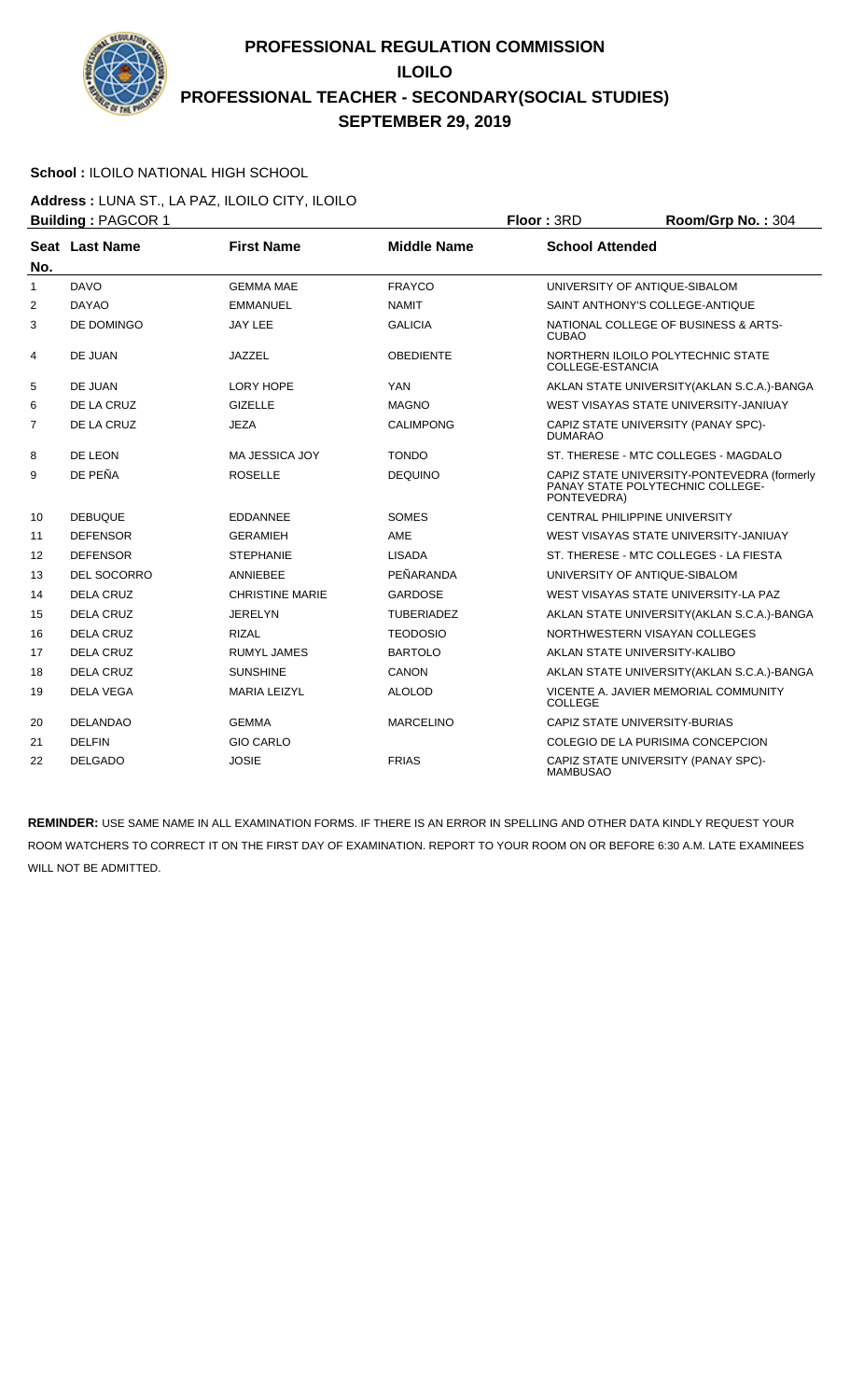

#### **School :** ILOILO NATIONAL HIGH SCHOOL

**Address :** LUNA ST., LA PAZ, ILOILO CITY, ILOILO **Building :** PAGCOR 1 **Floor :** 3RD **Room/Grp No. :** 305

|     | <b>Punung .</b> . AOOON . |                        |                    | טויי ויטשו<br>$11001110$ . $110110$                                                            |
|-----|---------------------------|------------------------|--------------------|------------------------------------------------------------------------------------------------|
|     | <b>Seat Last Name</b>     | <b>First Name</b>      | <b>Middle Name</b> | <b>School Attended</b>                                                                         |
| No. |                           |                        |                    |                                                                                                |
| 1   | <b>DELINO</b>             | <b>JOAN</b>            | <b>TUPAZ</b>       | CAPIZ STATE UNIVERSITY-PONTEVEDRA (formerly<br>PANAY STATE POLYTECHNIC COLLEGE-<br>PONTEVEDRA) |
| 2   | <b>DELLOMOS</b>           | <b>JOHN MARK</b>       | <b>ONATO</b>       | <b>FILAMER CHRISTIAN COLLEGE</b>                                                               |
| 3   | <b>DELLONA</b>            | <b>JOANA JINGLE</b>    | PAGLINAWAN         | <b>HERCOR COLLEGE</b>                                                                          |
| 4   | <b>DEMAISIP</b>           | PEARL ARIANE           | <b>DEQUITO</b>     | CAPIZ STATE UNIVERSITY-PONTEVEDRA (formerly<br>PANAY STATE POLYTECHNIC COLLEGE-<br>PONTEVEDRA) |
| 5   | <b>DENAGA</b>             | <b>JOANNE GRACE</b>    | <b>GARDOCE</b>     | CAPIZ STATE UNIVERSITY-PONTEVEDRA (formerly<br>PANAY STATE POLYTECHNIC COLLEGE-<br>PONTEVEDRA) |
| 6   | <b>DEOCAMPO</b>           | <b>KHENSLIE MARIE</b>  | CATALAN            | CENTRAL PHILIPPINE UNIVERSITY                                                                  |
| 7   | <b>DESCALZOTA</b>         | <b>JESSA</b>           | <b>DORADO</b>      | CAPIZ STATE UNIVERSITY-PONTEVEDRA (formerly<br>PANAY STATE POLYTECHNIC COLLEGE-<br>PONTEVEDRA) |
| 8   | <b>DESERVA</b>            | <b>JUNNY LOU</b>       | <b>ALONIO</b>      | CAPIZ STATE UNIVERSITY-PONTEVEDRA (formerly<br>PANAY STATE POLYTECHNIC COLLEGE-<br>PONTEVEDRA) |
| 9   | <b>DEVELOS</b>            | <b>BENEL JOY</b>       | <b>ADAME</b>       | CAPIZ STATE UNIVERSITY-PONTEVEDRA (formerly<br>PANAY STATE POLYTECHNIC COLLEGE-<br>PONTEVEDRA) |
| 10  | <b>DEVELOS</b>            | <b>ERLYN</b>           | <b>DOLOR</b>       | CAPIZ STATE UNIVERSITY-PONTEVEDRA (formerly<br>PANAY STATE POLYTECHNIC COLLEGE-<br>PONTEVEDRA) |
| 11  | <b>DEVILA</b>             | <b>JEANNE NICOLE</b>   | <b>PARDILLA</b>    | CENTRAL PHILIPPINE UNIVERSITY                                                                  |
| 12  | <b>DIANA</b>              | <b>CRISTINE JOY</b>    | <b>BALLON</b>      | CAPIZ STATE UNIVERSITY-PONTEVEDRA (formerly<br>PANAY STATE POLYTECHNIC COLLEGE-<br>PONTEVEDRA) |
| 13  | <b>DIAZ</b>               | <b>JOY MISHA</b>       | <b>BORREROS</b>    | CAPIZ STATE UNIVERSITY-PONTEVEDRA (formerly<br>PANAY STATE POLYTECHNIC COLLEGE-<br>PONTEVEDRA) |
| 14  | <b>DILAO</b>              | <b>JOLEN GRACE</b>     | <b>DIAZ</b>        | CAPIZ STATE UNIVERSITY-PONTEVEDRA (formerly<br>PANAY STATE POLYTECHNIC COLLEGE-<br>PONTEVEDRA) |
| 15  | <b>DILE</b>               | <b>KAREN</b>           | PANAGA             | COLEGIO DE LA PURISIMA CONCEPCION                                                              |
| 16  | <b>DINONG</b>             | MARIA LYN              | <b>SAGALES</b>     | WEST VISAYAS STATE UNIVERSITY-JANIUAY                                                          |
| 17  | <b>DIONESIO</b>           | DHELLY JOY             | <b>CUMLA</b>       | UNIVERSITY OF ANTIQUE-TIBIAO                                                                   |
| 18  | <b>DIOSO</b>              | <b>MARYJO</b>          | <b>BERNABE</b>     | AKLAN STATE UNIVERSITY-IBAJAY                                                                  |
| 19  | <b>DISTAJO</b>            | <b>JEAN ANTONIETTE</b> | ANDAYRAN           | CAPIZ STATE UNIVERSITY (PANAY SPC)-<br><b>DUMARAO</b>                                          |
| 20  | <b>DISTOR</b>             | J ANN                  | <b>ONATO</b>       | <b>HERCOR COLLEGE</b>                                                                          |
| 21  | <b>DISTOR</b>             | <b>VANESSA</b>         | VASQUEZ            | CAPIZ STATE UNIVERSITY-PONTEVEDRA (formerly<br>PANAY STATE POLYTECHNIC COLLEGE-<br>PONTEVEDRA) |
| 22  | <b>DIZON</b>              | JANINE                 | ARANAS             | CAPIZ STATE UNIVERSITY (CIT)(PSPC)-MAIN<br>CAMPUS                                              |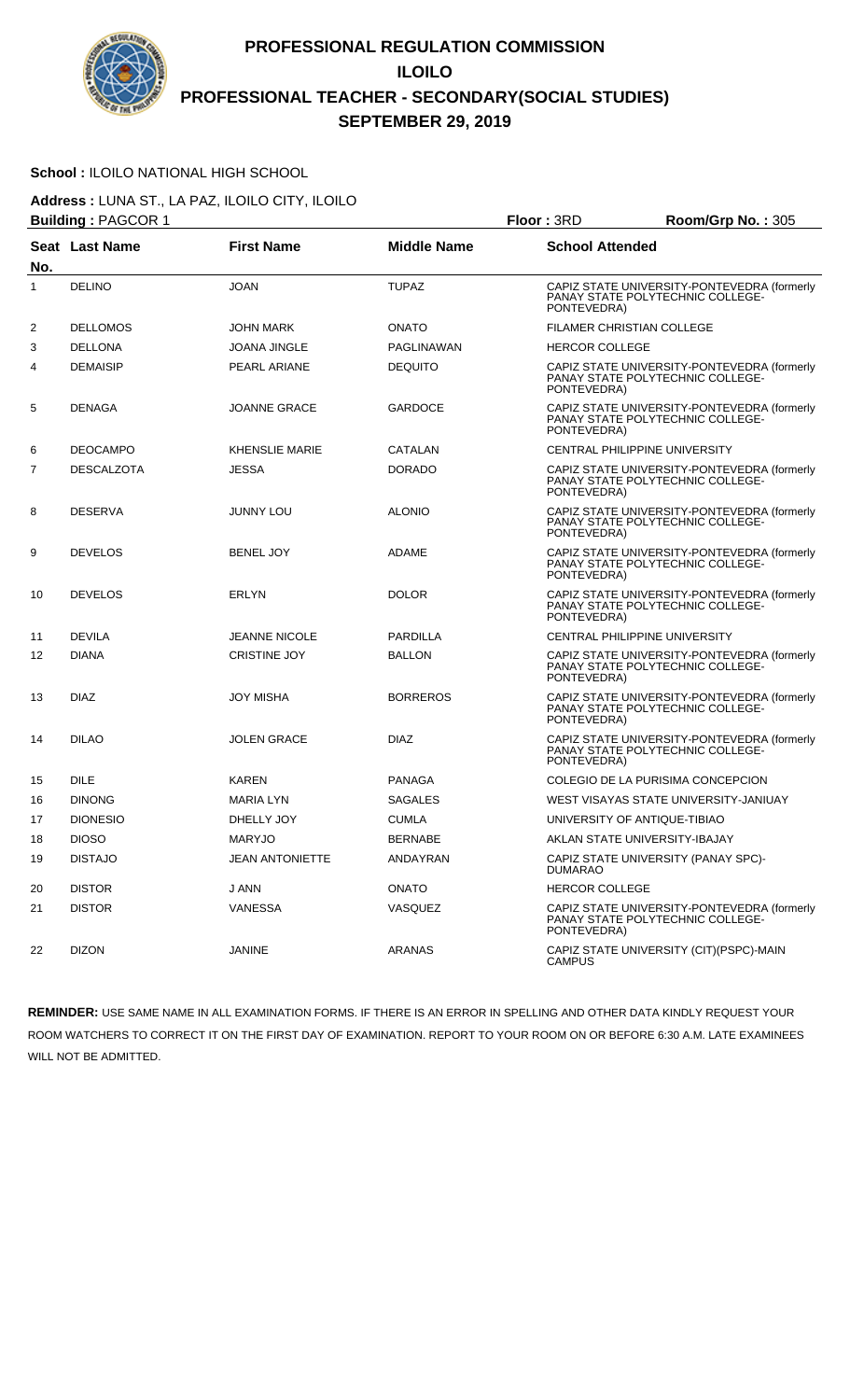

#### **School :** ILOILO NATIONAL HIGH SCHOOL

**Address :** LUNA ST., LA PAZ, ILOILO CITY, ILOILO **Building : PAGCOR 1 Floor : 4TH Room/Grp No. : 401** 

|                | <b>Panamig .</b>  |                    |                    | . <del>.</del><br>11001110011011011011                                                         |  |
|----------------|-------------------|--------------------|--------------------|------------------------------------------------------------------------------------------------|--|
| No.            | Seat Last Name    | <b>First Name</b>  | <b>Middle Name</b> | <b>School Attended</b>                                                                         |  |
| $\mathbf{1}$   | <b>DOLFO</b>      | <b>AVEGALE</b>     | CALIZO             | CAPIZ STATE UNIVERSITY-PONTEVEDRA (formerly<br>PANAY STATE POLYTECHNIC COLLEGE-<br>PONTEVEDRA) |  |
| 2              | <b>DOMINGO</b>    | <b>JOREANN</b>     | <b>SOTITO</b>      | WEST VISAYAS STATE UNIVERSITY-LA PAZ                                                           |  |
| 3              | <b>DORADO</b>     | <b>MA STEPHANY</b> | <b>MENDOZA</b>     | CAPIZ STATE UNIVERSITY-PONTEVEDRA (formerly PANAY STATE POLYTECHNIC COLLEGE-<br>PONTEVEDRA)    |  |
| 4              | <b>DORILAG</b>    | <b>GLENDA</b>      | <b>DELMO</b>       | UNIVERSITY OF THE PHILIPPINES-VISAYAS-<br><b>ILOILO CITY</b>                                   |  |
| 5              | <b>DRUELO</b>     | <b>NANETTE</b>     | <b>BILBAR</b>      | NORTHERN ILOILO POLYTECHNIC STATE<br><b>COLLEGE-ESTANCIA</b>                                   |  |
| 6              | <b>DUGA</b>       | <b>HENRY</b>       | <b>CAPAO</b>       | CAPIZ STATE UNIVERSITY-PILAR (formerly PANAY<br>STATE POLYTECHNIC COLLEGE-PILAR)               |  |
| $\overline{7}$ | <b>DUMANIL</b>    | <b>REYNALD</b>     | <b>BONITE</b>      | <b>HERCOR COLLEGE</b>                                                                          |  |
| 8              | <b>DUMARAN</b>    | <b>NIKKI</b>       | <b>ALAG</b>        | AKLAN STATE UNIVERSITY (AKLAN S.C.A.)-BANGA                                                    |  |
| 9              | <b>DUPIO</b>      | <b>MARIE KRIS</b>  | <b>JANOY</b>       | <b>BINALBAGAN CATHOLIC COLLEGE</b>                                                             |  |
| 10             | <b>DUREZA</b>     | <b>BEA JANE</b>    | <b>MORCILLO</b>    | WEST VISAYAS STATE UNIVERSITY-JANIUAY                                                          |  |
| 11             | <b>DURON</b>      | <b>PRIMS</b>       | <b>OCATE</b>       | CAPIZ STATE UNIVERSITY (PANAY SPC)-<br><b>DUMARAO</b>                                          |  |
| 12             | <b>EMBERSO</b>    | MARY JOY           | <b>ESPANUEVA</b>   | UNIVERSITY OF ANTIQUE-SIBALOM                                                                  |  |
| 13             | <b>EMBOLTORIO</b> | <b>JOHN MARK</b>   | <b>DEFENSOR</b>    | WEST VISAYAS STATE UNIVERSITY-LA PAZ                                                           |  |
| 14             | <b>ENALAN</b>     | <b>LEONELYN</b>    | <b>VILLEZA</b>     | CAPIZ STATE UNIVERSITY-BURIAS                                                                  |  |
| 15             | <b>ENRIQUEZ</b>   | <b>CHRISTINE</b>   | AMARGO             | UNIVERSITY OF SAN AGUSTIN                                                                      |  |
| 16             | <b>ENTELA</b>     | <b>REA MAE</b>     | <b>SULITA</b>      | AKLAN STATE UNIVERSITY (AKLAN S.C.A.)-BANGA                                                    |  |
| 17             | <b>EPELIPCIA</b>  | <b>AIRENE</b>      | <b>CALIVARA</b>    | WESTERN INSTITUTE OF TECHNOLOGY                                                                |  |
| 18             | <b>EPETITO</b>    | <b>LORELYN</b>     | <b>MANONGOL</b>    | UNIVERSITY OF ANTIQUE-CALUYA                                                                   |  |
| 19             | <b>ERPILUA</b>    | FELY MAE           | <b>JACINTO</b>     | UNIVERSITY OF ANTIQUE-SIBALOM                                                                  |  |
| 20             | <b>ESCALERA</b>   | <b>CHARLEN MAE</b> | <b>ALIDRON</b>     | CAPIZ STATE UNIVERSITY (PANAY SPC)-<br><b>DUMARAO</b>                                          |  |
| 21             | <b>ESCALERA</b>   | <b>RIZZA MAE</b>   | <b>PALMA</b>       | WEST VISAYAS STATE UNIVERSITY-LA PAZ                                                           |  |
| 22             | <b>ESCAÑO</b>     | <b>RONALYN</b>     | <b>DIALOGO</b>     | UNIVERSITY OF ANTIQUE-SIBALOM                                                                  |  |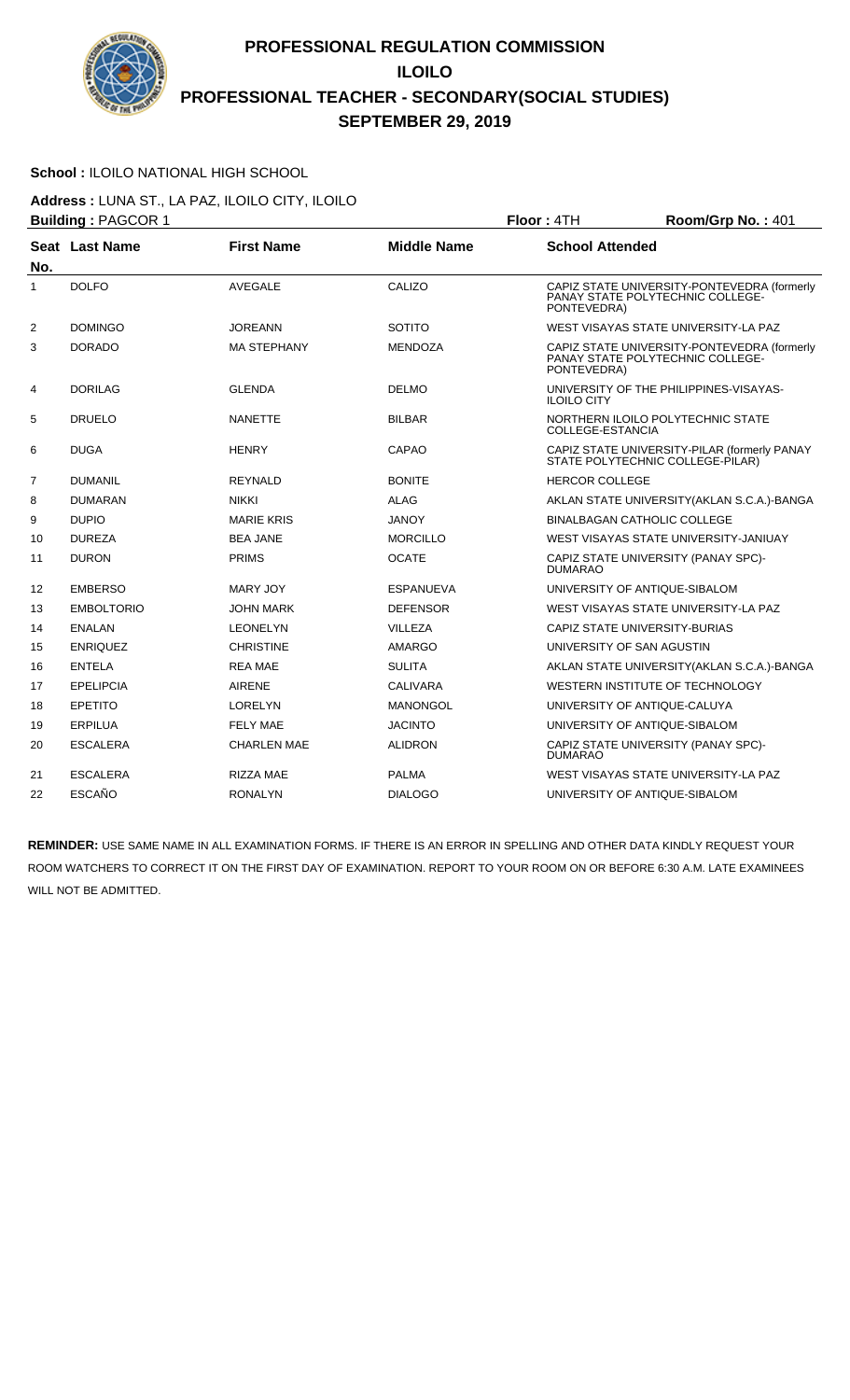

### **School :** ILOILO NATIONAL HIGH SCHOOL

**Address :** LUNA ST., LA PAZ, ILOILO CITY, ILOILO **Building : PAGCOR 1 Floor : 4TH Room/Grp No. : 402** 

| No.            | Seat Last Name     | <b>First Name</b>    | <b>Middle Name</b> | <b>School Attended</b>                                                         |
|----------------|--------------------|----------------------|--------------------|--------------------------------------------------------------------------------|
| 1              | <b>ESCORDIAL</b>   | <b>JOHN PATRICK</b>  | <b>EMBELLADO</b>   | <b>ILOILO SCIENCE &amp; TECHNOLOGY</b><br>UNIVERSITY (FOR WVCST)-MIAGAO CAMPUS |
| $\overline{2}$ | <b>ESMAO</b>       | <b>MARIA FERRINE</b> | <b>GAURANA</b>     | GUIMARAS STATE COLLEGE-JORDAN-MOSQUEDA<br><b>CAMPUS</b>                        |
| 3              | <b>ESPARES</b>     | <b>ROXANNE</b>       | <b>AGUIRRE</b>     | UNIVERSITY OF ANTIQUE-SIBALOM                                                  |
| 4              | <b>ESPIÑA</b>      | <b>ROSALIE</b>       | <b>ELLORIG</b>     | <b>ILOILO SCIENCE &amp; TECHNOLOGY</b><br>UNIVERSITY (FOR WVCST)-MIAGAO CAMPUS |
| 5              | <b>ESPINOSA</b>    | <b>CHRIS</b>         | <b>CHUA</b>        | UNIVERSITY OF SAN AGUSTIN                                                      |
| 6              | <b>ESPORSADO</b>   | <b>CARL REX</b>      | <b>GARCENIEGO</b>  | UNIVERSITY OF ANTIQUE-SIBALOM                                                  |
| 7              | <b>ESTARIS</b>     | <b>MA DIANA</b>      | <b>MINGUEZ</b>     | SAINT ANTHONY'S COLLEGE-ANTIQUE                                                |
| 8              | <b>ESTEPA</b>      | <b>ARIEL</b>         | <b>ESTEPA</b>      | DON MARIANO MARCOS MEMORIAL STATE<br>UNIVERSITY-AGOO                           |
| 9              | <b>ESTOCADA</b>    | <b>MIALYN</b>        | LETRAN             | CAPIZ STATE UNIVERSITY (PANAY SPC)-<br><b>MAMBUSAO</b>                         |
| 10             | <b>ESTOLANO</b>    | <b>ROSSIE FLOR</b>   | <b>ZULUETA</b>     | SAINT ANTHONY'S COLLEGE-ANTIQUE                                                |
| 11             | <b>ESTORQUE</b>    | <b>STENELI</b>       | <b>GUBATON</b>     | UNIVERSITY OF SAN AGUSTIN                                                      |
| 12             | <b>ESTOYA</b>      | <b>BRIAN</b>         | <b>ARTIGA</b>      | <b>CENTRAL PHILIPPINE UNIVERSITY</b>                                           |
| 13             | <b>ESTUYA</b>      | PROBEE BEA           | <b>PRADO</b>       | AKLAN STATE UNIVERSITY-IBAJAY                                                  |
| 14             | <b>EUMAG</b>       | JANNAH MARIE         | OMILIG             | <b>ILOILO SCIENCE &amp; TECHNOLOGY</b><br>UNIVERSITY (FOR WVCST)-MIAGAO CAMPUS |
| 15             | <b>EURAOBA</b>     | REZZA MAE            | <b>LOJANIO</b>     | CARLOS HILADO STATE COLLEGE OF FISHERIES-<br><b>BINALBAGAN</b>                 |
| 16             | <b>EVANGELISTA</b> | <b>KENNETH JULES</b> | ARAÑO              | ILOILO STATE COLLEGE OF FISHERIES-BAROTAC<br><b>NUEVO CAMPUS</b>               |
| 17             | <b>FABARAQUEL</b>  | <b>MARIA LINDY</b>   | <b>WENCESLAO</b>   | <b>FILAMER CHRISTIAN COLLEGE</b>                                               |
| 18             | <b>FABIANO</b>     | JANIEL               | <b>ETORCITA</b>    | UNIVERSITY OF ANTIQUE-TIBIAO                                                   |
| 19             | <b>FABILLA</b>     | <b>MA AURORA</b>     | <b>SURIAGA</b>     | <b>ILOILO SCIENCE &amp; TECHNOLOGY</b><br>UNIVERSITY (FOR WVCST)-MIAGAO CAMPUS |
| 20             | <b>FABILLO</b>     | JEANE PAULINE        | <b>ORANTES</b>     | UNIVERSITY OF ANTIQUE-SIBALOM                                                  |
| 21             | <b>FACTO</b>       | <b>FELYN JOY</b>     | <b>BAROTILLA</b>   | WESTERN INSTITUTE OF TECHNOLOGY                                                |
| 22             | <b>FADAMIG</b>     | <b>JOYEN</b>         | <b>JOB</b>         | GUIMARAS STATE COLLEGE (GUIMARAS POLY.<br>COLL.)                               |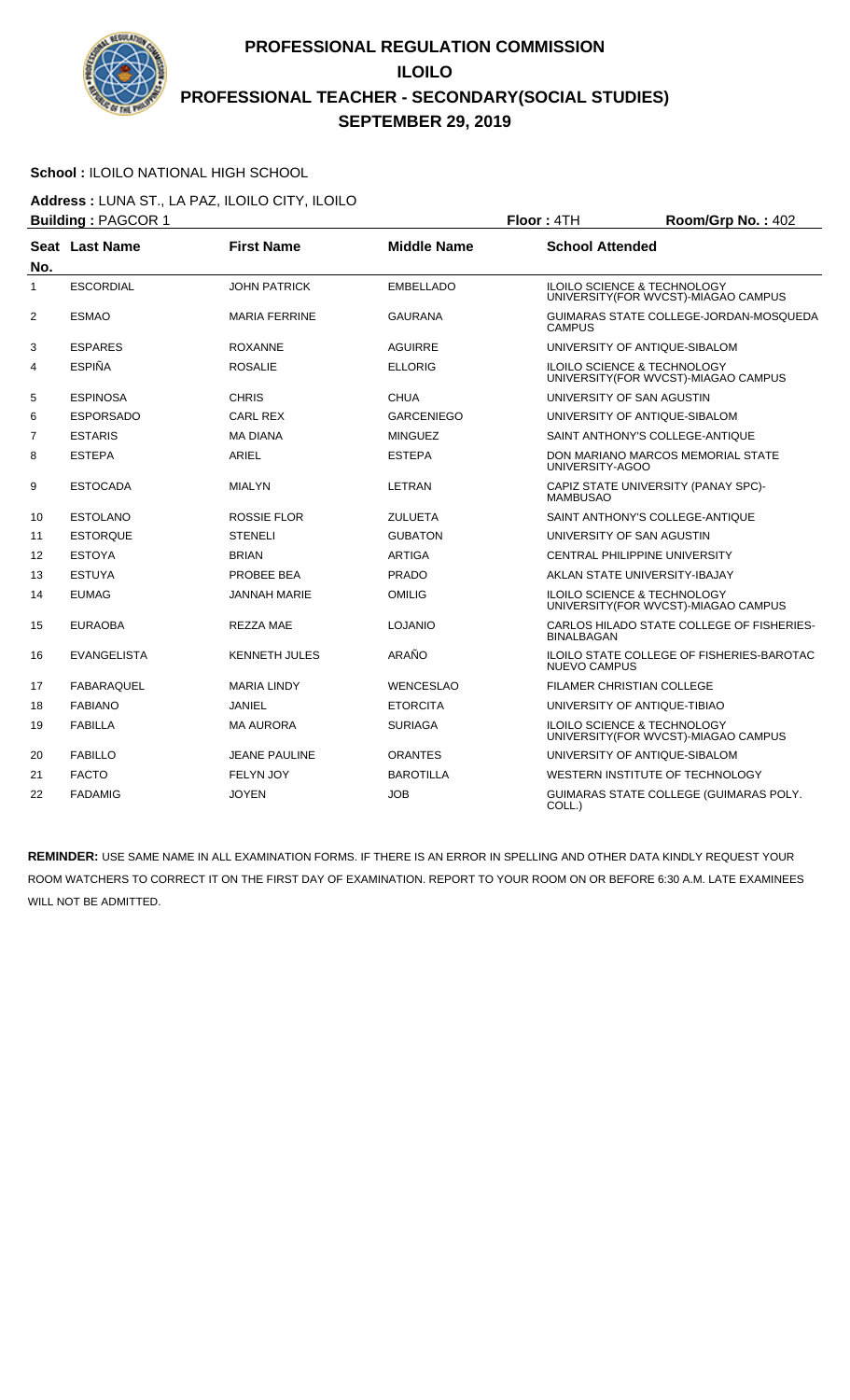

#### **School :** ILOILO NATIONAL HIGH SCHOOL

**Address :** LUNA ST., LA PAZ, ILOILO CITY, ILOILO **Building : PAGCOR 1 Floor : 4TH Room/Grp No. : 403** 

|                | <b>Panamig .</b> 000 |                       |                    | . <del>.</del><br>110011101110111011100                                                        |
|----------------|----------------------|-----------------------|--------------------|------------------------------------------------------------------------------------------------|
| No.            | Seat Last Name       | <b>First Name</b>     | <b>Middle Name</b> | <b>School Attended</b>                                                                         |
| $\mathbf{1}$   | <b>FAJANIL</b>       | <b>JENNY MAE</b>      | <b>FREIRES</b>     | <b>HERCOR COLLEGE</b>                                                                          |
| 2              | <b>FALCO</b>         | <b>MARCEL</b>         | <b>FEOLOG</b>      | CAPIZ STATE UNIVERSITY (PANAY SPC)-<br><b>DUMARAO</b>                                          |
| 3              | <b>FANTILANAN</b>    | <b>HANELYN</b>        | <b>FAELDIN</b>     | <b>HERCOR COLLEGE</b>                                                                          |
| 4              | <b>FARILLON</b>      | <b>COLLEEN JAY</b>    | ALVAREZ            | WEST VISAYAS STATE UNIVERSITY-CALINOG                                                          |
| 5              | <b>FARILLON</b>      | <b>LEO MARC</b>       | <b>FANCUBILA</b>   | UNIVERSITY OF SAN AGUSTIN                                                                      |
| 6              | <b>FARINAS</b>       | <b>RYAN</b>           | <b>GAYAS</b>       | CENTRAL PHILIPPINE UNIVERSITY                                                                  |
| $\overline{7}$ | <b>FAUR</b>          | ANGEL ROSE            | <b>SANTOCELDES</b> | WEST VISAYAS STATE UNIVERSITY-JANIUAY                                                          |
| 8              | <b>FELASOL</b>       | <b>DIOBELYN</b>       | <b>ARAGON</b>      | COLEGIO DE LA PURISIMA CONCEPCION                                                              |
| 9              | <b>FENEQUITO</b>     | <b>KAREN</b>          | <b>CARRO</b>       | CAPIZ STATE UNIVERSITY (PANAY SPC)-<br><b>MAMBUSAO</b>                                         |
| 10             | <b>FERNANDEZ</b>     | MAY JOY               | LATORZA            | CENTRAL PHILIPPINE UNIVERSITY                                                                  |
| 11             | <b>FERRER</b>        | <b>MAILYN</b>         | <b>LACUESTA</b>    | <b>CENTRAL PHILIPPINE UNIVERSITY</b>                                                           |
| 12             | <b>FILLONE</b>       | LANIE                 | <b>CAHILIG</b>     | UNIVERSITY OF ANTIQUE-SIBALOM                                                                  |
| 13             | <b>FLOR</b>          | <b>HANNAH GRACE</b>   | <b>OCCEÑO</b>      | CAPIZ STATE UNIVERSITY (PANAY SPC)-DAYAO<br><b>CAMPUS</b>                                      |
| 14             | <b>FLORENCIO</b>     | <b>WILBERT</b>        | VALGONA            | AKLAN STATE UNIVERSITY (AKLAN S.C.A.)-BANGA                                                    |
| 15             | <b>FLORES</b>        | <b>JOHN PAUL</b>      | <b>ESPIRITU</b>    | <b>FILAMER CHRISTIAN COLLEGE</b>                                                               |
| 16             | <b>FRANCISCO</b>     | JAY-AN                | CANDELARIO         | UNIVERSITY OF ANTIQUE-SIBALOM                                                                  |
| 17             | <b>FRANCISQUITE</b>  | <b>MARY GRACE</b>     | <b>FADERUGAO</b>   | CAPIZ STATE UNIVERSITY (PANAY SPC)-<br><b>DUMARAO</b>                                          |
| 18             | <b>FRESNILLO</b>     | <b>CHARIE LOU</b>     | <b>HIJOSA</b>      | CAPIZ STATE UNIVERSITY (PANAY SPC)-<br><b>DUMARAO</b>                                          |
| 19             | <b>FUENTES</b>       | AMUR JESSICA          | <b>BARTOLOME</b>   | WESTERN INSTITUTE OF TECHNOLOGY                                                                |
| 20             | <b>FUENTES</b>       | <b>MARIA MILLIZZA</b> | <b>DEGALA</b>      | CAPIZ STATE UNIVERSITY-PONTEVEDRA (formerly<br>PANAY STATE POLYTECHNIC COLLEGE-<br>PONTEVEDRA) |
| 21             | <b>FUENTES</b>       | <b>MARY</b>           | <b>SOBERANO</b>    | CAPIZ STATE UNIVERSITY-PILAR (formerly PANAY<br>STATE POLYTECHNIC COLLEGE-PILAR)               |
| 22             | <b>FUNTINELLA</b>    | <b>INIE</b>           | <b>PEROJA</b>      | FILAMER CHRISTIAN COLLEGE                                                                      |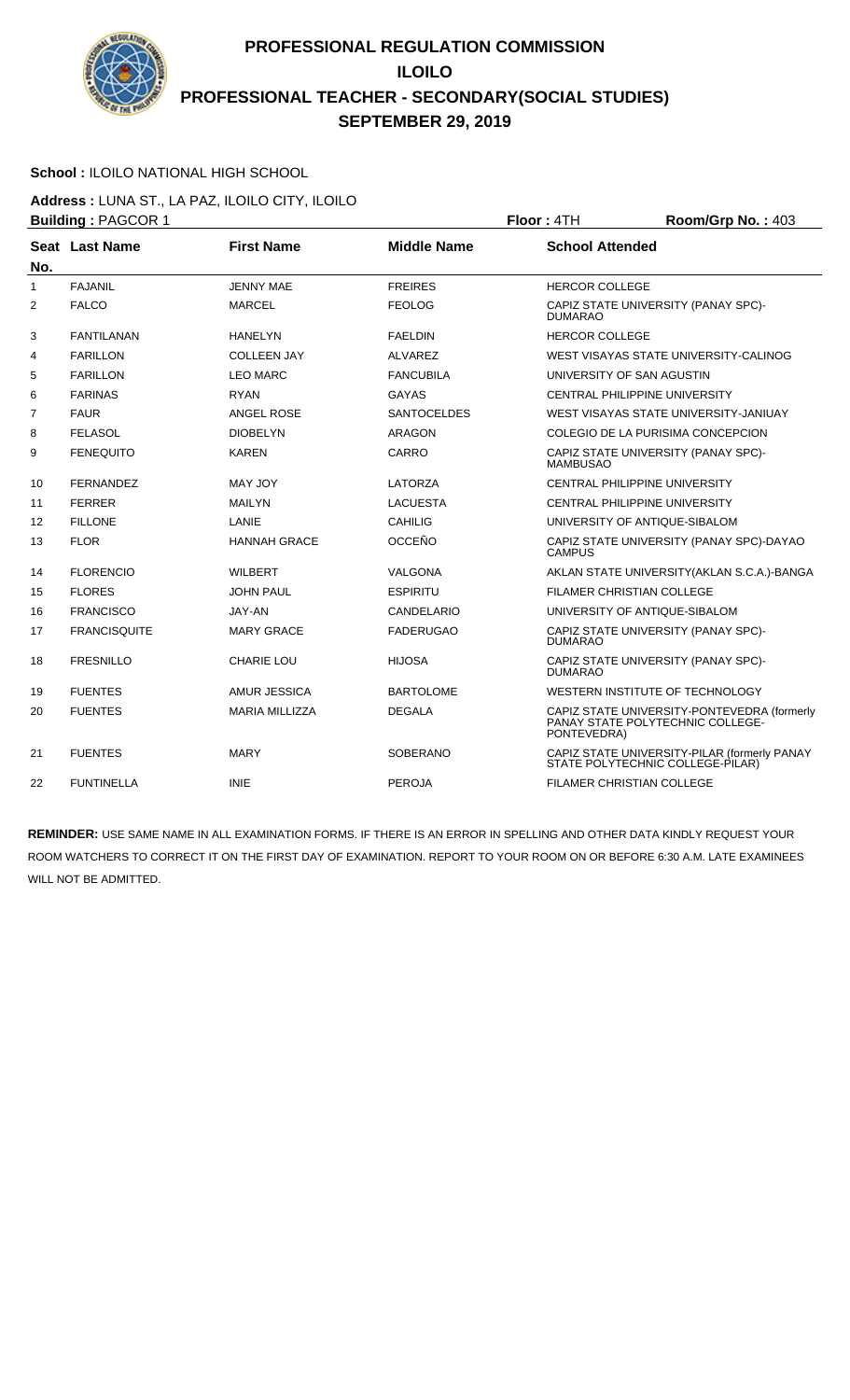

### **School :** ILOILO NATIONAL HIGH SCHOOL

**Address :** LUNA ST., LA PAZ, ILOILO CITY, ILOILO **Building : PAGCOR 1 Floor : 4TH Room/Grp No. : 404** 

| No.            | Seat Last Name   | <b>First Name</b>       | <b>Middle Name</b> | <b>School Attended</b>                                                                         |
|----------------|------------------|-------------------------|--------------------|------------------------------------------------------------------------------------------------|
| 1              | <b>GABALUNOS</b> | <b>MARIAN GIZELLE</b>   | <b>EGIDA</b>       | SAINT ANTHONY'S COLLEGE-ANTIQUE                                                                |
| $\overline{2}$ | <b>GABASA</b>    | <b>RONA ROSE</b>        | <b>ESMAMA</b>      | GUIMARAS STATE COLLEGE-JORDAN-MOSQUEDA<br><b>CAMPUS</b>                                        |
| 3              | <b>GABAYOYO</b>  | <b>CHRISTINE JOY</b>    | <b>DEPAMALLO</b>   | GUIMARAS STATE COLLEGE (GUIMARAS POLY.<br>COLL.)                                               |
| 4              | <b>GADIANO</b>   | RIZZAGIN ANA MARGARIT   | <b>ZONIO</b>       | AKLAN STATE UNIVERSITY (AKLAN S.C.A.)-BANGA                                                    |
| 5              | <b>GAIN</b>      | <b>MA DIANA ROSE</b>    | <b>CABRERA</b>     | ILOILO SCIENCE & TECHNOLOGY<br>UNIVERSITY (FOR WVCST)-MIAGAO CAMPUS                            |
| 6              | <b>GAJOL</b>     | <b>REJIE</b>            | <b>ENORME</b>      | <b>FILAMER CHRISTIAN COLLEGE</b>                                                               |
| $\overline{7}$ | <b>GALICHA</b>   | <b>MA GRACHELLE JAY</b> | <b>LAURENTE</b>    | GARCIA COLLEGE OF TECHNOLOGY                                                                   |
| 8              | <b>GALLARDA</b>  | <b>DESIREE</b>          | <b>GONZAGA</b>     | GUIMARAS STATE COLLEGE-JORDAN-MOSQUEDA<br><b>CAMPUS</b>                                        |
| 9              | <b>GALLARDEZ</b> | <b>NJ</b>               | <b>LEGASPI</b>     | AKLAN STATE UNIVERSITY (AKLAN S.C.A.)-BANGA                                                    |
| 10             | <b>GALLARDO</b>  | <b>JOHN DAVID</b>       | <b>BONTOGON</b>    | AKLAN STATE UNIVERSITY (AKLAN S.C.A.)-BANGA                                                    |
| 11             | <b>GALLARDO</b>  | <b>LEAH MAY</b>         | <b>ESCRUPOLO</b>   | CAPIZ STATE UNIVERSITY-PONTEVEDRA (formerly<br>PANAY STATE POLYTECHNIC COLLEGE-<br>PONTEVEDRA) |
| 12             | <b>GALLARDO</b>  | <b>MECHELLE</b>         | <b>ARBACAN</b>     | NORTHERN ILOILO POLYTECHNIC STATE<br>COLLEGE-ESTANCIA                                          |
| 13             | <b>GALLO</b>     | <b>MICHELLE</b>         | <b>SEVILLO</b>     | WEST VISAYAS STATE UNIVERSITY-LA PAZ                                                           |
| 14             | <b>GAMARCHA</b>  | <b>MA GEANE</b>         | OAIL               | GUIMARAS STATE COLLEGE-JORDAN-MOSQUEDA<br><b>CAMPUS</b>                                        |
| 15             | <b>GAMOSA</b>    | JUVY                    | <b>JOVER</b>       | CENTRAL PHILIPPINE UNIVERSITY                                                                  |
| 16             | <b>GANANCIAL</b> | <b>LEAH MAE</b>         | <b>GAMUZARAN</b>   | ILOILO SCIENCE & TECHNOLOGY<br>UNIVERSITY (FOR W.V.C.S.T.-MAIN CAMPUS)                         |
| 17             | <b>GAPI</b>      | <b>HANESSY</b>          | <b>GARDOSE</b>     | WEST VISAYAS STATE UNIVERSITY-LA PAZ                                                           |
| 18             | <b>GARBINO</b>   | <b>BYRNE GIAN KARL</b>  | <b>SOLANO</b>      | JOHN B. LACSON FOUNDATION MARITIME<br>UNIVERSITY-MOLO                                          |
| 19             | <b>GARCIA</b>    | ARVIE                   | <b>MADERO</b>      | MOUNT CARMEL COLLEGE-ESCALANTE                                                                 |
| 20             | <b>GARCIA</b>    | <b>RUEL</b>             | <b>LATOSA</b>      | CAPIZ STATE UNIVERSITY-BURIAS                                                                  |
| 21             | <b>GARINGO</b>   | <b>RUSSEL MAY</b>       | <b>TABABA</b>      | WESTERN INSTITUTE OF TECHNOLOGY                                                                |
| 22             | <b>GARMINO</b>   | <b>JULIE ANN</b>        | <b>TONGCUA</b>     | SAINT ANTHONY'S COLLEGE-ANTIQUE                                                                |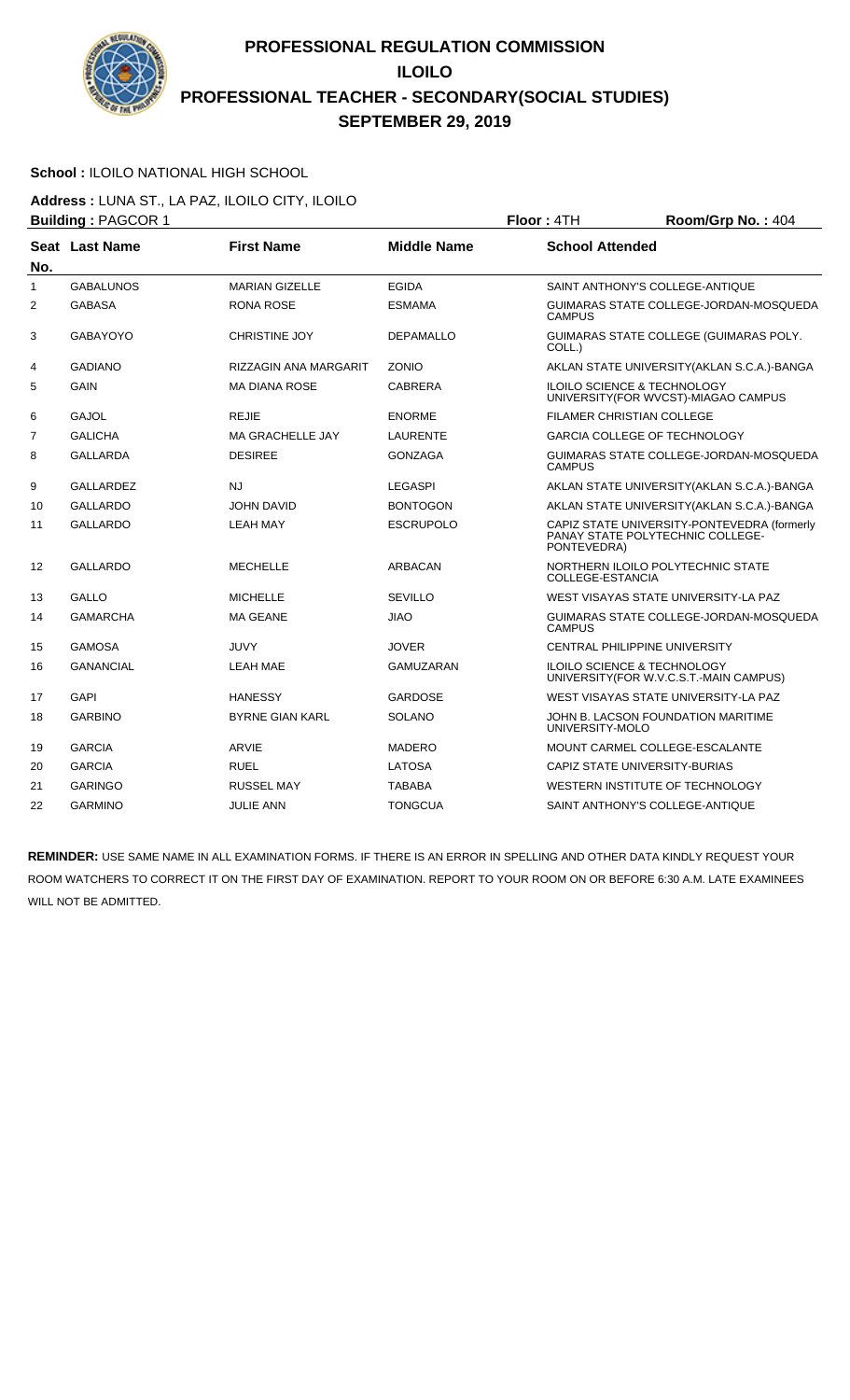

### **School :** ILOILO NATIONAL HIGH SCHOOL

**Address :** LUNA ST., LA PAZ, ILOILO CITY, ILOILO **Building : PAGCOR 1 Floor : 4TH Room/Grp No. : 405** 

| No.          | Seat Last Name      | <b>First Name</b>        | <b>Middle Name</b> | <b>School Attended</b>                                                                         |
|--------------|---------------------|--------------------------|--------------------|------------------------------------------------------------------------------------------------|
| $\mathbf{1}$ | <b>GASTALA</b>      | <b>ESPERANZA CORAZON</b> | GAZO               | WEST VISAYAS STATE UNIVERSITY-JANIUAY                                                          |
| 2            | <b>GATILA</b>       | <b>RAYLIN</b>            | <b>MEMORIA</b>     | <b>CENTRAL PHILIPPINE UNIVERSITY</b>                                                           |
| 3            | <b>GAURANA</b>      | <b>KIZAIAH KATE</b>      | <b>GAMUZA</b>      | WEST VISAYAS STATE UNIVERSITY-LA PAZ                                                           |
| 4            | <b>GAYDA</b>        | <b>GRACEL LOVE</b>       | <b>CRUIZ</b>       | SAINT THERESA COLLEGE-TANDAG                                                                   |
| 5            | <b>GELILANG</b>     | <b>JACKIE</b>            | <b>PRUDENTE</b>    | UNIVERSITY OF ILOILO                                                                           |
| 6            | <b>GELLADUGA</b>    | <b>ROWENA</b>            | <b>TORREÑA</b>     | <b>BINALBAGAN CATHOLIC COLLEGE</b>                                                             |
| 7            | <b>GELLANGCANAO</b> | <b>SUZZETTE</b>          | <b>MAGARZO</b>     | <b>GARCIA COLLEGE OF TECHNOLOGY</b>                                                            |
| 8            | <b>GENER</b>        | ANGEL MHEE               | CERALVO            | UNIVERSITY OF ILOILO                                                                           |
| 9            | <b>GENTIZON</b>     | <b>MA JESUSA</b>         | <b>GENCIANEO</b>   | WEST VISAYAS STATE UNIVERSITY-LA PAZ                                                           |
| 10           | <b>GERALDOY</b>     | <b>JEANNETH</b>          | <b>PAGSUGIRON</b>  | GUIMARAS STATE COLLEGE-JORDAN-MOSQUEDA<br><b>CAMPUS</b>                                        |
| 11           | <b>GERMATA</b>      | <b>RITCHIE</b>           | POCALLAN           | PALAWAN STATE UNIVERSITY-P. PRINCESA                                                           |
| 12           | <b>GEROCHI</b>      | <b>LORRAINE</b>          | <b>HUBAG</b>       | WEST VISAYAS STATE UNIVERSITY-LA PAZ                                                           |
| 13           | <b>GEVERO</b>       | <b>ROLEMAR NIKKA</b>     | <b>SOLANEO</b>     | WEST VISAYAS STATE UNIVERSITY-LA PAZ                                                           |
| 14           | <b>GICARO</b>       | <b>KHIA MARIE</b>        | <b>VILLAR</b>      | LA CONSOLACION COLLEGE-BACOLOD CITY                                                            |
| 15           | GIL                 | <b>REZALY</b>            | PELOQUERO          | WEST VISAYAS STATE UNIVERSITY-JANIUAY                                                          |
| 16           | <b>GILUANI</b>      | <b>MARICEL</b>           | <b>NASONASO</b>    | UNIVERSITY OF ANTIQUE-SIBALOM                                                                  |
| 17           | <b>GIMENO</b>       | <b>ALLEN KEN</b>         | JARDELEZA          | CENTRAL PHILIPPINE UNIVERSITY                                                                  |
| 18           | <b>GINGCO</b>       | <b>SHEEN</b>             | <b>COCJIN</b>      | CAPIZ STATE UNIVERSITY-PONTEVEDRA (formerly<br>PANAY STATE POLYTECHNIC COLLEGE-<br>PONTEVEDRA) |
| 19           | <b>GONZAGA</b>      | <b>JONNALIE</b>          | <b>LORQUE</b>      | WEST VISAYAS STATE UNIVERSITY-JANIUAY                                                          |
| 20           | <b>GONZALES</b>     | <b>JAMEHIL JR</b>        | <b>AGUILARIO</b>   | CAPIZ STATE UNIVERSITY (PANAY SPC)-<br><b>DUMARAO</b>                                          |
| 21           | <b>GONZALES</b>     | <b>KESIAKE</b>           | <b>FIGUEROA</b>    | WEST VISAYAS STATE UNIVERSITY-LA PAZ                                                           |
| 22           | <b>GONZALES</b>     | <b>MITCHIE</b>           | <b>DIOSANA</b>     | <b>FILAMER CHRISTIAN COLLEGE</b>                                                               |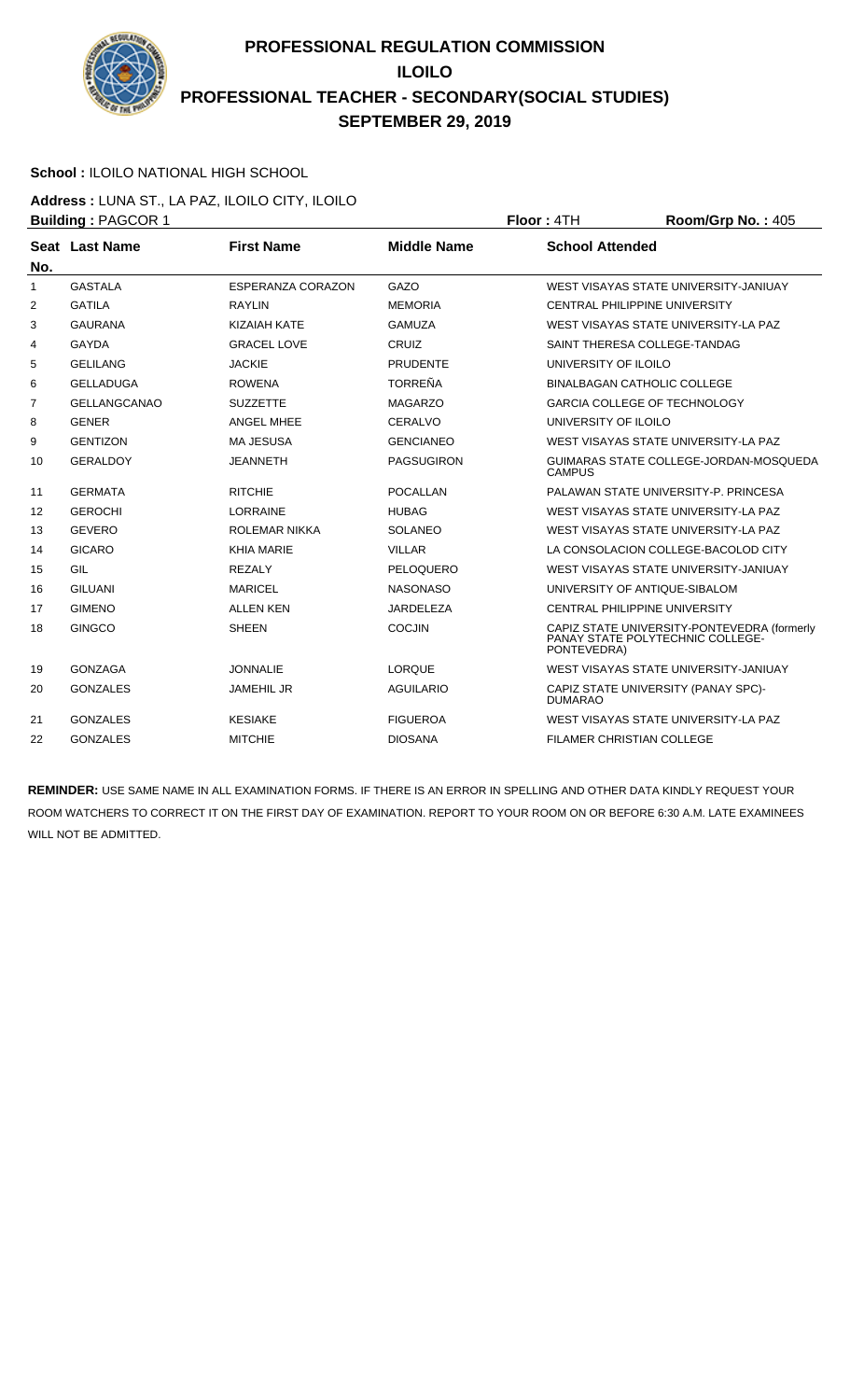

### **School :** ILOILO NATIONAL HIGH SCHOOL

**Address :** LUNA ST., LA PAZ, ILOILO CITY, ILOILO **Building : PAGCOR 2 Floor : 1ST Room/Grp No. : 104** 

|                | <b>Panging .</b> 000 . 2 |                              |                    | .<br>1100111011110111101                                                                       |
|----------------|--------------------------|------------------------------|--------------------|------------------------------------------------------------------------------------------------|
| No.            | Seat Last Name           | <b>First Name</b>            | <b>Middle Name</b> | <b>School Attended</b>                                                                         |
| 1              | <b>GONZALES</b>          | <b>REMIA JOY</b>             | <b>VALENTE</b>     | <b>CENTRAL PHILIPPINE UNIVERSITY</b>                                                           |
| 2              | <b>GONZALES</b>          | SHEILA MARIE                 | <b>REMECIO</b>     | <b>GARCIA COLLEGE OF TECHNOLOGY</b>                                                            |
| 3              | <b>GREGORIO</b>          | <b>MANILYN</b>               | <b>BERDANDINO</b>  | AKLAN STATE UNIVERSITY (AKLAN S.C.A.)-BANGA                                                    |
| $\overline{4}$ | <b>GREGORIO</b>          | <b>NERIMIE</b>               | <b>ROCHE</b>       | WEST VISAYAS STATE UNIVERSITY-JANIUAY                                                          |
| 5              | <b>GUARIN</b>            | PETER KENT                   | <b>PINEDA</b>      | <b>CENTRAL PHILIPPINE UNIVERSITY</b>                                                           |
| 6              | <b>GUARINO</b>           | <b>ELDRICH</b>               | <b>TOBIAS</b>      | AKLAN STATE UNIVERSITY (AKLAN S.C.A.)-BANGA                                                    |
| $\overline{7}$ | <b>GUIJARNO</b>          | <b>MA GIL MARIE</b>          | <b>SUEÑO</b>       | WEST VISAYAS STATE UNIVERSITY-JANIUAY                                                          |
| 8              | <b>GUILEÑO</b>           | <b>LORY</b>                  | <b>GANIA</b>       | CABALUM WESTERN COLLEGE                                                                        |
| 9              | <b>GULANES</b>           | <b>IRIS</b>                  | <b>FORIO</b>       | UNIVERSITY OF THE PHILIPPINES-VISAYAS-<br><b>ILOILO CITY</b>                                   |
| 10             | <b>GURPIO</b>            | <b>MARY JANE</b>             | <b>GERONA</b>      | COLEGIO DEL SAGRADO CORAZON DE JESUS                                                           |
| 11             | <b>GUSTILO</b>           | DANA PRIMA ROSE              | <b>SUMUGAT</b>     | UNIVERSITY OF ANTIQUE-TIBIAO                                                                   |
| 12             | <b>HAPIN</b>             | <b>NEIL VINCENT LOURENCE</b> | <b>HAGUISAN</b>    | CAPIZ STATE UNIVERSITY (PANAY SPC)-<br><b>DUMARAO</b>                                          |
| 13             | <b>HELICAN</b>           | <b>BLESSIL</b>               | <b>DELA CRUZ</b>   | WEST VISAYAS STATE UNIVERSITY-LA PAZ                                                           |
| 14             | <b>HEYRES</b>            | <b>MA LOURDES</b>            | <b>DABANDAN</b>    | CAPIZ STATE UNIVERSITY (PANAY SPC)-<br><b>DUMARAO</b>                                          |
| 15             | <b>HISANAN</b>           | <b>ROCHELE</b>               | <b>ABRASOSA</b>    | WEST VISAYAS STATE UNIVERSITY-LA PAZ                                                           |
| 16             | <b>HONOLARIO</b>         | <b>HANA DANE</b>             | <b>COLUD</b>       | <b>CENTRAL PHILIPPINE UNIVERSITY</b>                                                           |
| 17             | <b>HONTEVEROS</b>        | <b>HEZEKIOH</b>              | <b>FUENTES</b>     | CAPIZ STATE UNIVERSITY-PONTEVEDRA (formerly<br>PANAY STATE POLYTECHNIC COLLEGE-<br>PONTEVEDRA) |
| 18             | <b>HUALDE</b>            | <b>ARLENE JOY</b>            | <b>TUSALEM</b>     | WEST VISAYAS STATE UNIVERSITY-JANIUAY                                                          |
| 19             | <b>IGCASENZA</b>         | <b>NANCY</b>                 | <b>INSON</b>       | <b>FAR EASTERN UNIVERSITY-MANILA</b>                                                           |
| 20             | <b>IGONG-IGONG</b>       | RO-AN JOY                    | <b>IMPORTADO</b>   | STI COLLEGE - KALIBO                                                                           |
| 21             | <b>IMALAY</b>            | <b>FLORDELIZA</b>            | CALA-OR            | UNIVERSITY OF SAN AGUSTIN                                                                      |
| 22             | <b>IMBANG</b>            | <b>MARY ROSE</b>             | <b>FRANCISCO</b>   | SAINT ANTHONY'S COLLEGE-ANTIQUE                                                                |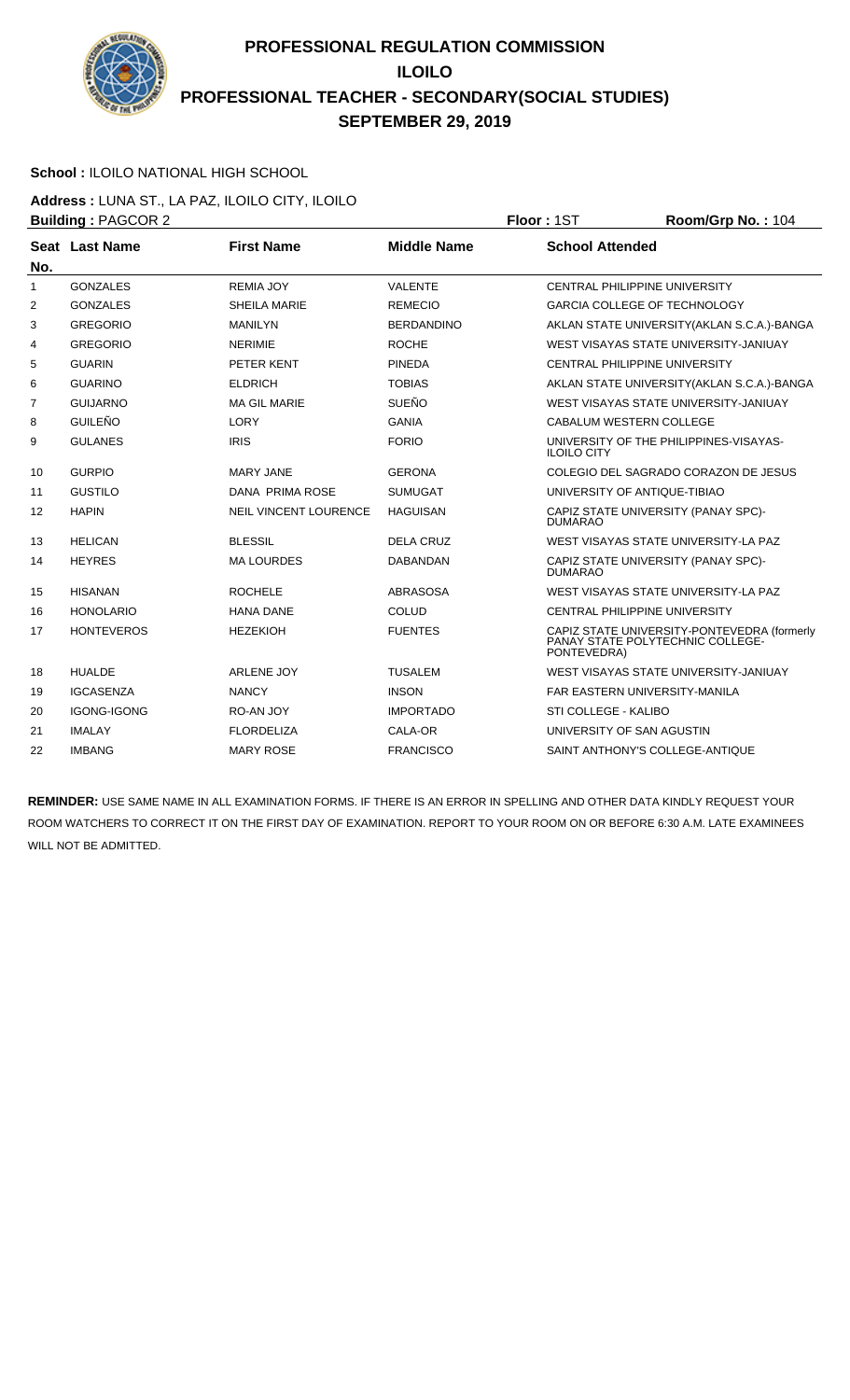

### **School :** ILOILO NATIONAL HIGH SCHOOL

**Address :** LUNA ST., LA PAZ, ILOILO CITY, ILOILO **Building :** PAGCOR 2 **Floor :** 1ST **Room/Grp No. :** 105

|                | <b>Dunung</b> . 17000112 |                         |                    | ו טיו יו<br>$1001110$ $10110$                                                     |
|----------------|--------------------------|-------------------------|--------------------|-----------------------------------------------------------------------------------|
| No.            | Seat Last Name           | <b>First Name</b>       | <b>Middle Name</b> | <b>School Attended</b>                                                            |
| $\mathbf{1}$   | <b>INGALLA</b>           | <b>CATHERINE</b>        | <b>REONTOY</b>     | <b>GARCIA COLLEGE OF TECHNOLOGY</b>                                               |
| $\overline{2}$ | <b>ISIDRO</b>            | <b>MA FATIMA DHEL</b>   | <b>ADVINCULA</b>   | AKLAN CATHOLIC COLLEGE (formerly AKLAN<br>COLLEGE)                                |
| 3              | <b>ISMAEL</b>            | CHERYL BELL             | <b>FRANCISCO</b>   | AKLAN STATE UNIVERSITY-KALIBO                                                     |
| 4              | <b>JANCILAN</b>          | <b>MERLIE KATHYRINE</b> | <b>CABALFIN</b>    | UNIVERSITY OF SAN AGUSTIN                                                         |
| 5              | <b>JASPE</b>             | <b>EDRIAN</b>           | <b>FLORES</b>      | WEST VISAYAS STATE UNIVERSITY-JANIUAY                                             |
| 6              | <b>JAYME</b>             | <b>MATERESA</b>         | <b>TUALE</b>       | WEST VISAYAS STATE UNIVERSITY-LA PAZ                                              |
| $\overline{7}$ | <b>JIMENEZ</b>           | <b>JELLY ROSE</b>       | <b>JARDINASO</b>   | CAPIZ STATE UNIVERSITY (PANAY SPC)-<br><b>DUMARAO</b>                             |
| 8              | <b>JOAQUIN</b>           | ROMA AMOR               | <b>UNILONGO</b>    | UNIVERSITY OF ANTIQUE-SIBALOM                                                     |
| 9              | <b>JOCANAS</b>           | <b>RYLEE</b>            | <b>PERATER</b>     | WESTERN INSTITUTE OF TECHNOLOGY                                                   |
| 10             | <b>JOMOLO</b>            | LV                      | <b>PICAZO</b>      | POLYTECHNIC STATE COLLEGE OF ANTIQUE-<br><b>SIBALOM</b>                           |
| 11             | <b>JORDAN</b>            | <b>JOEMARIE</b>         | ZARCENO            | NORTHERN ILOILO POLYTECHNIC STATE<br>COLLEGE-ESTANCIA                             |
| 12             | <b>JORE</b>              | <b>MA CECILLE</b>       | <b>MORALES</b>     | <b>ILOILO SCIENCE &amp; TECHNOLOGY</b><br>UNIVERSITY (FOR W.V.C.S.T.-MAIN CAMPUS) |
| 13             | <b>JOREN</b>             | <b>JUVELYN</b>          | <b>TASIC</b>       | UNIVERSITY OF SAN AGUSTIN                                                         |
| 14             | <b>JORGE</b>             | <b>FLORA MAY</b>        | <b>SANTORCE</b>    | <b>ILOILO SCIENCE &amp; TECHNOLOGY</b><br>UNIVERSITY (FOR WVCST)-MIAGAO CAMPUS    |
| 15             | <b>JUANICO</b>           | <b>RENZ IVAN</b>        | <b>SUSTIGUER</b>   | WEST VISAYAS STATE UNIVERSITY-LA PAZ                                              |
| 16             | JUANON                   | CHARMAE GRACE           | <b>MONTERO</b>     | <b>CENTRAL PHILIPPINE UNIVERSITY</b>                                              |
| 17             | <b>JUAREZ</b>            | ANN MARGARETT           | <b>GUAL</b>        | WEST VISAYAS STATE UNIVERSITY-LA PAZ                                              |
| 18             | <b>JUDILLASEN</b>        | <b>ROWELL</b>           | <b>GUARIN</b>      | ILOILO SCIENCE & TECHNOLOGY<br>UNIVERSITY (FOR W.V.C.S.T.-MAIN CAMPUS)            |
| 19             | <b>JUSTALERO</b>         | JYSSA JOY               | <b>DELA CRUZ</b>   | <b>ILOILO SCIENCE &amp; TECHNOLOGY</b><br>UNIVERSITY (FOR W.V.C.S.T.-MAIN CAMPUS) |
| 20             | <b>JUTIC</b>             | <b>JESSICA</b>          | <b>MOJADO</b>      | AKLAN STATE UNIVERSITY-IBAJAY                                                     |
| 21             | <b>LABANON</b>           | <b>RACHEL</b>           | <b>ESPAÑOLA</b>    | <b>PASSI CITY COLLEGE</b>                                                         |
| 22             | <b>LABTO</b>             | <b>JESSELLE</b>         | <b>BERNAS</b>      | CAPIZ STATE UNIVERSITY (PANAY SPC)-<br><b>DUMARAO</b>                             |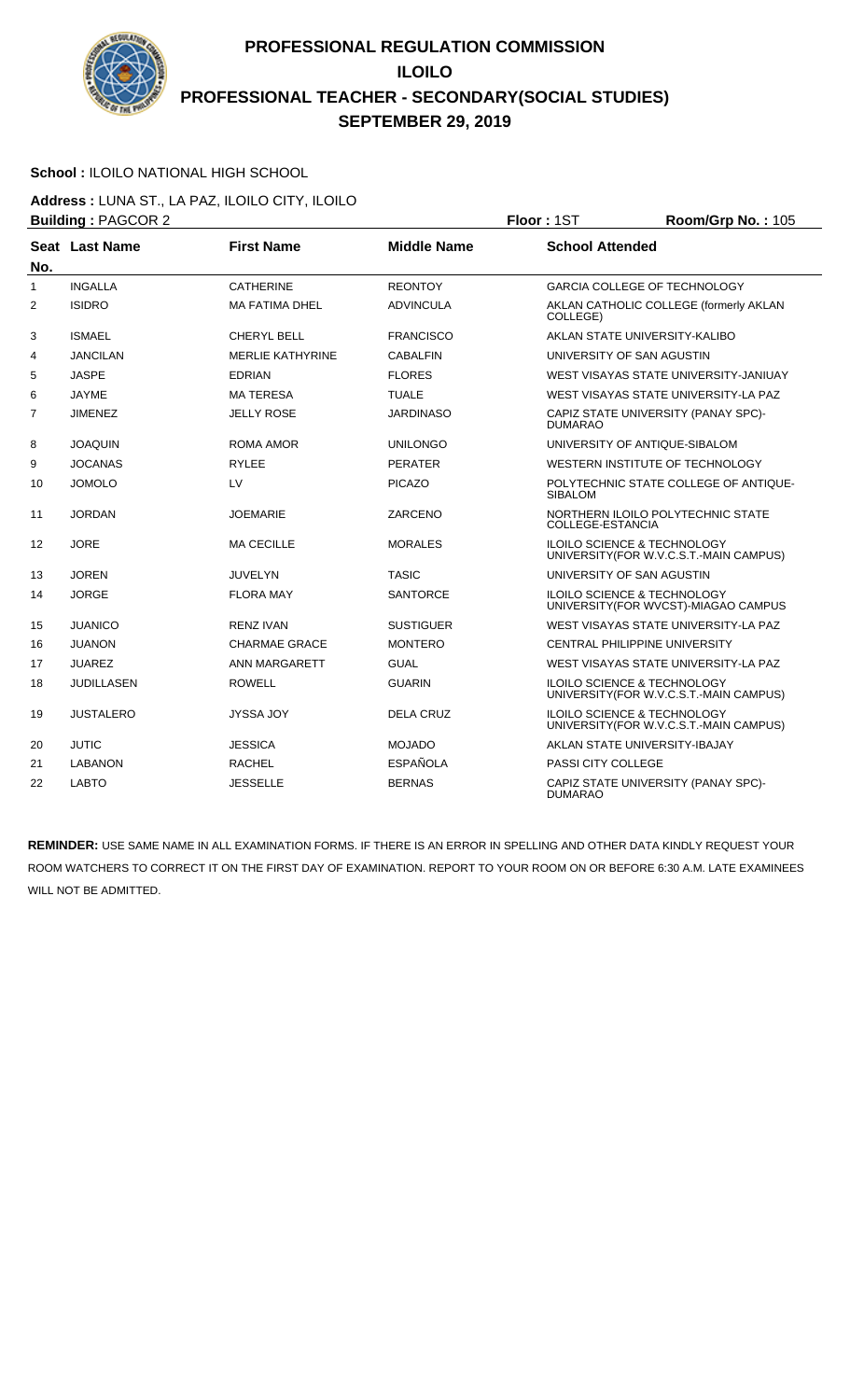

#### **School :** ILOILO NATIONAL HIGH SCHOOL

**Address :** LUNA ST., LA PAZ, ILOILO CITY, ILOILO **Building :** PAGCOR 2 **Floor :** 2ND **Room/Grp No. :** 201

| No.            | Seat Last Name   | <b>First Name</b>      | <b>Middle Name</b> | <b>School Attended</b>                                                           |
|----------------|------------------|------------------------|--------------------|----------------------------------------------------------------------------------|
| $\mathbf{1}$   | LAGDAMEN         | <b>MARY IVY</b>        | <b>PAJARILLO</b>   | <b>CENTRAL PHILIPPINE UNIVERSITY</b>                                             |
| $\overline{2}$ | LAGO             | <b>RUBBYTESS</b>       | <b>BANCULLO</b>    | AKLAN CATHOLIC COLLEGE (formerly AKLAN<br>COLLEGE)                               |
| 3              | LAGUARDIA        | <b>REYNAN</b>          | <b>BUHAT</b>       | <b>HERCOR COLLEGE</b>                                                            |
| 4              | LAMAYO           | <b>ROBELYN</b>         | <b>BACOLOT</b>     | CAPIZ STATE UNIVERSITY-SIGMA (formerly PANAY<br>STATE POLYTECHNIC COLLEGE-SIGMA) |
| 5              | <b>LAMPREA</b>   | <b>AILEEN</b>          | <b>GARCIA</b>      | SAINT ANTHONY'S COLLEGE-ANTIQUE                                                  |
| 6              | LAÑA             | <b>ANALYN</b>          | <b>MARCALIÑAS</b>  | COLEGIO DEL SAGRADO CORAZON DE JESUS                                             |
| $\overline{7}$ | LAPATERO         | <b>REA FAITH</b>       | LAGUNDAY           | CAPIZ STATE UNIVERSITY (PANAY SPC)-<br><b>DUMARAO</b>                            |
| 8              | LARDERA          | <b>FRANCIS ANGELO</b>  | <b>APUHIN</b>      | CENTRAL PHILIPPINE ADVENTIST COLLEGE                                             |
| 9              | <b>LAURO</b>     | <b>LYNMAR</b>          | <b>PALOMERO</b>    | WEST VISAYAS STATE UNIVERSITY-JANIUAY                                            |
| 10             | LAYES            | <b>MA JOELA</b>        | <b>LLASUS</b>      | CAPIZ STATE UNIVERSITY-BURIAS                                                    |
| 11             | LAZARO           | <b>APRIL ROSE</b>      | <b>SANDOY</b>      | UNIVERSITY OF ANTIQUE-SIBALOM                                                    |
| 12             | <b>LEBERIAGA</b> | <b>CHRISERLY</b>       | <b>ABELITA</b>     | NORTHERN ILOILO POLYTECHNIC STATE<br>COLLEGE-ESTANCIA                            |
| 13             | <b>LIABRES</b>   | <b>CHRISTINE JOY</b>   | <b>RENDAJE</b>     | WEST VISAYAS STATE UNIVERSITY-JANIUAY                                            |
| 14             | <b>LIBIANO</b>   | <b>JENNIFER</b>        | <b>OCTAVIO</b>     | WEST VISAYAS STATE UNIVERSITY-LA PAZ                                             |
| 15             | LIBO-ON          | <b>APRIL ROSE</b>      | <b>MUJER</b>       | <b>ILOILO SCIENCE &amp; TECHNOLOGY</b><br>UNIVERSITY (FOR WVCST)-MIAGAO CAMPUS   |
| 16             | <b>LIM</b>       | ANGEL JEAN             | <b>BORCILLO</b>    | UNIVERSITY OF SAN AGUSTIN                                                        |
| 17             | <b>LINGA</b>     | <b>WENDELYN</b>        | LARROZA            | WEST VISAYAS STATE UNIVERSITY-LAMBUNAO                                           |
| 18             | <b>LINGCO</b>    | <b>JHEAN MAE GRACE</b> |                    | CAPIZ STATE UNIVERSITY (CIT)(PSPC)-MAIN<br><b>CAMPUS</b>                         |
| 19             | <b>LLONO</b>     | MARY JOY               | <b>SALAYA</b>      | FILAMER CHRISTIAN COLLEGE                                                        |
| 20             | <b>LLUPAR</b>    | <b>GEMMA MAE</b>       | <b>DADIVAS</b>     | CAPIZ STATE UNIVERSITY (PANAY SPC)-<br><b>DUMARAO</b>                            |
| 21             | <b>LOBUSTA</b>   | <b>ARLENE</b>          | <b>DOCE</b>        | WESTERN INSTITUTE OF TECHNOLOGY                                                  |
| 22             | LUCES            | <b>MIRASOL</b>         | <b>RAYTON</b>      | STI COLLEGE - KALIBO                                                             |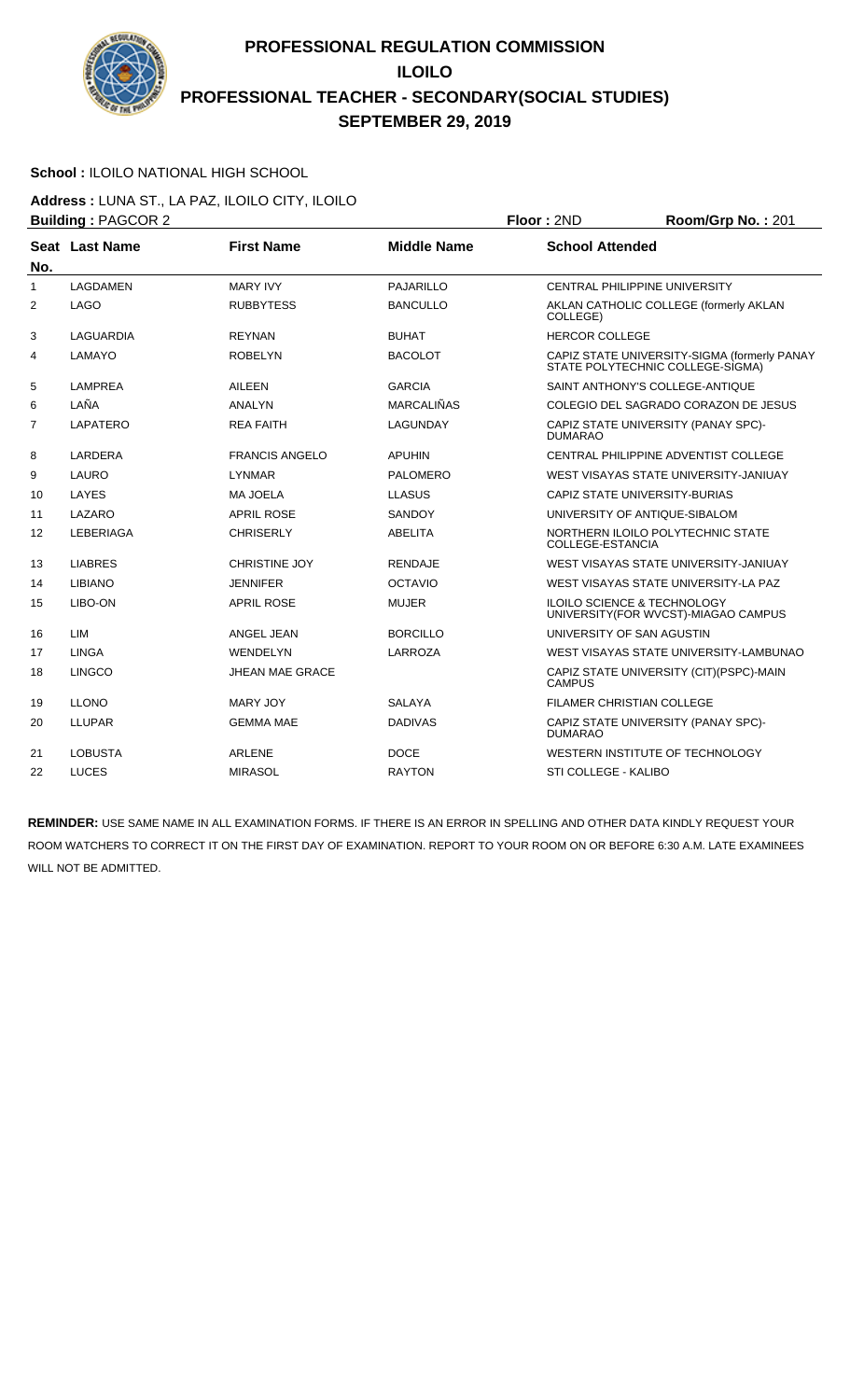

### **School :** ILOILO NATIONAL HIGH SCHOOL

**Address :** LUNA ST., LA PAZ, ILOILO CITY, ILOILO **Building :** PAGCOR 2 **Floor :** 2ND **Room/Grp No. :** 202

| No.            | Seat Last Name    | <b>First Name</b>    | <b>Middle Name</b> | <b>School Attended</b>                                                         |
|----------------|-------------------|----------------------|--------------------|--------------------------------------------------------------------------------|
| $\mathbf{1}$   | <b>LUCES</b>      | <b>SID</b>           | <b>REGALADO</b>    | AKLAN CATHOLIC COLLEGE (formerly AKLAN<br>COLLEGE)                             |
| 2              | <b>LUCIANO</b>    | <b>JONVIE</b>        | <b>ZONIO</b>       | LIBACAO COLLEGE OF SCIENCE & TECHNOLOGY                                        |
| 3              | LUENA             | <b>FAITH ANNE</b>    | <b>BACOY</b>       | WEST VISAYAS STATE UNIVERSITY-LA PAZ                                           |
| 4              | LUSAYA            | <b>NIñA</b>          | <b>BONITE</b>      | CAPIZ STATE UNIVERSITY (PANAY SPC)-<br><b>DUMARAO</b>                          |
| 5              | <b>MACALALAG</b>  | <b>AYACINTH</b>      | <b>ANOCHE</b>      | WEST VISAYAS STATE UNIVERSITY-LA PAZ                                           |
| 6              | <b>MACARONCIO</b> | <b>VERGIE MARIE</b>  | <b>OLLOSA</b>      | WEST VISAYAS STATE UNIVERSITY-JANIUAY                                          |
| $\overline{7}$ | <b>MACATO</b>     | <b>SHERYL</b>        | <b>PABLO</b>       | NORTHWESTERN VISAYAN COLLEGES                                                  |
| 8              | <b>MAGBAL</b>     | <b>COLHEEN SHEEN</b> | <b>LEDA</b>        | WEST VISAYAS STATE UNIVERSITY-POTOTAN                                          |
| 9              | <b>MAGBANUA</b>   | <b>GRETCHIN</b>      | <b>TAJANLANGIT</b> | UNIVERSITY OF ANTIQUE-SIBALOM                                                  |
| 10             | <b>MAGBANUA</b>   | PEARL MICAH          | <b>HARO</b>        | ILOILO SCIENCE & TECHNOLOGY<br>UNIVERSITY(FOR WVCST)-MIAGAO CAMPUS             |
| 11             | <b>MAGBUTAY</b>   | <b>RAPHAEL</b>       | <b>LASTIMOSA</b>   | CAPIZ STATE UNIVERSITY (PANAY SPC)-<br><b>DUMARAO</b>                          |
| 12             | MAGDALUYO         | <b>MARILU</b>        | <b>SIVA</b>        | <b>ILOILO SCIENCE &amp; TECHNOLOGY</b><br>UNIVERSITY (FOR WVCST)-MIAGAO CAMPUS |
| 13             | MAGLANTAY         | <b>MYRA</b>          | <b>MASANGCAY</b>   | <b>GARCIA COLLEGE OF TECHNOLOGY</b>                                            |
| 14             | <b>MAGNO</b>      | <b>JEZREEL</b>       | <b>CABAYAO</b>     | WEST VISAYAS STATE UNIVERSITY-CALINOG                                          |
| 15             | <b>MAGUAD</b>     | <b>MARITZIEL</b>     | <b>BITAMOR</b>     | SAINT ANTHONY'S COLLEGE-ANTIQUE                                                |
| 16             | <b>MAHINAY</b>    | <b>MANILYN</b>       | <b>PANES</b>       | ILOILO STATE COLLEGE OF FISHERIES - MAIN                                       |
| 17             | <b>MAIDO</b>      | <b>MARY JANE</b>     | <b>NAVARRO</b>     | DE PAUL COLLEGE                                                                |
| 18             | <b>MAIGUE</b>     | <b>JOHN MARDEN</b>   | <b>FILOMENO</b>    | <b>GARCIA COLLEGE OF TECHNOLOGY</b>                                            |
| 19             | <b>MALANDAC</b>   | <b>JESSICA</b>       | <b>APOLINARIO</b>  | AKLAN STATE UNIVERSITY (AKLAN S.C.A.)-BANGA                                    |
| 20             | <b>MALIJAN</b>    | <b>JOHN LLOYD</b>    | <b>ALDEA</b>       | UNIVERSITY OF SAN AGUSTIN                                                      |
| 21             | <b>MANARES</b>    | <b>JUDY ANN</b>      | <b>PASCUA</b>      | AKLAN STATE UNIVERSITY (AKLAN S.C.A.)-BANGA                                    |
| 22             | <b>MANDELMA</b>   | <b>MISCYL</b>        | CASAS              | PHILIPPINE COLLEGE FOUNDATION                                                  |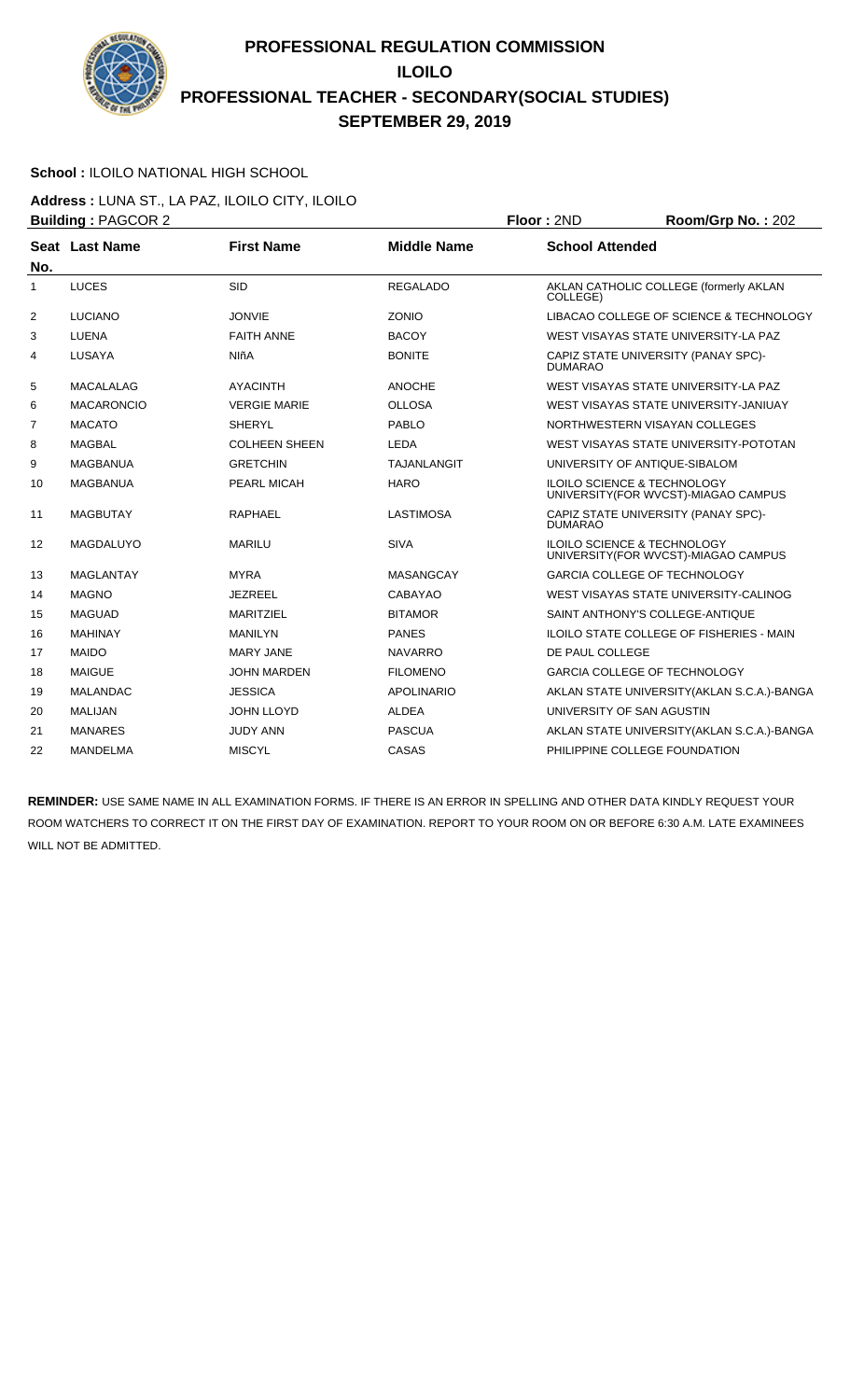

### **School :** ILOILO NATIONAL HIGH SCHOOL

**Address :** LUNA ST., LA PAZ, ILOILO CITY, ILOILO **Building :** PAGCOR 2 **Floor :** 2ND **Room/Grp No. :** 203

| No.            | Seat Last Name     | <b>First Name</b>      | <b>Middle Name</b> | <b>School Attended</b>                                                                         |
|----------------|--------------------|------------------------|--------------------|------------------------------------------------------------------------------------------------|
| 1              | MANDEOYA           | <b>JOEY</b>            | <b>BALDOZA</b>     | UNIVERSITY OF ANTIQUE-SIBALOM                                                                  |
| $\overline{2}$ | <b>MANONGOL</b>    | <b>DEVY ANN</b>        | DE PEDRO           | AKLAN POLYTECHNIC INSTITUTE                                                                    |
| 3              | <b>MAPRANGALA</b>  | <b>QUENNIE</b>         | <b>LAMES</b>       | WEST VISAYAS STATE UNIVERSITY-LA PAZ                                                           |
| 4              | <b>MAQUILING</b>   | CHRIS-ANN              | ALZA GA            | WEST VISAYAS STATE UNIVERSITY-JANIUAY                                                          |
| 5              | MARAÑON            | <b>CHRISTIAN NIEL</b>  | <b>GENTE</b>       | WEST VISAYAS STATE UNIVERSITY-JANIUAY                                                          |
| 6              | <b>MARCELO</b>     | <b>KHRISTINE JESSA</b> | <b>ABETO</b>       | UNIVERSITY OF SAN AGUSTIN                                                                      |
| $\overline{7}$ | <b>MARGALLO</b>    | <b>JANN MARI</b>       | <b>DIMO</b>        | UNIVERSITY OF ANTIQUE-SIBALOM                                                                  |
| 8              | <b>MARTICULAR</b>  | AN-AN                  | <b>BRIONES</b>     | CAPIZ STATE UNIVERSITY (CIT) (PSPC)-MAIN<br><b>CAMPUS</b>                                      |
| 9              | <b>MARTINEZ</b>    | <b>KURT WALLY</b>      | <b>OLANO</b>       | <b>FILAMER CHRISTIAN COLLEGE</b>                                                               |
| 10             | <b>MARTINEZ</b>    | <b>MARIEL JOY</b>      | <b>GAVILAGA</b>    | CENTRAL PHILIPPINE UNIVERSITY                                                                  |
| 11             | <b>MAS</b>         | <b>KARLO ROWE</b>      | <b>SEMOLAVA</b>    | <b>ILOILO SCIENCE &amp; TECHNOLOGY</b><br>UNIVERSITY (FOR WVCST)-MIAGAO CAMPUS                 |
| 12             | MASAGNAY           | <b>IVY</b>             | <b>FELIPE</b>      | AKLAN STATE UNIVERSITY (AKLAN S.C.A.)-BANGA                                                    |
| 13             | <b>MASULA</b>      | <b>JECRIS</b>          | <b>TALISLIS</b>    | STI COLLEGE - KALIBO                                                                           |
| 14             | <b>MATEO</b>       | <b>EMIE</b>            | <b>MAMBUSAO</b>    | CAPIZ STATE UNIVERSITY-PONTEVEDRA (formerly<br>PANAY STATE POLYTECHNIC COLLEGE-<br>PONTEVEDRA) |
| 15             | <b>MATILLANO</b>   | <b>SELINA</b>          | <b>BANGCAYA</b>    | SAINT ANTHONY'S COLLEGE-ANTIQUE                                                                |
| 16             | <b>MAZA</b>        | <b>RESTIE</b>          | <b>TOBIAS</b>      | SAINT ANTHONY'S COLLEGE-ANTIQUE                                                                |
| 17             | <b>MEDINA</b>      | <b>JP LOTA</b>         | <b>SANTIAGO</b>    | <b>CENTRAL PHILIPPINE UNIVERSITY</b>                                                           |
| 18             | <b>MEDRANO</b>     | ANGELICA               | <b>MARCELINO</b>   | CAPIZ STATE UNIVERSITY (PANAY SPC)-<br><b>DUMARAO</b>                                          |
| 19             | <b>MELANCIO</b>    | LAILANIE               | <b>LAGUNDAY</b>    | WEST VISAYAS STATE UNIVERSITY-JANIUAY                                                          |
| 20             | <b>MELOCOTONES</b> | LENY                   | <b>DUAZO</b>       | POLYTECHNIC STATE COLLEGE OF ANTIQUE-<br><b>SIBALOM</b>                                        |
| 21             | <b>MENDAME</b>     | <b>ALEX ANDREW</b>     | CABASA             | WEST VISAYAS STATE UNIVERSITY-LA PAZ                                                           |
| 22             | <b>METERIO</b>     | <b>CHERRY MAE</b>      | <b>FLORENTINO</b>  | WEST VISAYAS STATE UNIVERSITY-JANIUAY                                                          |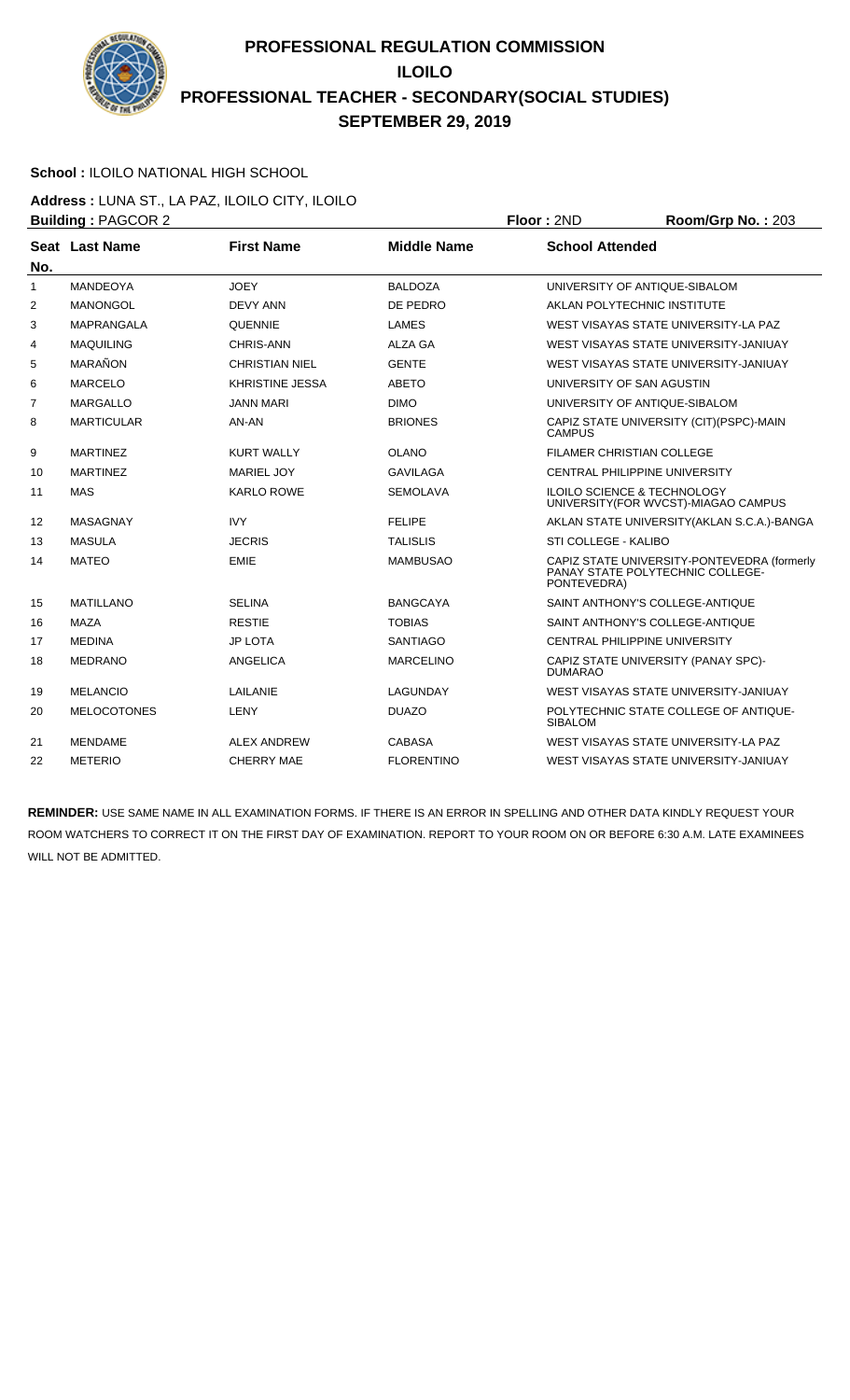

### **School :** ILOILO NATIONAL HIGH SCHOOL

**Address :** LUNA ST., LA PAZ, ILOILO CITY, ILOILO **Building :** PAGCOR 2 **Floor :** 2ND **Room/Grp No. :** 204

|                | <b>Dunung .</b> AOOON 2 |                          |                    | שיוג ויטשו<br>11991179191191.207                                                               |
|----------------|-------------------------|--------------------------|--------------------|------------------------------------------------------------------------------------------------|
| No.            | Seat Last Name          | <b>First Name</b>        | <b>Middle Name</b> | <b>School Attended</b>                                                                         |
| 1              | <b>MIGUEL</b>           | <b>WINSTON CHURCHILL</b> | <b>MASLOG</b>      | AKLAN STATE UNIVERSITY (AKLAN S.C.A.)-BANGA                                                    |
| 2              | <b>MIQUELA</b>          | <b>ERYNE MAE</b>         | <b>TORENTE</b>     | SAINT ANTHONY'S COLLEGE-ANTIQUE                                                                |
| 3              | MONTAÑO                 | <b>MARICEL</b>           | <b>NARCEÑA</b>     | CAPIZ STATE UNIVERSITY (PANAY SPC)-<br><b>DUMARAO</b>                                          |
| 4              | <b>MONTENEGRO</b>       | <b>RHONALYN</b>          | <b>BALSOMO</b>     | UNIVERSITY OF ANTIQUE-SIBALOM                                                                  |
| 5              | <b>MORENES</b>          | <b>VICMAR KENT</b>       | <b>DELA TORRE</b>  | CAPIZ STATE UNIVERSITY-PONTEVEDRA (formerly<br>PANAY STATE POLYTECHNIC COLLEGE-<br>PONTEVEDRA) |
| 6              | <b>MORILLO</b>          | <b>RENE</b>              | <b>RAGASA</b>      | POLYTECHNIC STATE COLLEGE OF ANTIQUE-<br><b>SIBALOM</b>                                        |
| $\overline{7}$ | <b>MOSQUERA</b>         | <b>JEREMY</b>            | <b>TAMPARONG</b>   | UNIVERSITY OF ANTIQUE-TIBIAO                                                                   |
| 8              | <b>MUPADA</b>           | <b>NORALYN</b>           | <b>SIÑOSON</b>     | <b>ILOILO SCIENCE &amp; TECHNOLOGY</b><br>UNIVERSITY (FOR WVCST)-MIAGAO CAMPUS                 |
| 9              | <b>NABUAB</b>           | <b>REJARD</b>            | <b>ELEGIO</b>      | WESTERN INSTITUTE OF TECHNOLOGY                                                                |
| 10             | <b>NAIG</b>             | ROWELYN                  | <b>PANTOJA</b>     | AKLAN STATE UNIVERSITY-KALIBO                                                                  |
| 11             | <b>NALINGA</b>          | <b>MA BONALY</b>         | <b>NEMIADA</b>     | SOUTHERN ILOILO POLYTECHNIC COLLEGE                                                            |
| 12             | <b>NALUPANO</b>         | <b>EVANGELINE</b>        | <b>DEL ROSARIO</b> | UNIVERSITY OF ANTIQUE-SIBALOM                                                                  |
| 13             | <b>NANTA</b>            | <b>JOSEPHINE</b>         | <b>SAQUILON</b>    | UNIVERSITY OF SAN AGUSTIN                                                                      |
| 14             | <b>NARANJA</b>          | <b>RAYLEN</b>            | <b>BESITE</b>      | WEST VISAYAS STATE UNIVERSITY-JANIUAY                                                          |
| 15             | <b>NAVARRO</b>          | RACHELL JOY              | <b>FANTILANAN</b>  | <b>FILAMER CHRISTIAN COLLEGE</b>                                                               |
| 16             | <b>NAVOTAS</b>          | <b>AUDIE MARK</b>        | CAPILLO            | <b>GARCIA COLLEGE OF TECHNOLOGY</b>                                                            |
| 17             | <b>NEMIS</b>            | <b>JERICA</b>            | <b>RESENTES</b>    | AKLAN STATE UNIVERSITY (AKLAN S.C.A.)-BANGA                                                    |
| 18             | <b>NERVAR</b>           | JAY-IL                   | <b>TURANG</b>      | AKLAN STATE UNIVERSITY (AKLAN S.C.A.)-BANGA                                                    |
| 19             | <b>NIEVES</b>           | LEZEL                    | <b>GALANO</b>      | AKLAN STATE UNIVERSITY-KALIBO                                                                  |
| 20             | <b>NISMAL</b>           | <b>IVY FAITH</b>         | <b>ALABADO</b>     | ILOILO SCIENCE & TECHNOLOGY<br>UNIVERSITY(FOR WVCST)-MIAGAO CAMPUS                             |
| 21             | <b>NOCIETE</b>          | <b>EVANGELINE</b>        | <b>NAPOLE</b>      | CAPIZ STATE UNIVERSITY-PONTEVEDRA (formerly<br>PANAY STATE POLYTECHNIC COLLEGE-<br>PONTEVEDRA) |
| 22             | <b>OBERIO</b>           | <b>ALLEN JAKE</b>        | <b>CEPAYO</b>      | WEST VISAYAS STATE UNIVERSITY-JANIUAY                                                          |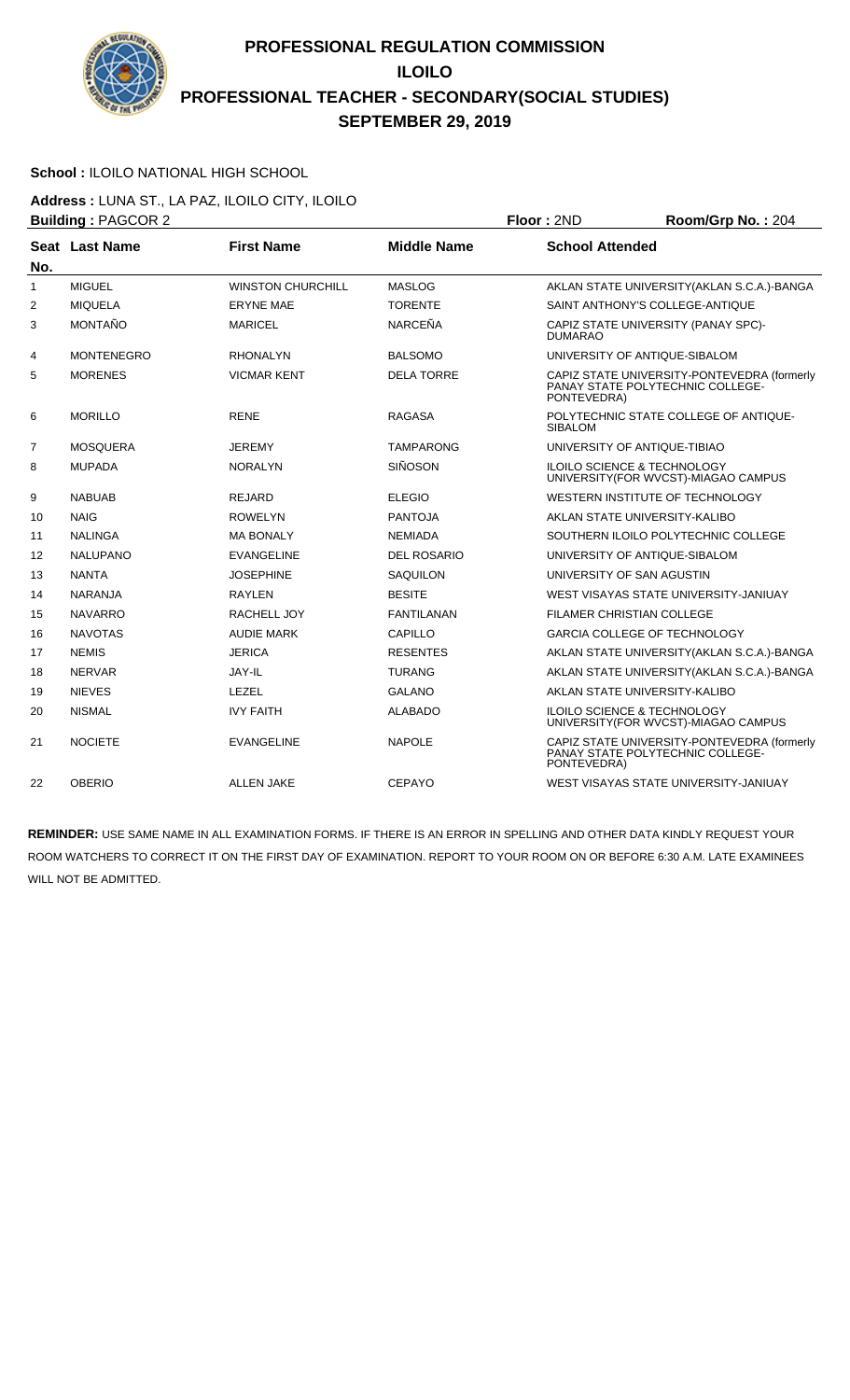

### **School :** ILOILO NATIONAL HIGH SCHOOL

**Address :** LUNA ST., LA PAZ, ILOILO CITY, ILOILO **Building :** PAGCOR 2 **Floor :** 2ND **Room/Grp No. :** 205

| No.            | Seat Last Name   | <b>First Name</b>      | <b>Middle Name</b> | <b>School Attended</b>                                                                         |
|----------------|------------------|------------------------|--------------------|------------------------------------------------------------------------------------------------|
| 1              | <b>OBLIGAR</b>   | <b>MA VENUS</b>        | <b>SOLIS</b>       | CAPIZ STATE UNIVERSITY (PANAY SPC)-<br><b>DUMARAO</b>                                          |
| 2              | <b>OCTAVIANO</b> | <b>THEA MAE</b>        | TANLAWAN           | NORTHERN ILOILO POLYTECHNIC STATE<br>COLLEGE-ESTANCIA                                          |
| 3              | <b>OLID</b>      | <b>ERROL</b>           | <b>SITJAR</b>      | AKLAN STATE UNIVERSITY-IBAJAY                                                                  |
| 4              | <b>OLIDO</b>     | <b>MA ERIKA</b>        | <b>GUMACAL</b>     | WEST VISAYAS STATE UNIVERSITY-LA PAZ                                                           |
| 5              | <b>OLIVEROS</b>  | <b>LADY QUEEN</b>      | <b>PEREZ</b>       | UNIVERSITY OF ANTIQUE-SIBALOM                                                                  |
| 6              | OLJOL            | <b>FLORDELIZA</b>      | <b>CATUBIG</b>     | COLEGIO DE LA PURISIMA CONCEPCION                                                              |
| $\overline{7}$ | <b>OMAGAP</b>    | SARAH                  | <b>LACUESTA</b>    | ST. THERESE - MTC COLLEGES - LA FIESTA                                                         |
| 8              | <b>OMALDE</b>    | CIELO MAE              | <b>SALVAN</b>      | UNIVERSITY OF ANTIQUE-SIBALOM                                                                  |
| 9              | <b>ONAG</b>      | <b>SHOVIE</b>          | <b>VESTIDAS</b>    | <b>FILAMER CHRISTIAN COLLEGE</b>                                                               |
| 10             | ONDILLO          | <b>ALMA</b>            | <b>DEQUIÑA</b>     | CAPIZ STATE UNIVERSITY-PONTEVEDRA (formerly<br>PANAY STATE POLYTECHNIC COLLEGE-<br>PONTEVEDRA) |
| 11             | <b>OROZCO</b>    | <b>JJOHN EZEKIEL</b>   | <b>NAVARRA</b>     | AKLAN STATE UNIVERSITY (AKLAN S.C.A.)-BANGA                                                    |
| 12             | <b>OSO</b>       | <b>JOCEL ANNE</b>      | <b>BOTANTE</b>     | FILAMER CHRISTIAN COLLEGE                                                                      |
| 13             | <b>OSUMO</b>     | <b>JENNY</b>           | <b>MATAQUEL</b>    | UNIVERSITY OF ANTIQUE-SIBALOM                                                                  |
| 14             | PACAÑA           | <b>SHENIE ANN</b>      | <b>GALVE</b>       | GUIMARAS STATE COLLEGE (GUIMARAS POLY.<br>COLL.)                                               |
| 15             | <b>PACHEJO</b>   | <b>CECIEL</b>          | <b>SUAREZ</b>      | CAPIZ STATE UNIVERSITY (PANAY SPC)-<br><b>DUMARAO</b>                                          |
| 16             | <b>PACIENTE</b>  | <b>ALDREN</b>          | <b>MILAN</b>       | WEST VISAYAS STATE UNIVERSITY-POTOTAN                                                          |
| 17             | <b>PACLIBAR</b>  | <b>JOLLIBEE</b>        | <b>TORRES</b>      | CAPIZ STATE UNIVERSITY (PANAY SPC)-<br><b>DUMARAO</b>                                          |
| 18             | PADERNAL         | <b>CHARMENE</b>        | <b>SANCHEZ</b>     | <b>ILOILO SCIENCE &amp; TECHNOLOGY</b><br>UNIVERSITY (FOR W.V.C.S.T.-MAIN CAMPUS)              |
| 19             | <b>PADILLA</b>   | <b>ANNA ROSE</b>       | <b>CUARTON</b>     | AKLAN STATE UNIVERSITY (AKLAN S.C.A.)-BANGA                                                    |
| 20             | <b>PADON</b>     | <b>JANINE</b>          | <b>RITUAL</b>      | HOLY TRINITY COLLEGE OF PUERTO PRINCESA                                                        |
| 21             | <b>PADOR</b>     | <b>MARY IMMACULATE</b> | <b>VALERIO</b>     | CENTRAL PHILIPPINE UNIVERSITY                                                                  |
| 22             | <b>PADORA</b>    | <b>ANGELA</b>          | <b>MOLINA</b>      | NORTHERN ILOILO POLYTECHNIC STATE<br>COLLEGE-ESTANCIA                                          |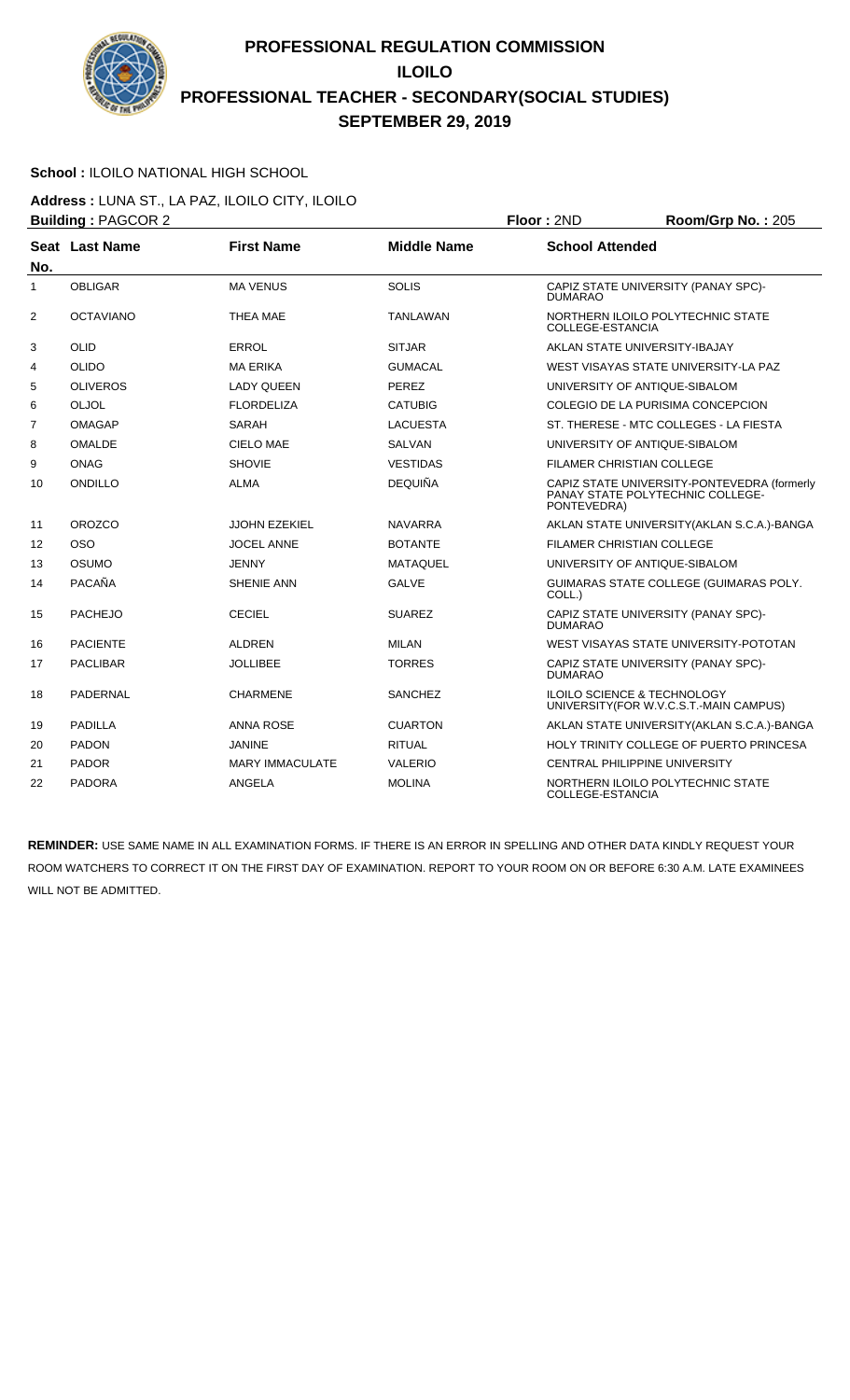

### **School :** ILOILO NATIONAL HIGH SCHOOL

**Address :** LUNA ST., LA PAZ, ILOILO CITY, ILOILO **Building :** PAGCOR 2 **Floor :** 3RD **Room/Grp No. :** 301

|                | <u>.</u> <del>.</del> |                        |                    |                                                                                                |
|----------------|-----------------------|------------------------|--------------------|------------------------------------------------------------------------------------------------|
| No.            | Seat Last Name        | <b>First Name</b>      | <b>Middle Name</b> | <b>School Attended</b>                                                                         |
| $\mathbf{1}$   | PAGAYON               | <b>CLAIRE</b>          | VILLAREAL          | PASSI CITY COLLEGE                                                                             |
| 2              | PAGUNTALAN            | <b>ROSE MITCHS</b>     | <b>PORAL</b>       | UNIVERSITY OF ILOILO                                                                           |
| 3              | PAGURAYAN             | <b>BELEN</b>           | <b>ATONDOCAN</b>   | WEST VISAYAS STATE UNIVERSITY-POTOTAN                                                          |
| 4              | <b>PALENCIA</b>       | <b>CLAIRE</b>          | <b>HIPONIA</b>     | DE PAUL COLLEGE                                                                                |
| 5              | <b>PALOMO</b>         | <b>HAZEL MAE</b>       | <b>JOREN</b>       | <b>FILAMER CHRISTIAN COLLEGE</b>                                                               |
| 6              | <b>PAMA</b>           | <b>RUBY</b>            | <b>CALINAO</b>     | UNIVERSITY OF SAN AGUSTIN                                                                      |
| $\overline{7}$ | <b>PAMIROYAN</b>      | <b>LUDELYN</b>         | <b>TABALANZA</b>   | UNIVERSITY OF ANTIQUE-SIBALOM                                                                  |
| 8              | <b>PANADO</b>         | <b>JENNY ROSE</b>      | <b>SAMSONA</b>     | CAPIZ STATE UNIVERSITY-PONTEVEDRA (formerly<br>PANAY STATE POLYTECHNIC COLLEGE-<br>PONTEVEDRA) |
| 9              | <b>PANES</b>          | <b>EULAMIE</b>         | ZONIO              | AKLAN STATE UNIVERSITY (AKLAN S.C.A.)-BANGA                                                    |
| 10             | <b>PANOY</b>          | <b>MELLISA</b>         | <b>DALMACIO</b>    | <b>HERCOR COLLEGE</b>                                                                          |
| 11             | <b>PAREJA</b>         | <b>WILMA</b>           | <b>TAMAYO</b>      | WEST VISAYAS STATE UNIVERSITY-JANIUAY                                                          |
| 12             | <b>PARIL</b>          | <b>RONNEL KIRK</b>     | AMBA-AN            | MOUNTAIN VIEW COLLEGE                                                                          |
| 13             | <b>PASINIO</b>        | <b>AIRAH STELLANIE</b> | <b>MENDOZA</b>     | AKLAN STATE UNIVERSITY (AKLAN S.C.A.)-BANGA                                                    |
| 14             | <b>PASTERA</b>        | <b>KHRISNA</b>         | <b>FAMIN</b>       | UNIVERSITY OF ILOILO                                                                           |
| 15             | <b>PASTERA</b>        | <b>LYKA</b>            | <b>MAGBANUA</b>    | WEST VISAYAS STATE UNIVERSITY-LA PAZ                                                           |
| 16             | <b>PASTRANA</b>       | <b>BERNADEN</b>        | <b>ALIGANTE</b>    | <b>ILOILO SCIENCE &amp; TECHNOLOGY</b><br>UNIVERSITY (FOR W.V.C.S.T.-MAIN CAMPUS)              |
| 17             | <b>PATANAO</b>        | <b>ROSEMARIE</b>       | <b>ABENIR</b>      | NORTHERN ILOILO POLYTECHNIC COLLEGE-<br><b>SARA</b>                                            |
| 18             | <b>PATRIARCA</b>      | <b>JOY</b>             | <b>REGLA</b>       | COLEGIO DE LA PURISIMA CONCEPCION                                                              |
| 19             | <b>PATRICIO</b>       | <b>DOREEN GRACE</b>    | <b>PUING</b>       | ST. THERESE - MTC COLLEGES - LA FIESTA                                                         |
| 20             | <b>PATRICIO</b>       | <b>QUEENIE GRACE</b>   | <b>RIOS</b>        | SAINT ANTHONY'S COLLEGE-ANTIQUE                                                                |
| 21             | PECORO                | <b>ALEMAR</b>          | <b>AGUSTIN</b>     | NORTHERN ILOILO POLYTECHNIC STATE<br><b>COLLEGE-ESTANCIA</b>                                   |
| 22             | PEDRO                 | <b>JULITO JR</b>       | <b>UDANI</b>       | <b>CENTRAL PHILIPPINE UNIVERSITY</b>                                                           |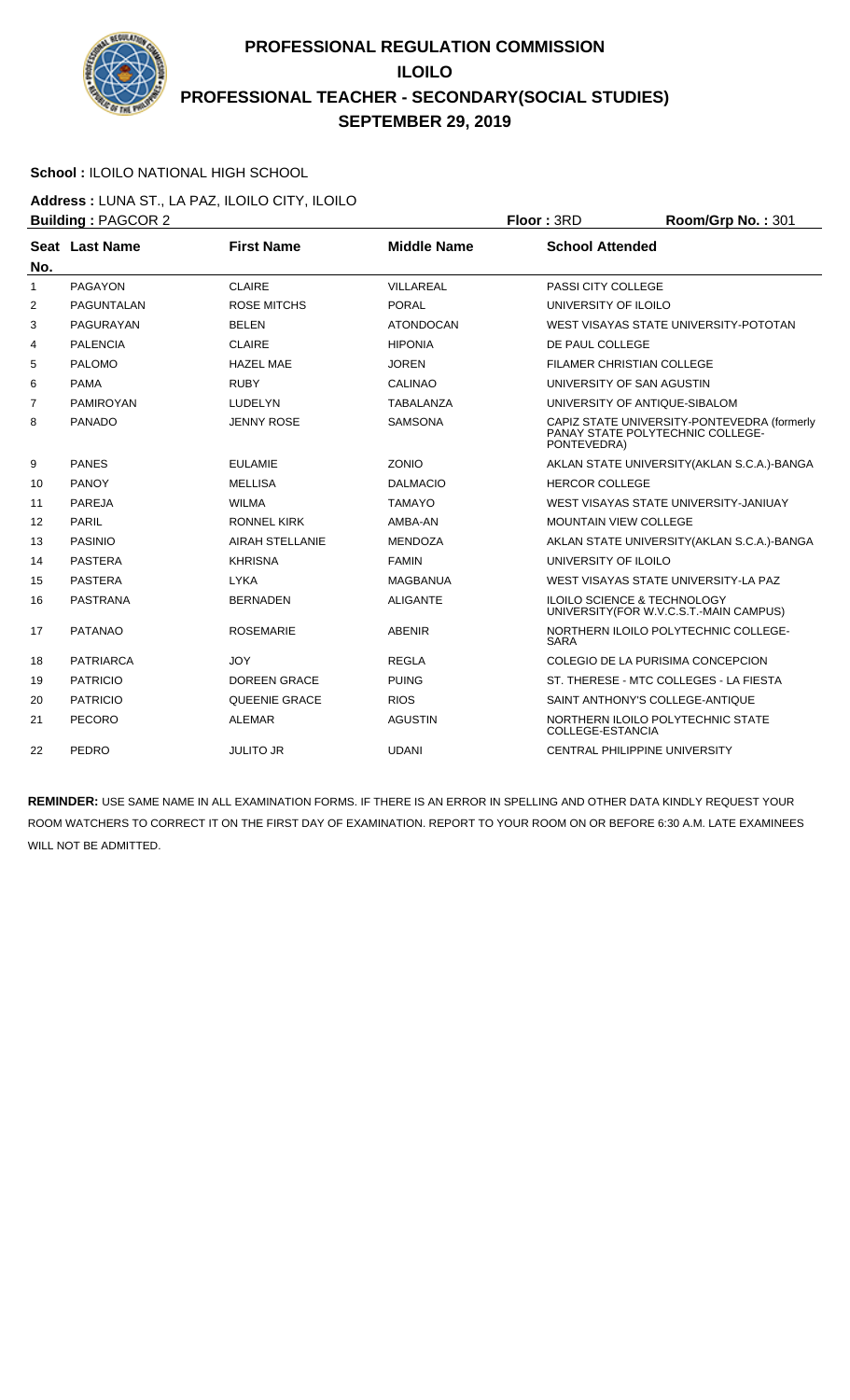

### **School :** ILOILO NATIONAL HIGH SCHOOL

**Address :** LUNA ST., LA PAZ, ILOILO CITY, ILOILO **Building :** PAGCOR 2 **Floor :** 3RD **Room/Grp No. :** 302

|     | <b>DUNUILY LETTOUUL 4</b> |                        |                    | טוע. וטשו                                                                                      |
|-----|---------------------------|------------------------|--------------------|------------------------------------------------------------------------------------------------|
| No. | Seat Last Name            | <b>First Name</b>      | <b>Middle Name</b> | <b>School Attended</b>                                                                         |
| 1   | PEDROLA                   | <b>KATRINA</b>         | <b>ALEMAN</b>      | WEST VISAYAS STATE UNIVERSITY-JANIUAY                                                          |
| 2   | <b>PELINGON</b>           | <b>ANDREA</b>          | <b>NONO</b>        | UNIVERSITY OF ANTIQUE-SIBALOM                                                                  |
| 3   | PELONIA                   | <b>REYKY</b>           | <b>ASCURA</b>      | WEST VISAYAS STATE UNIVERSITY-LA PAZ                                                           |
| 4   | PEÑAFLORIDA               | <b>REMEGIO JR</b>      | <b>BASA</b>        | NORTHERN ILOILO POLYTECHNIC STATE<br>COLLEGE-ESTANCIA                                          |
| 5   | PEÑALOSA                  | ALYSSA LOIS            | YAP                | <b>FILAMER CHRISTIAN COLLEGE</b>                                                               |
| 6   | PEÑALOSA                  | <b>DANIEL MARI</b>     | <b>BENGAN</b>      | CAPIZ STATE UNIVERSITY-PONTEVEDRA (formerly<br>PANAY STATE POLYTECHNIC COLLEGE-<br>PONTEVEDRA) |
| 7   | PEÑARANDA                 | PAULA JOY              | <b>CALANSA</b>     | CAPIZ STATE UNIVERSITY (PANAY SPC)-<br><b>DUMARAO</b>                                          |
| 8   | PEPILLO                   | <b>FARRAH PRENCESS</b> | <b>SALVACION</b>   | <b>GARCIA COLLEGE OF TECHNOLOGY</b>                                                            |
| 9   | <b>PEREZ</b>              | <b>JENNIFER</b>        | <b>MARIANO</b>     | UNIVERSITY OF ANTIQUE-SIBALOM                                                                  |
| 10  | <b>PEROCHO</b>            | <b>NENA</b>            | LAVADO             | WEST VISAYAS STATE UNIVERSITY-LA PAZ                                                           |
| 11  | <b>PERONILLA</b>          | <b>GENELYN</b>         | <b>DEADO</b>       | CAPIZ STATE UNIVERSITY-PONTEVEDRA (formerly<br>PANAY STATE POLYTECHNIC COLLEGE-<br>PONTEVEDRA) |
| 12  | <b>PILAR</b>              | <b>JAYCON</b>          | <b>MARCELLA</b>    | CAPIZ STATE UNIVERSITY (PANAY SPC)-<br><b>DUMARAO</b>                                          |
| 13  | PILLADO                   | <b>RICHINE JOYE</b>    | <b>SOLOSOD</b>     | SAINT ANTHONY'S COLLEGE-ANTIQUE                                                                |
| 14  | <b>PIRAL</b>              | <b>ROCKY</b>           | QUITONG            | CAPIZ STATE UNIVERSITY (PANAY SPC)-<br><b>DUMARAO</b>                                          |
| 15  | <b>PORRAS</b>             | <b>GIANNE</b>          | LANDERO            | WEST VISAYAS STATE UNIVERSITY-LAMBUNAO                                                         |
| 16  | <b>POSADAS</b>            | <b>ELLA</b>            | <b>ILEDAN</b>      | AKLAN STATE UNIVERSITY (AKLAN S.C.A.)-BANGA                                                    |
| 17  | <b>POSTORIOSO</b>         | <b>ANABEL</b>          | <b>IMPRESO</b>     | AKLAN STATE UNIVERSITY (AKLAN S.C.A.)-BANGA                                                    |
| 18  | <b>PRECIA</b>             | DONA JUDELYN           | <b>PEREZ</b>       | COLEGIO DE SAN JOSE                                                                            |
| 19  | <b>PROCURADOR</b>         | <b>AMELITA</b>         | <b>DUMANGON</b>    | CAPIZ STATE UNIVERSITY-PONTEVEDRA (formerly<br>PANAY STATE POLYTECHNIC COLLEGE-<br>PONTEVEDRA) |
| 20  | <b>PROTACIO</b>           | <b>EDCEL JOHN</b>      | <b>TUBALLA</b>     | <b>FILAMER CHRISTIAN COLLEGE</b>                                                               |
| 21  | <b>PROVIDO</b>            | <b>CARLA MAE</b>       | <b>BADANA</b>      | CAPIZ STATE UNIVERSITY-PILAR (formerly PANAY<br>STATE POLYTECHNIC COLLEGE-PILAR)               |
| 22  | <b>PUOD</b>               | <b>MICHELLE</b>        | <b>BALLERDA</b>    | AKLAN STATE UNIVERSITY-KALIBO                                                                  |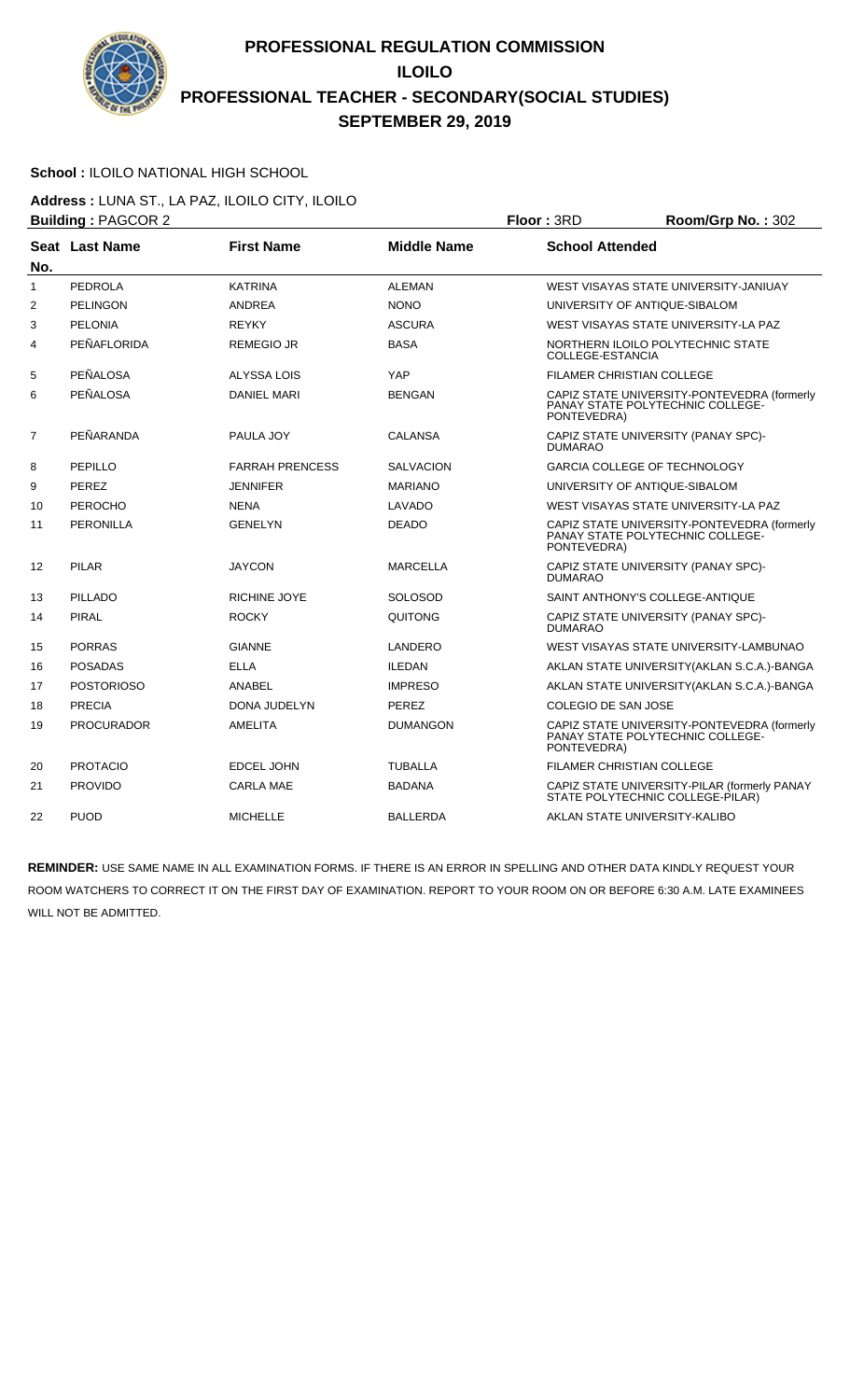

### **School :** ILOILO NATIONAL HIGH SCHOOL

**Address :** LUNA ST., LA PAZ, ILOILO CITY, ILOILO **Building :** PAGCOR 2 **Floor :** 3RD **Room/Grp No. :** 303

|              | Pananiy <i>.</i> 1000112 |                          |                    | 11001111011011011000                                  |
|--------------|--------------------------|--------------------------|--------------------|-------------------------------------------------------|
| No.          | Seat Last Name           | <b>First Name</b>        | <b>Middle Name</b> | <b>School Attended</b>                                |
| $\mathbf{1}$ | QUILANTANG               | <b>IVY GRACE</b>         | <b>TANOTAN</b>     | WEST VISAYAS STATE UNIVERSITY-LA PAZ                  |
| 2            | <b>QUINTIA</b>           | <b>KACIAH JOY</b>        | <b>FULIGA</b>      | CAPIZ STATE UNIVERSITY (PANAY SPC)-<br><b>DUMARAO</b> |
| 3            | <b>RAMOS</b>             | <b>GLENPERLY STONE</b>   | CRUZ               | SAINT ANTHONY'S COLLEGE-ANTIQUE                       |
| 4            | <b>RAMOS</b>             | <b>MA BABYLYN</b>        | <b>ESMANE</b>      | <b>GARCIA COLLEGE OF TECHNOLOGY</b>                   |
| 5            | <b>RASCO</b>             | <b>ROSAMY</b>            | <b>ZATA</b>        | AKLAN STATE UNIVERSITY-KALIBO                         |
| 6            | <b>RAZ</b>               | <b>TEZA ELAINE</b>       | ARANGOTE           | SAINT ANTHONY'S COLLEGE-ANTIQUE                       |
| 7            | <b>REAL</b>              | <b>NIVRAM</b>            | <b>DETABLAN</b>    | <b>CENTRAL PHILIPPINE UNIVERSITY</b>                  |
| 8            | <b>RECIBIO</b>           | <b>MARIA STELLA</b>      | <b>PANDAN</b>      | AKLAN STATE UNIVERSITY (AKLAN S.C.A.)-BANGA           |
| 9            | <b>RECTIN</b>            | <b>CHRISTOPHER JAMES</b> | <b>GARDOCE</b>     | ILOILO STATE COLLEGE OF FISHERIES - MAIN              |
| 10           | <b>REGINIO</b>           | <b>FREDERICK</b>         | <b>DELFIN</b>      | BINALBAGAN CATHOLIC COLLEGE                           |
| 11           | <b>REGUERA</b>           | <b>MARIE ANGELA</b>      | <b>PATINGO</b>     | ST. THERESE - MTC COLLEGES - LA FIESTA                |
| 12           | <b>REMANESES</b>         | <b>MARIE</b>             | <b>DIAMANSE</b>    | UNIVERSITY OF SAN AGUSTIN                             |
| 13           | <b>RENDON</b>            | <b>IAN PAUL</b>          | <b>RONCO</b>       | SAINT ANTHONY'S COLLEGE-ANTIQUE                       |
| 14           | <b>RENTILLO</b>          | <b>ABIGAIL</b>           | <b>PRUDENTE</b>    | AKLAN STATE UNIVERSITY (AKLAN S.C.A.)-BANGA           |
| 15           | <b>RESULTA</b>           | <b>MARY GRACE</b>        | <b>AUTENCIA</b>    | AKLAN STATE UNIVERSITY (AKLAN S.C.A.)-BANGA           |
| 16           | <b>RETIRO</b>            | <b>JOHN PAUL ISIDORE</b> | <b>ILDESA</b>      | AKLAN STATE UNIVERSITY (AKLAN S.C.A.)-BANGA           |
| 17           | <b>REYES</b>             | <b>LYRA</b>              | <b>VILLARUZ</b>    | CENTRAL PHILIPPINE UNIVERSITY                         |
| 18           | <b>REYES</b>             | <b>PENBET</b>            | <b>ABAYON</b>      | AKLAN STATE UNIVERSITY (AKLAN S.C.A.)-BANGA           |
| 19           | <b>REYNADO</b>           | <b>JHON MELVIN</b>       | <b>ENRIQUE</b>     | AKLAN CATHOLIC COLLEGE (formerly AKLAN<br>COLLEGE)    |
| 20           | <b>REYNALDO</b>          | MA ANA MAE               | <b>AGUSTINO</b>    | AKLAN STATE UNIVERSITY (AKLAN S.C.A.)-BANGA           |
| 21           | <b>RICO</b>              | <b>MART</b>              | <b>DIZON</b>       | COLEGIO DE LA PURISIMA CONCEPCION                     |
| 22           | <b>RIOS</b>              | <b>REGINA</b>            | <b>CALANDRIA</b>   | SAINT ANTHONY'S COLLEGE-ANTIQUE                       |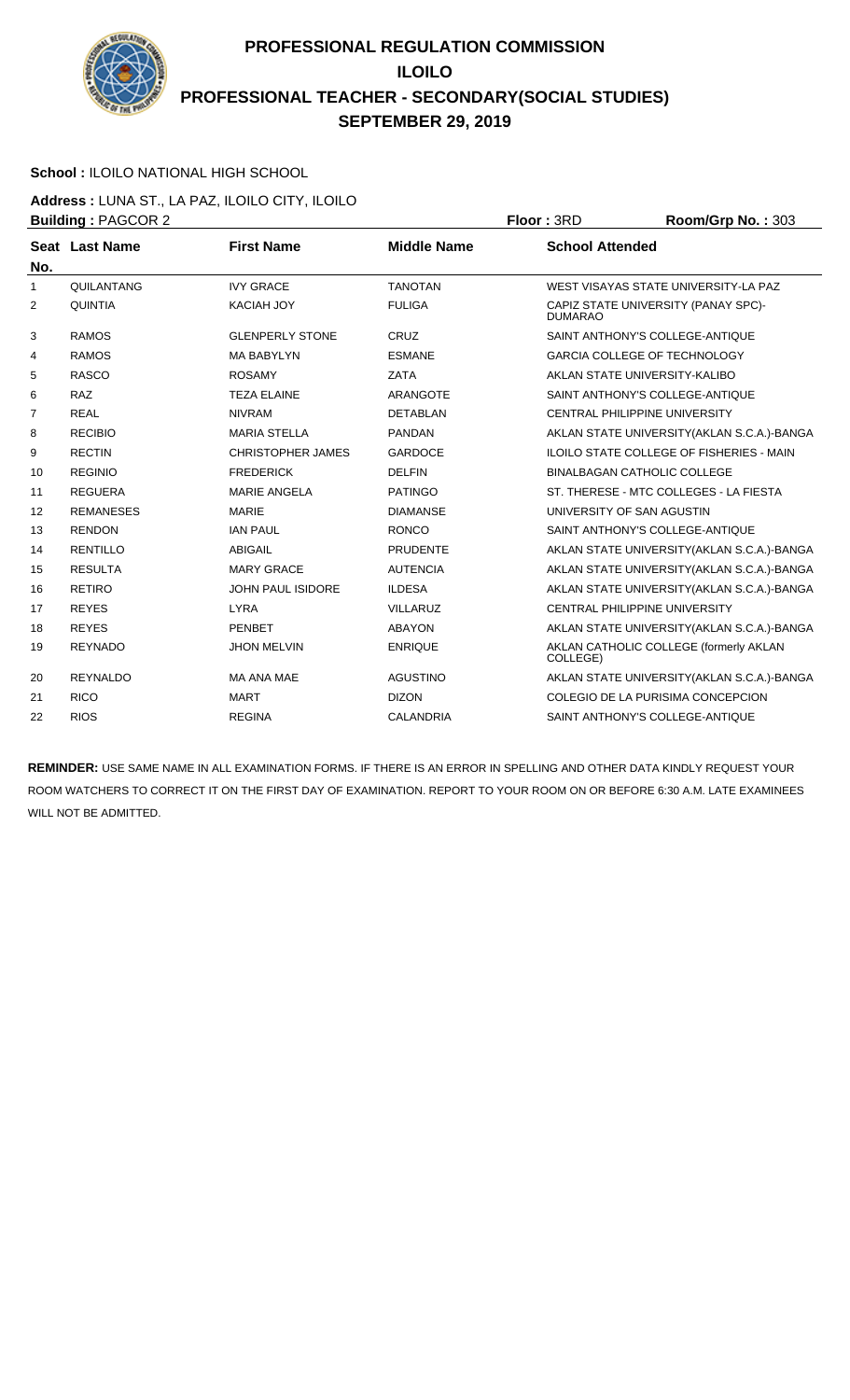

#### **School :** ILOILO NATIONAL HIGH SCHOOL

**Address :** LUNA ST., LA PAZ, ILOILO CITY, ILOILO **Building :** PAGCOR 2 **Floor :** 3RD **Room/Grp No. :** 304

|                | <b>Dunung</b> . 17000112 |                     |                    | טויי וטשו<br>110011101111011001                                                  |
|----------------|--------------------------|---------------------|--------------------|----------------------------------------------------------------------------------|
| No.            | Seat Last Name           | <b>First Name</b>   | <b>Middle Name</b> | <b>School Attended</b>                                                           |
| 1              | <b>ROBILLANO</b>         | <b>KEYAH FAITH</b>  | <b>MONAHAN</b>     | CAPIZ STATE UNIVERSITY (PANAY SPC)-<br><b>DUMARAO</b>                            |
| $\overline{2}$ | <b>ROBLES</b>            | <b>RAYMALYN</b>     | <b>HIMPIT</b>      | <b>FILAMER CHRISTIAN COLLEGE</b>                                                 |
| 3              | <b>RODRIGUEZ</b>         | <b>NELMA</b>        | <b>PERIDA</b>      | WESTERN INSTITUTE OF TECHNOLOGY                                                  |
| 4              | <b>ROLDAN</b>            | <b>RINA MAY</b>     | <b>DURAN</b>       | AKLAN STATE UNIVERSITY (AKLAN S.C.A.)-BANGA                                      |
| 5              | <b>ROSALES</b>           | <b>JAYSON</b>       | <b>MENDOZA</b>     | ATENEO DE NAGA UNIVERSITY                                                        |
| 6              | <b>ROSE</b>              | <b>JOSEPHINE</b>    | <b>ARIZALA</b>     | CITY OF MALABON UNIVERSITY (for.MALABON<br>COM. COLL.)                           |
| $\overline{7}$ | <b>RUBIDO</b>            | <b>FELIPINA</b>     | LAGOS              | SAINT ANTHONY'S COLLEGE-ANTIQUE                                                  |
| 8              | <b>RUBIDY</b>            | <b>KRISTINE JOY</b> | <b>JAYME</b>       | UNIVERSITY OF SAN AGUSTIN                                                        |
| 9              | <b>RUBITE</b>            | <b>JOCYN MARIE</b>  | <b>GEROY</b>       | JOHN B. LACSON FOUNDATION MARITIME<br>UNIVERSITY-MOLO                            |
| 10             | <b>SABITE</b>            | <b>ABIGAIL</b>      | <b>JONTILANO</b>   | AKLAN STATE UNIVERSITY-IBAJAY                                                    |
| 11             | <b>SAGALA</b>            | <b>EULA RAVIEN</b>  | <b>TUPINO</b>      | UNIVERSITY OF SAN AGUSTIN                                                        |
| 12             | <b>SAGALA</b>            | <b>IVY</b>          | <b>PAUTAN</b>      | UNIVERSITY OF ILOILO                                                             |
| 13             | <b>SAGALA</b>            | <b>NOLI</b>         | <b>ESPADA</b>      | COLEGIO DEL SAGRADO CORAZON DE JESUS                                             |
| 14             | <b>SAJO</b>              | <b>CARL EDWARD</b>  | <b>ITURRALDE</b>   | WEST VISAYAS STATE UNIVERSITY-LA PAZ                                             |
| 15             | <b>SALAMANCA</b>         | <b>IRISH DIANNE</b> |                    | WEST VISAYAS STATE UNIVERSITY-LA PAZ                                             |
| 16             | <b>SALAZAR</b>           | LIEZEL              | <b>SONZA</b>       | <b>ILOILO SCIENCE &amp; TECHNOLOGY</b><br>UNIVERSITY(FOR W.V.C.S.T.-MAIN CAMPUS) |
| 17             | <b>SALMORIN</b>          | <b>KIMBERLY</b>     | <b>CARMEN</b>      | WESTERN INSTITUTE OF TECHNOLOGY                                                  |
| 18             | <b>SALOMEO</b>           | <b>DAYNE</b>        | EGIDO              | CENTRAL PHILIPPINE UNIVERSITY                                                    |
| 19             | <b>SALONGCAY</b>         | <b>JOHN MATTHEW</b> | <b>ALAG</b>        | AKLAN STATE UNIVERSITY (AKLAN S.C.A.)-BANGA                                      |
| 20             | <b>SALVADOR</b>          | ABEGAIL             | <b>UYACO</b>       | UNIVERSITY OF THE PHILIPPINES-VISAYAS-<br><b>ILOILO CITY</b>                     |
| 21             | <b>SALVAGO</b>           | <b>REYNALDO JR</b>  | <b>FIEBRE</b>      | CAPIZ STATE UNIVERSITY (PANAY SPC)-<br><b>DUMARAO</b>                            |
| 22             | SAMILLANO                | <b>EGEN MARK</b>    | <b>TUMOGDAN</b>    | UNIVERSITY OF ANTIQUE-SIBALOM                                                    |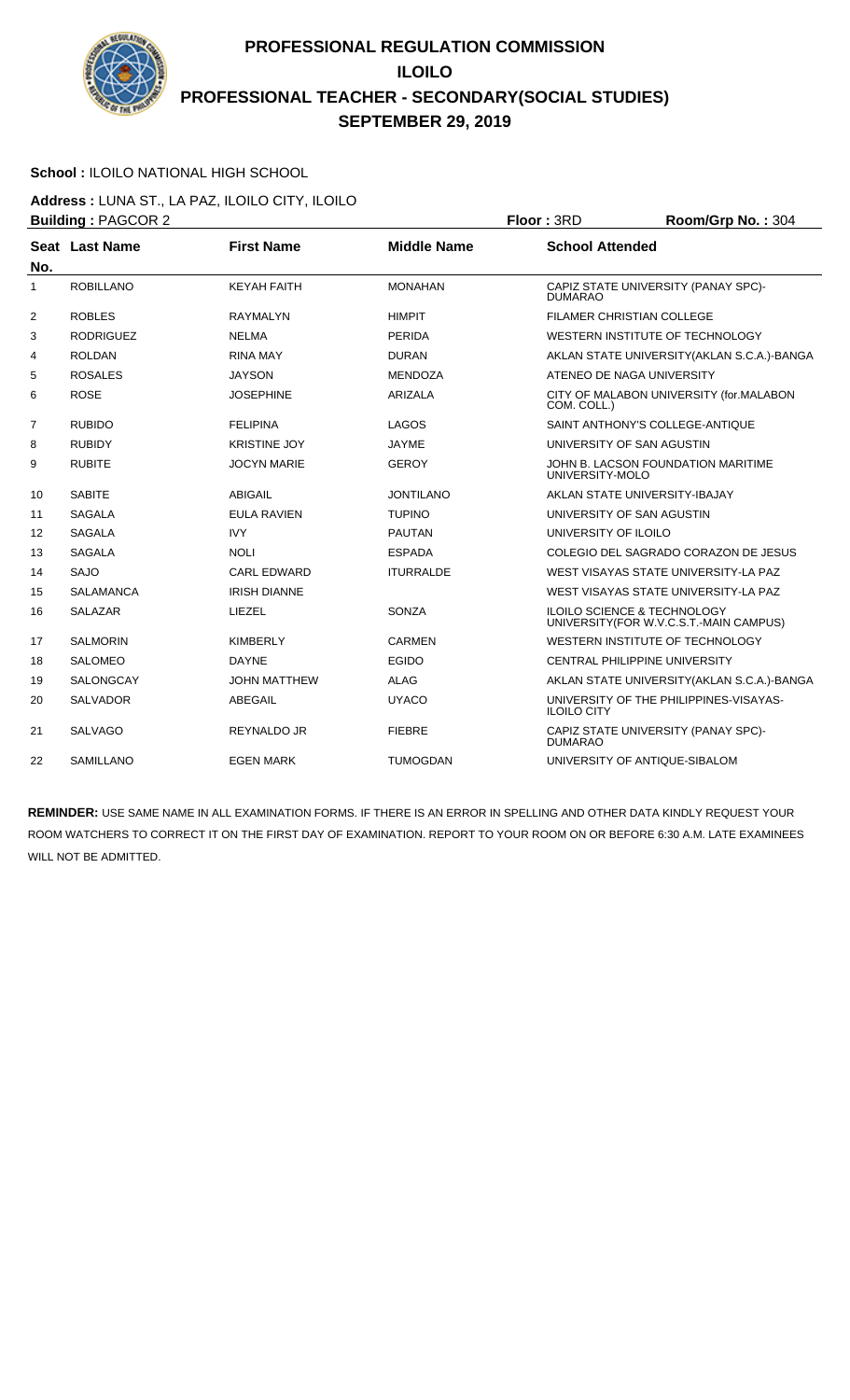

### **School :** ILOILO NATIONAL HIGH SCHOOL

**Address :** LUNA ST., LA PAZ, ILOILO CITY, ILOILO **Building :** PAGCOR 2 **Floor :** 3RD **Room/Grp No. :** 305

|                | Dunung . 1 AOOON 2 |                    |                    | שוט וייטוו<br>$1001110$ $110110$                                                               |
|----------------|--------------------|--------------------|--------------------|------------------------------------------------------------------------------------------------|
| No.            | Seat Last Name     | <b>First Name</b>  | <b>Middle Name</b> | <b>School Attended</b>                                                                         |
| 1              | <b>SANTILLAN</b>   | <b>APRIL GRACE</b> | <b>SAMILLANO</b>   | SAINT ANTHONY'S COLLEGE-ANTIQUE                                                                |
| 2              | <b>SANTOS</b>      | <b>ROSE MAE</b>    | <b>APUANG</b>      | COLEGIO DE LA PURISIMA CONCEPCION                                                              |
| 3              | <b>SARABIA</b>     | <b>FLONIE</b>      | <b>SAPELINO</b>    | UNIVERSITY OF ANTIQUE-SIBALOM                                                                  |
| 4              | <b>SAYLANON</b>    | <b>JOSETH</b>      | <b>GANGE</b>       | GUIMARAS STATE COLLEGE-JORDAN-MOSQUEDA<br><b>CAMPUS</b>                                        |
| 5              | <b>SAZON</b>       | <b>JULIUS</b>      | <b>BAYOGOS</b>     | <b>ILOILO STATE COLLEGE OF FISHERIES-</b><br>DUMANGAS (for.DUMANGAS PC)                        |
| 6              | <b>SECONDES</b>    | <b>NAHRIELYN</b>   | <b>CHAVEZ</b>      | UNIVERSITY OF THE PHILIPPINES-VISAYAS-<br><b>ILOILO CITY</b>                                   |
| $\overline{7}$ | <b>SECOR</b>       | <b>LENNY FAITH</b> | <b>SUSTENTO</b>    | WEST VISAYAS STATE UNIVERSITY-LA PAZ                                                           |
| 8              | <b>SEGOVIA</b>     | LHEA MAE           | <b>GAJETO</b>      | GUIMARAS STATE COLLEGE-JORDAN-MOSQUEDA<br><b>CAMPUS</b>                                        |
| 9              | <b>SEGURA</b>      | AMELITA            | <b>ESPAÑOLA</b>    | SAINT ANTHONY'S COLLEGE-ANTIQUE                                                                |
| 10             | <b>SEGURA</b>      | PEARLESANE JOY     | LACUESTA           | UNIVERSITY OF THE PHILIPPINES-VISAYAS-<br><b>ILOILO CITY</b>                                   |
| 11             | <b>SELLO</b>       | <b>JECEL</b>       | <b>ALGABRE</b>     | WESTERN INSTITUTE OF TECHNOLOGY                                                                |
| 12             | <b>SEMBRAN</b>     | <b>RONNIEMIE</b>   | <b>VILLAR</b>      | UNIVERSITY OF ANTIQUE-SIBALOM                                                                  |
| 13             | <b>SERIRITAN</b>   | <b>KIMBERLY</b>    | <b>ROMERO</b>      | <b>ILOILO SCIENCE &amp; TECHNOLOGY</b><br>UNIVERSITY (FOR WVCST)-MIAGAO CAMPUS                 |
| 14             | <b>SERONA</b>      | <b>DYNA</b>        | <b>PENES</b>       | AKLAN STATE UNIVERSITY (AKLAN S.C.A.)-BANGA                                                    |
| 15             | <b>SIASON</b>      | <b>MARIA RIZA</b>  | CASPILLO           | <b>ILOILO SCIENCE &amp; TECHNOLOGY</b><br>UNIVERSITY (FOR W.V.C.S.T.-MAIN CAMPUS)              |
| 16             | <b>SIBONGA</b>     | <b>ALYSSA FAYE</b> | <b>ALAMO</b>       | WEST VISAYAS STATE UNIVERSITY-JANIUAY                                                          |
| 17             | <b>SICABALO</b>    | <b>MARK JOSEPH</b> | <b>FAELMAN</b>     | JOHN B. LACSON FOUNDATION MARITIME<br>UNIVERSITY-MOLO                                          |
| 18             | <b>SILFAVAN</b>    | <b>JOHN ELDEI</b>  | <b>SECONDES</b>    | WEST VISAYAS STATE UNIVERSITY-LA PAZ                                                           |
| 19             | <b>SILVA</b>       | <b>JONALYN</b>     | <b>GEDORIO</b>     | CAPIZ STATE UNIVERSITY-PONTEVEDRA (formerly<br>PANAY STATE POLYTECHNIC COLLEGE-<br>PONTEVEDRA) |
| 20             | <b>SINO</b>        | <b>SHIALY</b>      | <b>BALESTRAMON</b> | OCCIDENTAL MINDORO STATE COLLEGE                                                               |
| 21             | <b>SION</b>        | RIZA JOY           | <b>ESTONINA</b>    | CAPIZ STATE UNIVERSITY-BURIAS                                                                  |
| 22             | <b>SIWALA</b>      | <b>VIRGIE</b>      | PASAMANERO         | CAPIZ STATE UNIVERSITY (PANAY SPC)-<br><b>DUMARAO</b>                                          |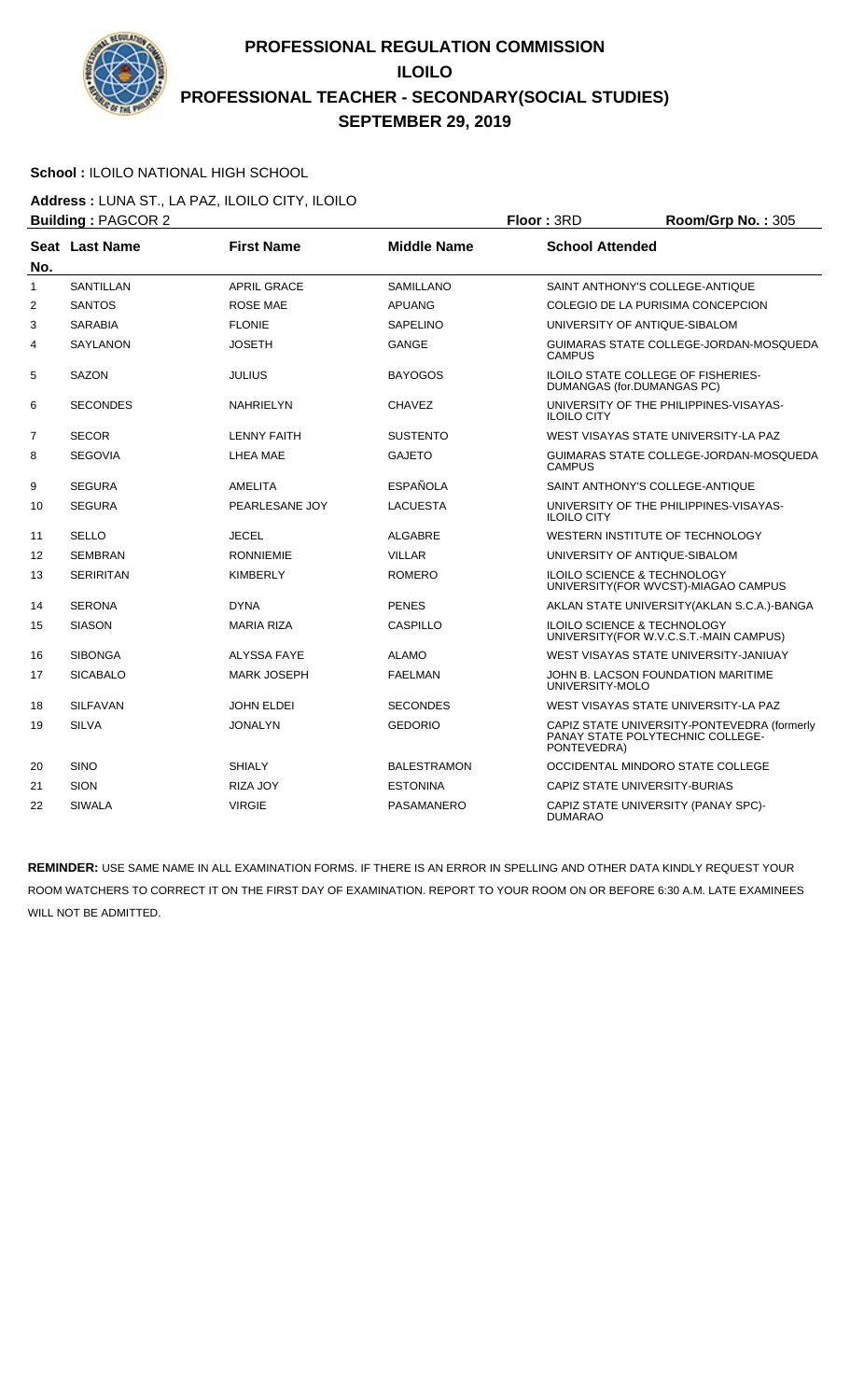

### **School :** ILOILO NATIONAL HIGH SCHOOL

**Address :** LUNA ST., LA PAZ, ILOILO CITY, ILOILO **Building : PAGCOR 2 Floor : 4TH Room/Grp No. : 401** 

| No.            | Seat Last Name    | <b>First Name</b>    | <b>Middle Name</b> | <b>School Attended</b>                                                            |
|----------------|-------------------|----------------------|--------------------|-----------------------------------------------------------------------------------|
| 1              | <b>SOBREDO</b>    | <b>HOPE</b>          | <b>MIRO</b>        | WEST VISAYAS STATE UNIVERSITY-LA PAZ                                              |
| 2              | <b>SOBREVEGA</b>  | <b>MELINDE</b>       | LATURGO            | <b>ILOILO SCIENCE &amp; TECHNOLOGY</b><br>UNIVERSITY (FOR W.V.C.S.T.-MAIN CAMPUS) |
| 3              | <b>SOSAS</b>      | <b>JOHN VER</b>      | <b>GALENDO</b>     | WEST VISAYAS STATE UNIVERSITY-JANIUAY                                             |
| 4              | <b>STA ROMANA</b> | <b>JOANA MARIE</b>   | <b>PELINGON</b>    | UNIVERSITY OF ANTIQUE-SIBALOM                                                     |
| 5              | <b>SUAREZ</b>     | <b>DEVINAH GRACE</b> | <b>MOLINA</b>      | <b>CENTRAL PHILIPPINE UNIVERSITY</b>                                              |
| 6              | <b>SUAREZ</b>     | LEVY                 | <b>DEGRACIA</b>    | FILAMER CHRISTIAN COLLEGE                                                         |
| $\overline{7}$ | <b>SUBASCO</b>    | <b>JENNEFER</b>      | <b>BELANGO</b>     | <b>CENTRAL PHILIPPINE UNIVERSITY</b>                                              |
| 8              | <b>SUBRADIL</b>   | LEIZL                | <b>MONSERRAT</b>   | WEST VISAYAS STATE UNIVERSITY-JANIUAY                                             |
| 9              | <b>SUCALDITO</b>  | <b>CHRISTE</b>       | <b>SUTRINA</b>     | WEST VISAYAS STATE UNIVERSITY-JANIUAY                                             |
| 10             | <b>SUDARIO</b>    | <b>LORENE JOY</b>    | <b>TORENO</b>      | WEST VISAYAS STATE UNIVERSITY-LA PAZ                                              |
| 11             | <b>SULARAN</b>    | <b>MARY JUDE</b>     | LIRAZAN            | WEST VISAYAS STATE UNIVERSITY-LA PAZ                                              |
| 12             | <b>SULITA</b>     | <b>ANNA ROSE</b>     | <b>SALAZAR</b>     | <b>GARCIA COLLEGE OF TECHNOLOGY</b>                                               |
| 13             | <b>SULLAGA</b>    | <b>EVELYNDA</b>      | <b>NOBLE</b>       | PHILIPPINE STATE COLLEGE OF AERONAUTICS-<br>PASAY                                 |
| 14             | <b>SUMAGAYSAY</b> | ABEGAEL              | LOJERO             | <b>FILAMER CHRISTIAN COLLEGE</b>                                                  |
| 15             | <b>SUMARIA</b>    | <b>RONEL</b>         | <b>FAMA</b>        | CAPIZ STATE UNIVERSITY (PANAY SPC)-<br><b>DUMARAO</b>                             |
| 16             | <b>SUMUGAT</b>    | <b>CHARLENE MAE</b>  | <b>JAPIN</b>       | SAINT ANTHONY'S COLLEGE-ANTIQUE                                                   |
| 17             | <b>SUMUGAT</b>    | <b>JUSTIN NOEL</b>   | <b>ASEJO</b>       | SAINT ANTHONY'S COLLEGE-ANTIQUE                                                   |
| 18             | <b>SUNSONA</b>    | <b>WILAME</b>        | <b>EMILIO</b>      | <b>FILAMER CHRISTIAN COLLEGE</b>                                                  |
| 19             | <b>SUPETRAN</b>   | <b>CHARMAINE KEY</b> | SOLIVIO            | AKLAN STATE UNIVERSITY (AKLAN S.C.A.)-BANGA                                       |
| 20             | <b>SURAVILLA</b>  | <b>STEPHANIE</b>     | <b>ASTROLOGO</b>   | <b>ILOILO SCIENCE &amp; TECHNOLOGY</b><br>UNIVERSITY (FOR W.V.C.S.T.-MAIN CAMPUS) |
| 21             | <b>TABAT</b>      | <b>JUDIE ANN</b>     | <b>GIERZA</b>      | <b>ILOILO SCIENCE &amp; TECHNOLOGY</b><br>UNIVERSITY (FOR WVCST)-MIAGAO CAMPUS    |
| 22             | <b>TABIANO</b>    | ANN JULENE           | <b>FURIO</b>       | UNIVERSITY OF ANTIQUE-SIBALOM                                                     |
| 23             | <b>TACADAO</b>    | <b>DANNA FRANCES</b> | <b>SABAN</b>       | <b>ILOILO SCIENCE &amp; TECHNOLOGY</b><br>UNIVERSITY (FOR WVCST)-MIAGAO CAMPUS    |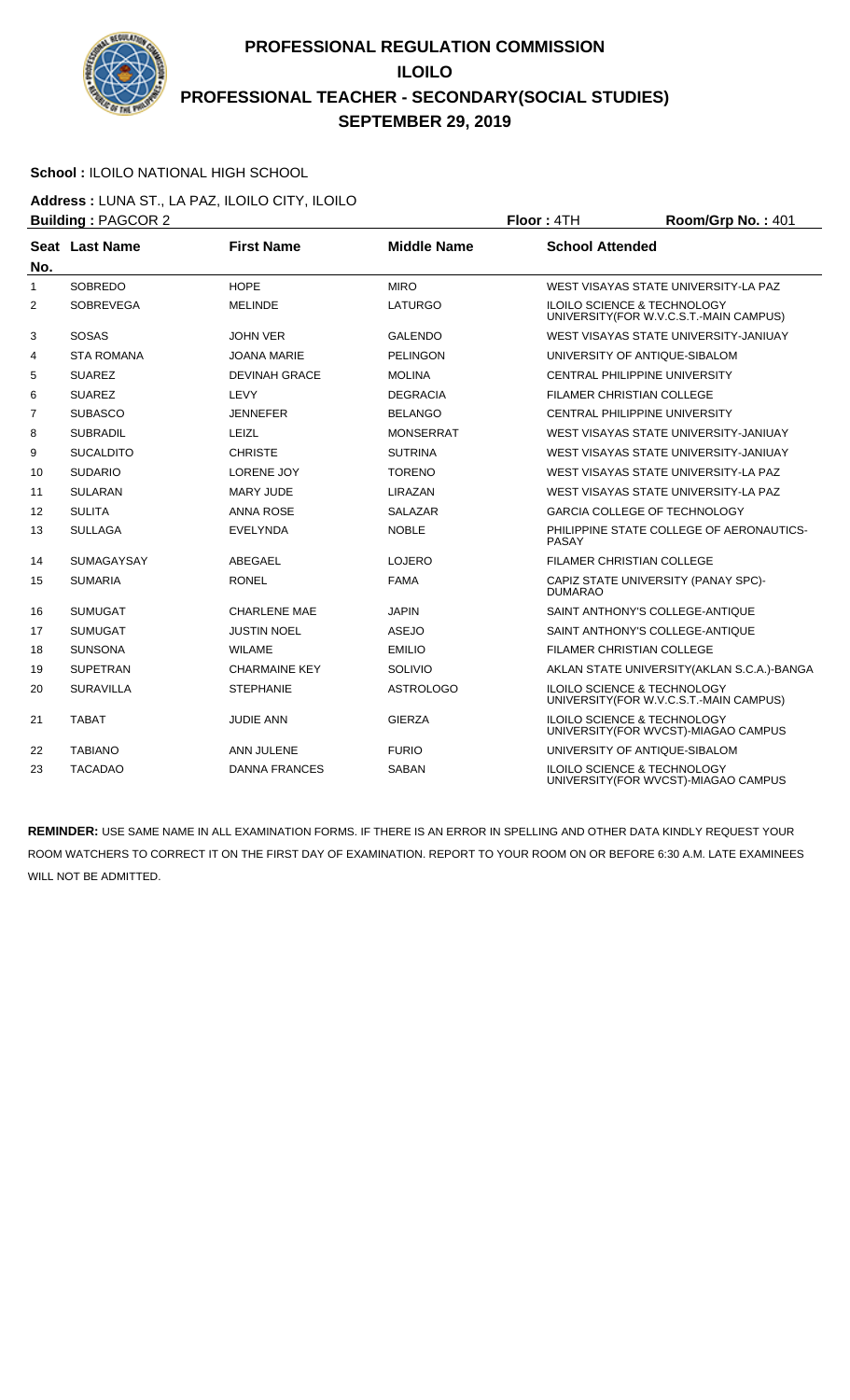

### **School :** ILOILO NATIONAL HIGH SCHOOL

**Address :** LUNA ST., LA PAZ, ILOILO CITY, ILOILO **Building : PAGCOR 2 Floor : 4TH Room/Grp No. : 402** 

|                | <u>.</u> <del>.</del> |                             |                    |                                                                                                |
|----------------|-----------------------|-----------------------------|--------------------|------------------------------------------------------------------------------------------------|
| No.            | Seat Last Name        | <b>First Name</b>           | <b>Middle Name</b> | <b>School Attended</b>                                                                         |
| 1              | <b>TAGADUAR</b>       | <b>MARY ANGEL CHRISTINE</b> | <b>RAPITA</b>      | WEST VISAYAS STATE UNIVERSITY-LA PAZ                                                           |
| $\overline{2}$ | <b>TAJANLANGIT</b>    | <b>JESSA JOY</b>            | <b>DUMAGUIN</b>    | JOHN B. LACSON FOUNDATION MARITIME<br>UNIVERSITY-MOLO                                          |
| 3              | <b>TALADRO</b>        | LANNIE                      | <b>ROSE</b>        | AKLAN STATE UNIVERSITY (AKLAN S.C.A.)-BANGA                                                    |
| 4              | <b>TALEON</b>         | <b>APRIL</b>                | <b>FILLONE</b>     | <b>BINALBAGAN CATHOLIC COLLEGE</b>                                                             |
| 5              | <b>TAMAYO</b>         | <b>KRISTINE JOY</b>         | <b>ALBARAN</b>     | FILAMER CHRISTIAN COLLEGE                                                                      |
| 6              | <b>TAMBA</b>          | <b>MICHELLE</b>             | <b>ERECRE</b>      | UNIVERSITY OF ANTIQUE-SIBALOM                                                                  |
| $\overline{7}$ | <b>TAMBONG</b>        | <b>RONNIE</b>               | <b>BERNARDO</b>    | NORTHERN ILOILO POLYTECHNIC STATE COLL-<br><b>BATAD, ILOILO CITY</b>                           |
| 8              | <b>TAMSON</b>         | LEIRAHMAE                   | <b>GALVAN</b>      | GUIMARAS STATE COLLEGE-JORDAN-MOSQUEDA<br><b>CAMPUS</b>                                        |
| 9              | <b>TAN</b>            | <b>ELIZABETH</b>            | <b>NAPATA</b>      | ILOILO SCIENCE & TECHNOLOGY<br>UNIVERSITY (FOR WVCST)-MIAGAO CAMPUS                            |
| 10             | <b>TANAN</b>          | <b>TRINNIE MARIE</b>        | OMAYANA            | UNIVERSITY OF ANTIQUE-SIBALOM                                                                  |
| 11             | <b>TANANGONAN</b>     | <b>JEE</b>                  | <b>NEYRA</b>       | WEST VISAYAS STATE UNIVERSITY-JANIUAY                                                          |
| 12             | <b>TANG</b>           | <b>PRINCESS REY</b>         | <b>RELADO</b>      | AKLAN STATE UNIVERSITY-KALIBO                                                                  |
| 13             | <b>TANSIOCO</b>       | <b>MELWIN</b>               | <b>LASTIMADO</b>   | AKLAN STATE UNIVERSITY (AKLAN S.C.A.)-BANGA                                                    |
| 14             | <b>TAURO</b>          | <b>MARION</b>               | CALANAG            | PIUS XII INSTITUTE                                                                             |
| 15             | <b>TECSON</b>         | APPLE JANE                  | <b>GOZANES</b>     | SULTAN KUDARAT STATE UNIVERSITY-<br><b>TACURONG</b>                                            |
| 16             | <b>TELESFORO</b>      | JENALYN                     | <b>SABAYLE</b>     | JOHN B. LACSON FOUNDATION MARITIME<br>UNIVERSITY-MOLO                                          |
| 17             | <b>TEMPORAL</b>       | <b>VICTORIA</b>             | <b>GALVEZ</b>      | <b>CENTRAL PHILIPPINE UNIVERSITY</b>                                                           |
| 18             | <b>TEODOSIO</b>       | <b>MIELYN</b>               | <b>OCHEDA</b>      | AKLAN STATE UNIVERSITY (AKLAN S.C.A.)-BANGA                                                    |
| 19             | <b>TESING</b>         | <b>GERALDINE</b>            | <b>GABASA</b>      | COLEGIO DE SAN JOSE                                                                            |
| 20             | <b>TEVES</b>          | <b>JOSSIE</b>               | <b>ECARAN</b>      | CAPIZ STATE UNIVERSITY-PONTEVEDRA (formerly<br>PANAY STATE POLYTECHNIC COLLEGE-<br>PONTEVEDRA) |
| 21             | <b>TIAGAN</b>         | <b>FREJOHN</b>              | PAGAYUNAN          | AKLAN STATE UNIVERSITY-IBAJAY                                                                  |
| 22             | <b>TIBURANIA</b>      | <b>MARICHU</b>              | <b>ALFARO</b>      | AKLAN CATHOLIC COLLEGE (formerly AKLAN<br>COLLEGE)                                             |
| 23             | <b>TINGSON</b>        | <b>MARY CLAIRE</b>          | <b>MACALIPAY</b>   | UNIVERSITY OF SAN AGUSTIN                                                                      |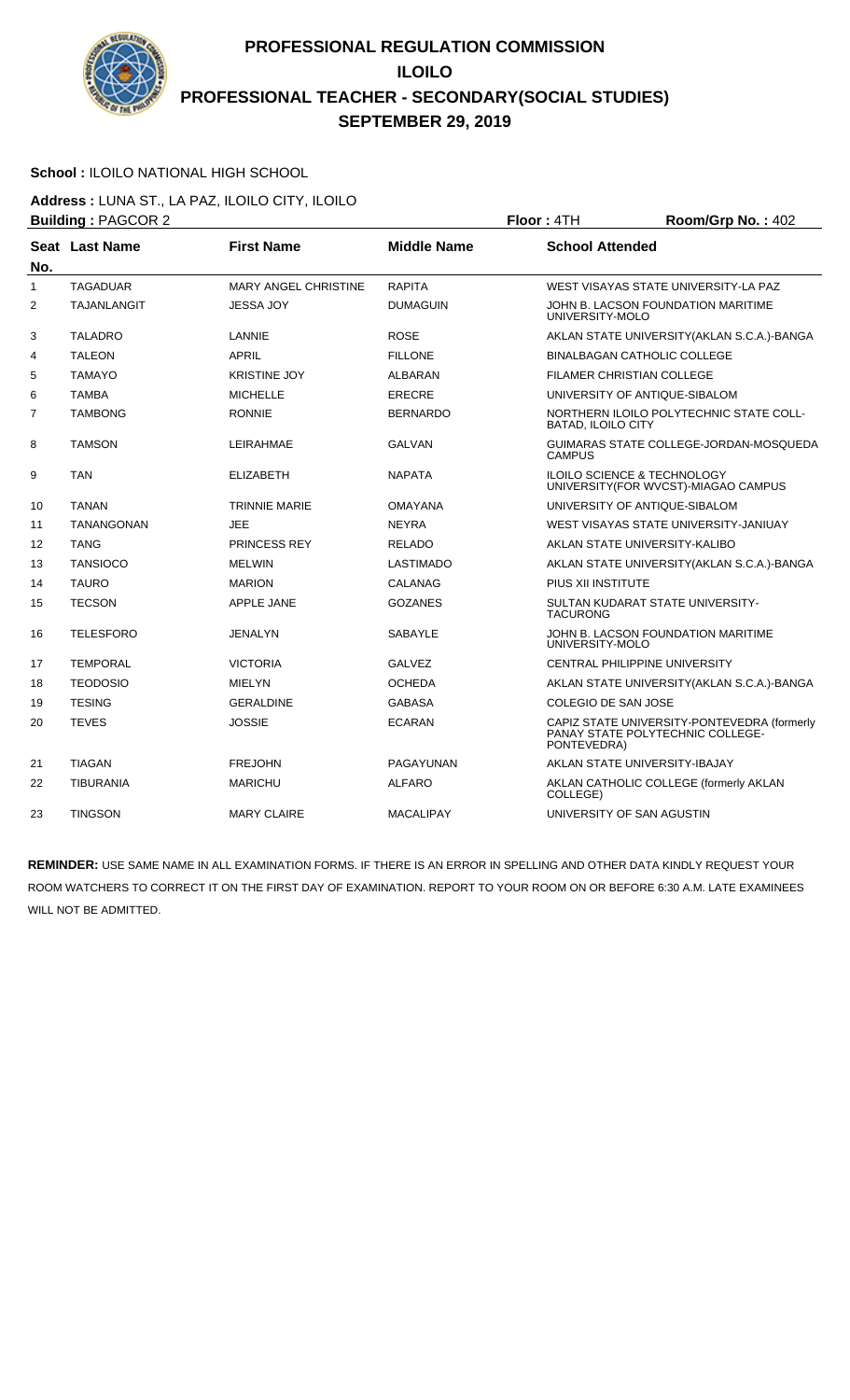

### **School :** ILOILO NATIONAL HIGH SCHOOL

**Address :** LUNA ST., LA PAZ, ILOILO CITY, ILOILO **Building : PAGCOR 2 Floor : 4TH Room/Grp No. : 403** 

|     |                  |                        |                    | .                                                                                              |
|-----|------------------|------------------------|--------------------|------------------------------------------------------------------------------------------------|
| No. | Seat Last Name   | <b>First Name</b>      | <b>Middle Name</b> | <b>School Attended</b>                                                                         |
| 1   | TO-OS            | <b>MON VINVANI</b>     | <b>SALINAS</b>     | <b>ILOILO SCIENCE &amp; TECHNOLOGY</b><br>UNIVERSITY (FOR WVCST)-MIAGAO CAMPUS                 |
| 2   | <b>TOCMO</b>     | <b>MARINEI</b>         | <b>AGREGORIO</b>   | COLEGIO DE LA PURISIMA CONCEPCION                                                              |
| 3   | <b>TOLENTINO</b> | <b>JOHN REMUEL</b>     | <b>BERNARDINO</b>  | UNIVERSITY OF ANTIQUE-SIBALOM                                                                  |
| 4   | <b>TOMADO</b>    | <b>JESSA</b>           | <b>ALEJANDRO</b>   | ST. THERESE - MTC COLLEGES - LA FIESTA                                                         |
| 5   | TOMUGDAN         | <b>MARY GRACE</b>      | OSUMO              | UNIVERSITY OF ANTIQUE-SIBALOM                                                                  |
| 6   | <b>TON-OGAN</b>  | <b>RICHIELYN</b>       | <b>VILLAR</b>      | SAINT ANTHONY'S COLLEGE-ANTIQUE                                                                |
| 7   | <b>TONOGAN</b>   | <b>ANNALYN</b>         | DE VERA            | UNIVERSITY OF ANTIQUE-HAMTIC                                                                   |
| 8   | <b>TRAIGO</b>    | <b>CATALINO JR</b>     | <b>CINCO</b>       | <b>ILOILO SCIENCE &amp; TECHNOLOGY</b><br>UNIVERSITY (FOR WVCST)-MIAGAO CAMPUS                 |
| 9   | <b>TRAJE</b>     | CARROL                 | CAWALING           | AKLAN STATE UNIVERSITY (AKLAN S.C.A.)-BANGA                                                    |
| 10  | <b>TREDEZ</b>    | KEZIA                  | ABO                | UNIVERSITY OF SAN AGUSTIN                                                                      |
| 11  | <b>TROCHO</b>    | <b>JESSA</b>           | <b>RUBITE</b>      | WEST VISAYAS STATE UNIVERSITY-JANIUAY                                                          |
| 12  | <b>TUALDON</b>   | <b>KATHERINE</b>       | <b>NIÑO</b>        | UNIVERSITY OF SAN AGUSTIN                                                                      |
| 13  | <b>TUANDO</b>    | <b>BRETCH JUNE</b>     | DE LA CRUZ         | NORTHERN ILOILO POLYTECHNIC STATE<br>COLLEGE-AJUY                                              |
| 14  | <b>TUBIANOSA</b> | <b>EFREN JR</b>        | <b>DELA TORRE</b>  | UNIVERSITY OF ANTIQUE-SIBALOM                                                                  |
| 15  | <b>TUBIANOSA</b> | <b>KRISTINE LOUISE</b> | <b>AZUELO</b>      | SAINT PAUL UNIVERSITY-ILOILO                                                                   |
| 16  | <b>TUMBOKON</b>  | <b>PAUL</b>            | TAN                | UNIVERSITY OF ANTIQUE-SIBALOM                                                                  |
| 17  | <b>TUN-OGAN</b>  | <b>LORELYN</b>         | <b>FLORENTINO</b>  | CAPIZ STATE UNIVERSITY-PONTEVEDRA (formerly<br>PANAY STATE POLYTECHNIC COLLEGE-<br>PONTEVEDRA) |
| 18  | <b>TUNAY</b>     | SHIELA MAE             | <b>BOSTON</b>      | SAINT ANTHONY'S COLLEGE-ANTIQUE                                                                |
| 19  | <b>TUPINO</b>    | <b>RICELEN</b>         | <b>DEVIENTE</b>    | COLEGIO DE LA PURISIMA CONCEPCION                                                              |
| 20  | <b>TUPINO</b>    | <b>RIZA MAY</b>        | <b>DUMARAOG</b>    | SAINT ANTHONY COLLEGE OF ROXAS CITY                                                            |
| 21  | <b>UNARCE</b>    | <b>SALVIE</b>          | <b>VILLAGRACIA</b> | FILAMER CHRISTIAN COLLEGE                                                                      |
| 22  | <b>URETA</b>     | <b>ELIKA NALLELY</b>   | <b>FUENTES</b>     | CAPIZ STATE UNIVERSITY-PONTEVEDRA (formerly<br>PANAY STATE POLYTECHNIC COLLEGE-<br>PONTEVEDRA) |
| 23  | <b>URSUA</b>     | <b>CRISTINE</b>        | <b>JACINTO</b>     | UNIVERSITY OF ANTIQUE-SIBALOM                                                                  |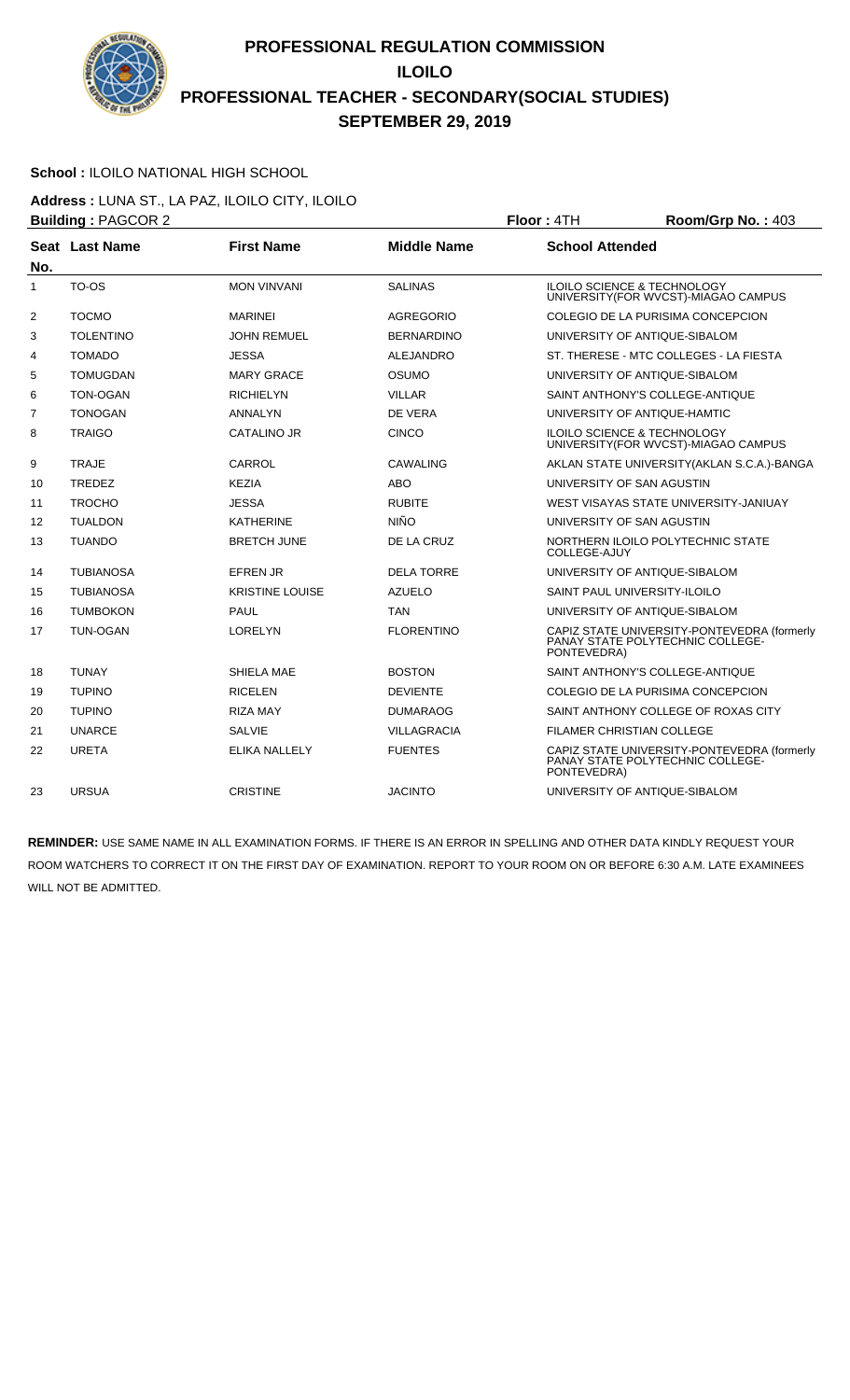

### **School :** ILOILO NATIONAL HIGH SCHOOL

**Address :** LUNA ST., LA PAZ, ILOILO CITY, ILOILO **Building : PAGCOR 2 Floor : 4TH Room/Grp No. : 404** 

|                | <b>Panging .</b> 000 2 |                      |                    | . <del>.</del>                                                                                 |
|----------------|------------------------|----------------------|--------------------|------------------------------------------------------------------------------------------------|
| No.            | Seat Last Name         | <b>First Name</b>    | <b>Middle Name</b> | <b>School Attended</b>                                                                         |
| 1              | VAGILIDAD              | FE                   | <b>SIOCO</b>       | UNIVERSITY OF ANTIQUE-SIBALOM                                                                  |
| $\overline{2}$ | VAGILIDAD              | <b>JOHN DAVID</b>    | <b>ALCONES</b>     | UNIVERSITY OF ANTIQUE-SIBALOM                                                                  |
| 3              | VALBAREZ               | <b>MA CRISTINA</b>   | <b>AGUILOS</b>     | COLEGIO DE LA PURISIMA CONCEPCION                                                              |
| 4              | VALDERAMA              | <b>KENDRA PEARL</b>  | <b>ISRAEL</b>      | SAINT ANTHONY'S COLLEGE-ANTIQUE                                                                |
| 5              | VALENZUELA             | <b>LERY MAY</b>      | <b>MIRAFLOR</b>    | CAPIZ STATE UNIVERSITY (PANAY SPC)-<br><b>DUMARAO</b>                                          |
| 6              | VALENZUELA             | <b>MARY MAY</b>      | <b>ESTIBA</b>      | CAPIZ STATE UNIVERSITY (PANAY SPC)-<br><b>DUMARAO</b>                                          |
| $\overline{7}$ | VALLE                  | <b>SHARMAINE</b>     | <b>MAKINANO</b>    | <b>BOHOL ISLAND STATE UNIVERSITY</b><br>(FOR.CVSCAFT)-TAGBILARAN                               |
| 8              | VASQUEZ                | <b>RAMY ROSE</b>     |                    | NORTHERN ILOILO POLYTECHNIC STATE<br>COLLEGE-ESTANCIA                                          |
| 9              | <b>VEGAS</b>           | <b>KARL IVAN</b>     | <b>ELIZADA</b>     | WEST VISAYAS STATE UNIVERSITY-LA PAZ                                                           |
| 10             | <b>VELASCO</b>         | <b>JEHAN DONABEL</b> | <b>LONGARES</b>    | WEST VISAYAS STATE UNIVERSITY-JANIUAY                                                          |
| 11             | <b>VENTURA</b>         | <b>HANNAH MAY</b>    | <b>NICOLAS</b>     | ALTAVAS COLLEGE                                                                                |
| 12             | <b>VERANO</b>          | <b>ELLYN</b>         | <b>SARACANLAO</b>  | PANDAN BAY INSTITUTE, INC-ANTIQUE                                                              |
| 13             | <b>VERGARA</b>         | <b>MA JESSA</b>      | <b>JUARIO</b>      | WEST VISAYAS STATE UNIVERSITY-LA PAZ                                                           |
| 14             | <b>VICENCIO</b>        | <b>MICHELE</b>       | <b>GAUGANO</b>     | WEST VISAYAS STATE UNIVERSITY-LA PAZ                                                           |
| 15             | <b>VICENTE</b>         | <b>JINKY</b>         | <b>CARMEN</b>      | CAPIZ STATE UNIVERSITY-PONTEVEDRA (formerly<br>PANAY STATE POLYTECHNIC COLLEGE-<br>PONTEVEDRA) |
| 16             | <b>VICENTE</b>         | <b>MARY WENDY</b>    | <b>DOLOR</b>       | NORTHERN ILOILO POLYTECHNIC COLLEGE-<br><b>SARA</b>                                            |
| 17             | <b>VICTORIANO</b>      | <b>CLARISSE</b>      | <b>GALICIA</b>     | UNIVERSITY OF ANTIQUE-TIBIAO                                                                   |
| 18             | <b>VICTORIANO</b>      | <b>MABELLE</b>       | <b>REMEGIO</b>     | COLEGIO DE LA PURISIMA CONCEPCION                                                              |
| 19             | <b>VILCHES</b>         | <b>JOECEL</b>        | <b>DUGAYO</b>      | GUIMARAS STATE COLLEGE-JORDAN-MOSQUEDA<br><b>CAMPUS</b>                                        |
| 20             | <b>VILLALVA</b>        | <b>JAYVEE</b>        | <b>SUMUGAT</b>     | CAPIZ STATE UNIVERSITY (PANAY SPC)-<br><b>DUMARAO</b>                                          |
| 21             | <b>VILLAMOR</b>        | VANEZA               | <b>CASAÑARES</b>   | WEST VISAYAS STATE UNIVERSITY-JANIUAY                                                          |
| 22             | <b>VILLAN</b>          | <b>MATERESA</b>      | <b>HIGO</b>        | CAPIZ STATE UNIVERSITY-SIGMA (formerly PANAY<br>STATE POLYTECHNIC COLLEGE-SIGMA)               |
| 23             | VILLANUEVA             | <b>FRITZIE</b>       | <b>HONRADO</b>     | AKLAN STATE UNIVERSITY (AKLAN S.C.A.)-BANGA                                                    |